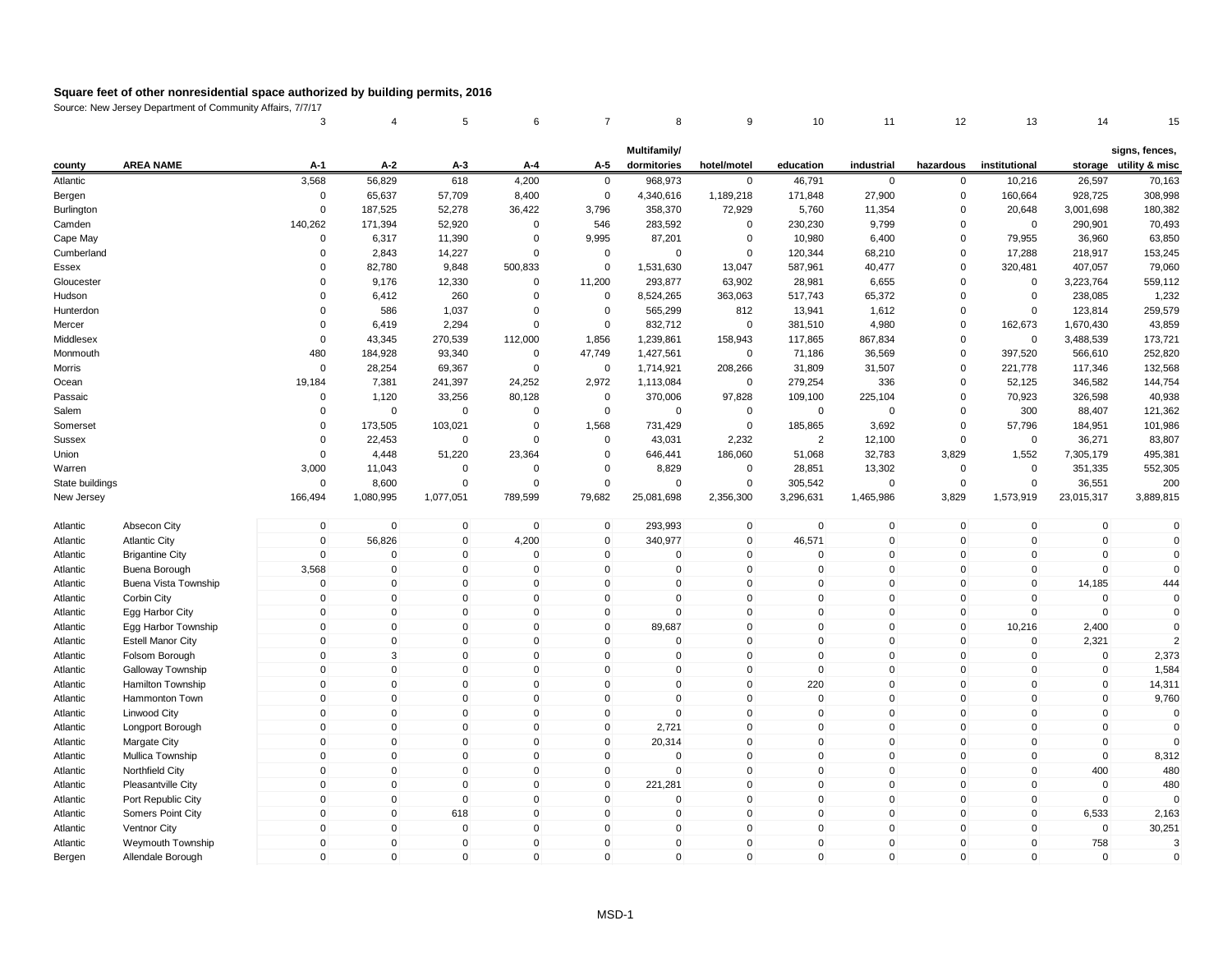|        |                           | 3                          | 4                              | 5                       | 6                           |                            | 8                           | 9                           | 10                         | 11                         | 12                          | 13                          | 14                         | 15                                       |
|--------|---------------------------|----------------------------|--------------------------------|-------------------------|-----------------------------|----------------------------|-----------------------------|-----------------------------|----------------------------|----------------------------|-----------------------------|-----------------------------|----------------------------|------------------------------------------|
| county | <b>AREA NAME</b>          | $A-1$                      | $A-2$                          | A-3                     | A-4                         | A-5                        | Multifamily/<br>dormitories | hotel/motel                 | education                  | industrial                 | hazardous                   | institutional               |                            | signs, fences,<br>storage utility & misc |
| Bergen | Alpine Borough            | $\mathsf 0$                | $\mathbf 0$                    | 13,216                  | $\mathbf 0$                 | $\mathbf 0$                | $\mathbf 0$                 | $\pmb{0}$                   | $\mathbf 0$                | $\mathbf 0$                | $\mathbf 0$                 | $\mathbf 0$                 | $\mathbf 0$                | 67                                       |
| Bergen | Bergenfield Borough       | $\mathbf 0$                | 3,912                          | $\mathbf 0$             | $\mathbf 0$                 | $\mathbf 0$                | $\mathbf 0$                 | $\mathbf 0$                 | $\mathbf 0$                | $\mathbf 0$                | $\mathbf 0$                 | $\overline{0}$              | 306                        | $\mathbf 0$                              |
| Bergen | Bogota Borough            | $\mathbf 0$                | $\mathbf{0}$                   | $\mathbf 0$             | $\mathbf{0}$                | 0                          | $\mathbf 0$                 | $\pmb{0}$                   | $\mathbf 0$                | $\mathbf 0$                | 0                           | $\mathbf{0}$                | $\mathbf 0$                | $\mathbf{0}$                             |
| Bergen | Carlstadt Borough         | $\mathsf 0$                | $\mathbf 0$                    | $\Omega$                | $\mathbf{0}$                | $\mathbf 0$                | 4,530                       | 360,000                     | $\mathbf 0$                | $\Omega$                   | $\mathbf{0}$                | $\mathbf{0}$                | $\mathbf 0$                | $\mathbf 0$                              |
| Bergen | Cliffside Park Borough    | $\mathbf 0$                | $\overline{0}$                 | $\mathbf 0$             | $\mathbf 0$                 | $\mathbf 0$                | 451,836                     | $\overline{0}$              | $\mathbf 0$                | $\mathbf 0$                | $\mathbf 0$                 | $\mathbf 0$                 | $\mathbf 0$                | $\mathbf 0$                              |
| Bergen | Closter Borough           | $\mathsf 0$                | 7,120                          | $\Omega$                | $\mathbf{0}$                | $\mathbf{0}$               | $\mathbf{0}$                | $\mathbf 0$                 | $\mathbf 0$                | $\mathbf 0$                | $\mathbf 0$                 | $\mathbf{0}$                | $\mathbf 0$                | $\mathbf 0$                              |
| Bergen | Cresskill Borough         | $\Omega$                   | $\mathbf 0$                    | $\mathbf 0$             | $\mathbf 0$                 | $\Omega$                   | $\mathbf{0}$                | $\mathbf 0$                 | $\mathbf 0$                | $\mathbf 0$                | $\mathbf 0$                 | $\mathbf{0}$                | $\mathbf 0$                | $\mathbf 0$                              |
| Bergen | Demarest Borough          | $\mathsf 0$                | $\mathbf 0$                    | 0                       | $\mathbf 0$                 | $\mathbf 0$                | $\mathbf 0$                 | $\mathbf 0$                 | $\mathbf 0$                | $\mathbf 0$                | $\mathbf 0$                 | $\mathbf 0$                 | $\mathbf 0$                | $\mathbf 0$                              |
| Bergen | Dumont Borough            | $\mathsf 0$                | $\overline{0}$                 | $\mathbf{0}$            | $\mathbf{0}$                | $\Omega$                   | $\mathbf{0}$                | $\mathbf 0$                 | $\mathbf 0$                | $\mathbf 0$                | $\mathbf 0$                 | $\mathbf{0}$                | $\mathbf 0$                | $\mathbf{0}$                             |
| Bergen | Elmwood Park Borough      | $\mathbf 0$                | $\overline{0}$                 | 0                       | $\mathbf 0$                 | $\mathbf 0$                | $\mathbf 0$                 | $\mathbf 0$                 | $\mathbf 0$                | $\mathbf 0$                | $\mathbf 0$                 | $\mathbf 0$                 | $\mathbf 0$                | $\mathbf 0$                              |
| Bergen | East Rutherford Borough   | 0                          | $\mathbf 0$                    | $\mathbf 0$             | 8,400                       | $\mathbf 0$                | $\mathbf 0$                 | $\mathbf 0$                 | 0                          | $\Omega$                   | 0                           | $\mathbf 0$                 | 76,506                     | $\mathbf{1}$                             |
| Bergen | Edgewater Borough         | $\mathbf 0$                | 573                            | $\mathbf 0$             | $\Omega$                    | $\mathbf 0$                | 214,002                     | 1,128                       | $\mathbf 0$                | $\mathbf 0$                | $\mathbf 0$                 | $\mathbf{0}$                | $\mathbf 0$                | $\mathbf 0$                              |
|        | <b>Emerson Borough</b>    | $\mathsf 0$                | 1,750                          | $\mathbf 0$             | $\mathbf 0$                 | $\mathbf 0$                | $\mathbf 0$                 | $\mathbf 0$                 | 0                          | $\mathsf 0$                | $\mathbf 0$                 | 75,846                      | $\mathbf 0$                | $\mathbf 0$                              |
| Bergen | Englewood City            | $\Omega$                   | $\overline{0}$                 | 20,466                  | $\mathbf 0$                 | $\mathbf 0$                | 340,697                     | 343,118                     | 90,407                     | 23,970                     | $\mathbf 0$                 | $\mathbf{0}$                | $\mathbf 0$                | 1,909                                    |
| Bergen | Englewood Cliffs Borough  | $\mathsf 0$                | $\mathbf 0$                    | $\Omega$                | $\mathbf 0$                 | $\mathbf 0$                | $\mathbf 0$                 | $\mathbf 0$                 | $\mathbf 0$                | $\mathbf 0$                | $\mathbf 0$                 | $\mathbf 0$                 | $\mathbf 0$                | 237,503                                  |
| Bergen | Fair Lawn Borough         | $\mathsf 0$                | $\mathbf 0$                    | 3,525                   | $\mathbf 0$                 | $\mathbf 0$                | $\mathbf 0$                 | $\mathbf 0$                 | $\mathbf 0$                | $\mathbf 0$                | $\mathbf 0$                 | $\mathbf 0$                 | $\mathbf 0$                | 600                                      |
| Bergen | Fairview Borough          | $\mathsf 0$                | $\mathbf 0$                    | $\mathbf 0$             | $\mathbf 0$                 | $\mathbf 0$                | $\mathbf 0$                 | $\mathsf 0$                 | $\mathbf 0$                | $\mathbf 0$                | $\mathbf 0$                 | $\mathbf 0$                 | $\mathbf 0$                | 280                                      |
| Bergen |                           | $\mathbf 0$                | $\overline{0}$                 | $\mathbf 0$             | $\mathbf 0$                 | $\mathbf 0$                |                             |                             | $\mathbf 0$                | $\mathbf 0$                | $\mathbf 0$                 | $\mathbf 0$                 | $\mathbf 0$                | $\Omega$                                 |
| Bergen | Fort Lee Borough          | 0                          |                                | 0                       | $\mathbf 0$                 | $\mathbf 0$                | 1,949,056<br>0              | 116,454<br>$\Omega$         | 0                          | $\mathbf 0$                | 0                           | 0                           | $\pmb{0}$                  |                                          |
| Bergen | Franklin Lakes Borough    | $\mathsf 0$                | 32,424<br>$\Omega$             | $\mathbf{0}$            | $\mathbf 0$                 | $\mathbf 0$                | 25,980                      | $\mathsf 0$                 | $\mathbf 0$                | $\mathbf 0$                | $\mathbf{0}$                | $\mathbf{0}$                | $\mathbf 0$                | 1,600                                    |
| Bergen | Garfield City             | $\mathsf 0$                |                                |                         | $\mathbf 0$                 | $\mathbf 0$                |                             |                             | $\mathbf 0$                | $\mathbf 0$                | $\mathbf 0$                 | $\mathbf{0}$                |                            | 3,056                                    |
| Bergen | Glen Rock Borough         | $\mathbf 0$                | $\overline{0}$<br>$\mathbf{0}$ | $\mathbf 0$<br>$\Omega$ | $\mathbf{0}$                | $\mathbf{0}$               | $\mathbf 0$<br>16,425       | $\mathbf 0$                 | $\mathbf 0$                | $\Omega$                   |                             | $\mathbf{0}$                | $\mathbf 0$                | 182<br>$\Omega$                          |
| Bergen | Hackensack City           | $\Omega$                   | $\mathbf{0}$                   | $\Omega$                | $\mathbf{0}$                | $\Omega$                   | $\Omega$                    | $\mathbf 0$<br>$\mathbf{0}$ |                            | $\mathbf 0$                | 0<br>$\mathbf{0}$           | $\Omega$                    | 0<br>$\mathbf 0$           |                                          |
| Bergen | Harrington Park Borough   |                            |                                |                         |                             |                            |                             |                             | 7,034                      |                            |                             |                             |                            | 2,173                                    |
| Bergen | Hasbrouck Heights Borough | $\mathbf 0$<br>$\mathbf 0$ | $\mathbf 0$<br>$\mathbf{0}$    | 0<br>$\mathbf 0$        | $\mathbf 0$<br>$\mathbf{0}$ | $\mathbf 0$<br>$\Omega$    | $\mathbf 0$<br>$\mathbf{0}$ | $\mathbf 0$<br>$\mathbf 0$  | 0<br>$\mathbf 0$           | $\mathbf 0$<br>$\mathbf 0$ | $\mathbf 0$<br>$\mathbf{0}$ | 0<br>$\mathbf 0$            | $\mathbf 0$<br>$\mathbf 0$ | 357<br>$\overline{2}$                    |
| Bergen | Haworth Borough           | $\mathsf 0$                |                                |                         | $\mathbf 0$                 | $\mathbf 0$                |                             |                             |                            |                            |                             |                             | $\mathbf 0$                |                                          |
| Bergen | Hillsdale Borough         |                            | $\mathbf 0$                    | $\mathbf 0$             |                             |                            | $\mathbf 0$                 | $\mathbf 0$                 | $\mathbf 0$                | $\mathbf 0$                | $\mathbf 0$                 | $\mathbf 0$                 |                            | $\mathbf 0$                              |
| Bergen | Ho-Ho-Kus Borough         | $\mathbf 0$<br>$\Omega$    | $\mathbf 0$<br>$\mathbf{0}$    | $\mathbf 0$             | $\mathbf 0$<br>$\mathbf{0}$ | $\mathbf 0$<br>$\mathbf 0$ | $\mathbf{0}$                | $\mathbf 0$<br>$\mathbf 0$  | $\mathbf 0$<br>$\mathbf 0$ | $\mathbf 0$<br>$\mathbf 0$ | $\mathbf 0$<br>$\mathbf{0}$ | $\mathbf 0$<br>$\mathbf{0}$ | $\mathbf 0$<br>$\mathbf 0$ | 168<br>$\Omega$                          |
| Bergen | Leonia Borough            |                            |                                | $\mathbf 0$             |                             |                            | 315,001                     |                             |                            |                            |                             |                             |                            |                                          |
| Bergen | Little Ferry Borough      | $\mathsf 0$                | $\overline{0}$                 | $\mathbf 0$             | $\mathbf 0$                 | $\mathbf 0$                | 0                           | $\mathbf 0$                 | $\mathbf 0$                | $\mathbf 0$                | $\mathbf 0$                 | $\mathbf 0$                 | $\pmb{0}$                  | 3                                        |
| Bergen | Lodi Borough              | $\mathbf 0$                | $\mathbf 0$<br>$\Omega$        | $\overline{0}$          | $\mathbf 0$                 | $\mathbf 0$                | $\mathbf 0$                 | $\overline{0}$              | $\mathbf 0$                | $\mathbf 0$                | $\mathbf 0$                 | $\mathbf 0$                 | $\pmb{0}$                  | 1,372                                    |
| Bergen | Lyndhurst Township        | $\mathbf 0$<br>$\Omega$    |                                | 0<br>$\mathbf{0}$       | $\mathbf 0$<br>$\mathbf{0}$ | $\mathbf 0$<br>$\Omega$    | 342,307<br>$\Omega$         | $\mathbf 0$                 | $\mathbf 0$<br>$\mathbf 0$ | 410                        | $\mathbf 0$                 | $\mathbf 0$<br>$\mathbf{0}$ | $\mathbf 0$                | 720                                      |
| Bergen | Mahwah Township           | $\mathsf 0$                | $\mathbf 0$<br>$\mathbf 0$     | $\mathbf 0$             | $\mathbf 0$                 | $\mathbf 0$                | $\mathbf 0$                 | $\mathbf 0$<br>$\mathbf 0$  | $\mathbf 0$                | $\mathsf 0$<br>$\mathsf 0$ | $\mathbf 0$<br>$\mathbf 0$  | $\mathbf 0$                 | $\mathbf 0$<br>$\mathbf 0$ | 320                                      |
| Bergen | Maywood Borough           |                            |                                | $\mathbf 0$             | $\mathbf{0}$                |                            |                             |                             |                            | $\mathbf 0$                |                             |                             |                            | $\mathbf 0$                              |
| Bergen | Midland Park Borough      | $\mathsf 0$                | $\mathbf 0$                    |                         |                             | $\mathbf 0$                | $\mathbf 0$                 | $\mathbf 0$                 | $\mathbf 0$                |                            | $\mathbf 0$                 | $\mathbf 0$                 | $\mathbf 0$                | $\mathbf 0$                              |
| Bergen | Montvale Borough          | $\mathsf 0$<br>$\Omega$    | $\overline{0}$                 | 16,446                  | $\mathbf 0$<br>$\mathbf{0}$ | 0                          | 41,010                      | $\overline{0}$              | 0                          | $\mathbf 0$<br>$\Omega$    | $\mathbf 0$                 | $\mathbf 0$<br>$\mathbf{0}$ | $\pmb{0}$<br>$\mathbf 0$   | 25<br>$\Omega$                           |
| Bergen | Moonachie Borough         |                            | $\mathbf{0}$                   | $\mathbf 0$             |                             | $\mathbf 0$                | $\mathbf{0}$                | $\mathbf 0$                 | $\mathbf 0$                |                            | $\mathbf{0}$                |                             |                            |                                          |
| Bergen | New Milford Borough       | $\mathsf 0$                | $\mathbf 0$                    | $\overline{0}$          | $\mathbf 0$                 | $\mathbf 0$                | 9,859                       | $\mathbf 0$                 | 8,100                      | $\mathbf 0$                | $\mathbf 0$                 | $\mathbf 0$                 | $\mathbf 0$                | 21,000                                   |
| Bergen | North Arlington Borough   | $\mathbf 0$<br>$\Omega$    | $\mathbf 0$                    | 0                       | $\mathbf 0$                 | $\mathbf 0$                | 36,697                      | $\overline{0}$              | $\mathbf 0$                | $\mathbf 0$                | $\mathbf 0$                 | $\overline{0}$              | 134,100                    | 331                                      |
| Bergen | Northvale Borough         |                            | $\mathbf{0}$                   | $\mathbf 0$             | $\mathbf{0}$                | $\Omega$                   | $\Omega$                    | $\mathbf 0$                 | $\mathbf 0$                | $\mathbf 0$                | $\mathbf 0$                 | $\mathbf 0$                 | $\mathbf 0$                |                                          |
| Bergen | Norwood Borough           | $\mathsf 0$                | $\mathbf 0$                    | 0                       | $\mathbf 0$                 | $\Omega$                   | $\mathbf 0$                 | $\mathbf 0$                 | $\mathbf 0$                | $\mathsf 0$                | $\mathbf 0$                 | 70,170                      | $\mathbf 0$                | 2,620                                    |
| Bergen | Oakland Borough           | $\mathbf 0$                | $\mathbf{0}$                   | $\mathbf{0}$            | $\mathbf{0}$                | $\Omega$                   | $\mathbf{0}$                | $\mathbf{0}$                | $\mathbf 0$                | $\Omega$                   | $\mathbf{0}$                | $\mathbf{0}$                | 2,560                      | 1,220                                    |
| Bergen | Old Tappan Borough        | $\mathbf 0$                | $\mathbf 0$                    | $\mathbf 0$             | $\mathbf 0$                 | $\mathbf 0$                | $\mathbf 0$                 | $\mathbf 0$                 | $\mathbf 0$                | $\mathbf 0$                | $\mathbf 0$                 | $\mathbf 0$                 | $\mathbf 0$                | 252                                      |
| Bergen | Oradell Borough           | $\mathbf 0$                | $\mathbf 0$                    | $\mathbf 0$             | $\mathbf 0$                 | $\mathbf 0$                | $\mathbf 0$                 | $\mathbf 0$                 | $\mathbf 0$                | $\mathbf 0$                | $\mathbf 0$                 | $\mathbf 0$                 | $\mathbf 0$                | $\mathbf 0$                              |
| Bergen | Palisades Park Borough    | $\mathbf 0$                | $\Omega$                       | $\mathbf 0$             | $\mathbf 0$                 | $\mathbf 0$                | 30,002                      | $\mathbf 0$                 | $\mathbf 0$                | $\mathbf 0$                | $\mathbf 0$                 | $\mathbf 0$                 | $\mathbf 0$                | $\overline{1}$                           |
| Bergen | Paramus Borough           | $\mathsf 0$                | $\mathbf 0$                    | $\mathbf 0$             | $\mathbf 0$                 | $\mathbf 0$                | $\mathbf 0$                 | $\mathbf 0$                 | $\mathbf 0$                | $\mathbf 0$                | $\mathbf 0$                 | $\overline{0}$              | $\mathbf 0$                | $\mathbf 0$                              |
| Bergen | Park Ridge Borough        | $\mathbf 0$                | $\mathbf 0$                    | $\overline{0}$          | $\mathbf 0$                 | $\mathbf 0$                | $\mathbf 0$                 | $\overline{0}$              | $\mathbf 0$                | $\mathbf 0$                | $\mathbf 0$                 | $\overline{0}$              | $\mathbf 0$                | $\mathbf 0$                              |
| Bergen | Ramsey Borough            | $\mathbf 0$                | $\mathbf{0}$                   | 1,716                   | $\mathbf{0}$                | $\Omega$                   | $\mathbf{0}$                | $\mathbf 0$                 | 33,031                     | $\mathbf 0$                | $\mathbf 0$                 | $\mathbf{0}$                | 784                        | 3,050                                    |
| Bergen | Ridgefield Borough        | $\Omega$                   | $\mathbf{0}$                   | $\overline{0}$          | $\mathbf{0}$                | $\Omega$                   | $\mathbf{0}$                | $\mathbf 0$                 | $\mathbf 0$                | 3,520                      | $\mathbf 0$                 | $\mathbf{0}$                | 195,219                    | $\mathbf 0$                              |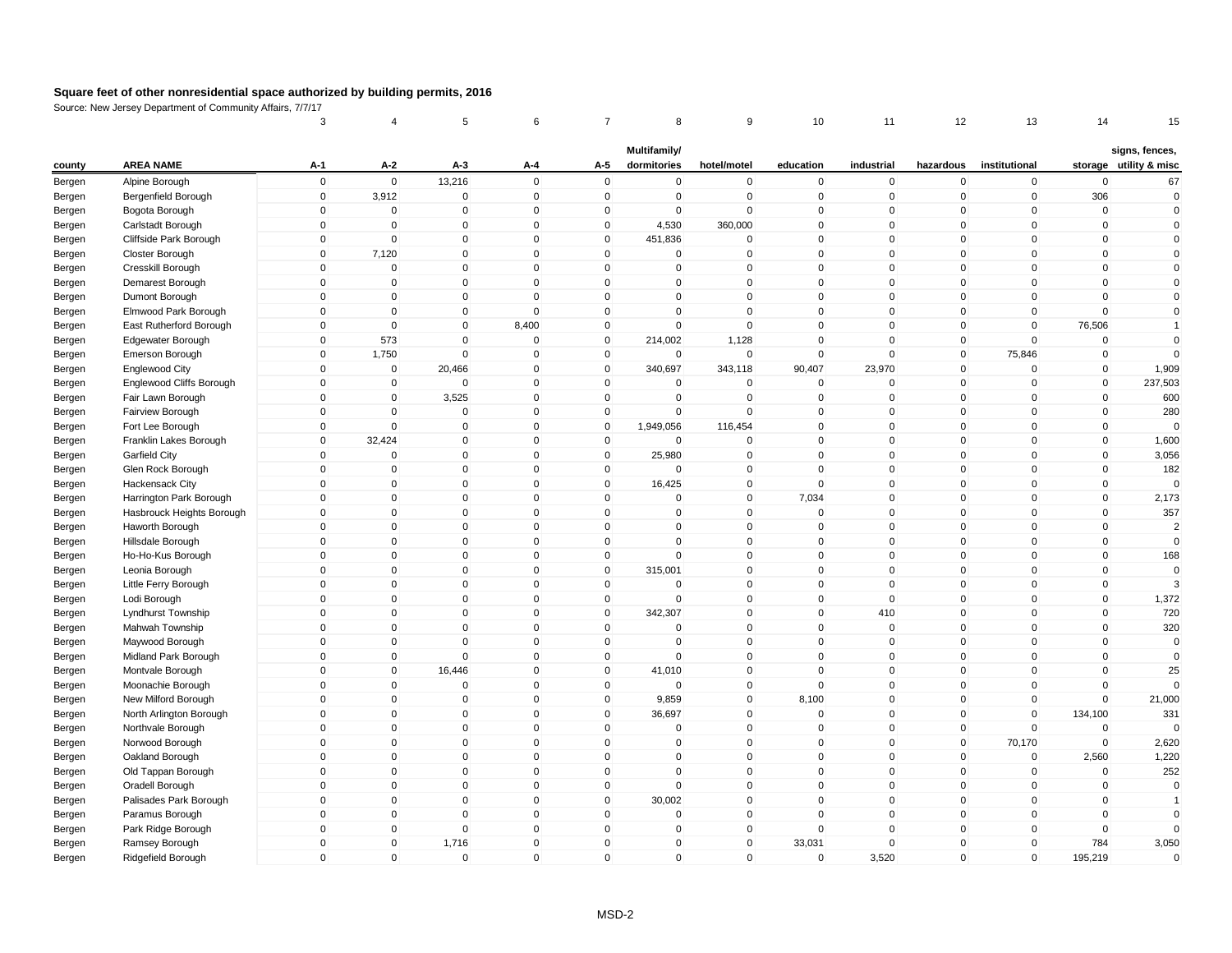|            |                                | 3                   | 4              | 5              | 6            | 7            | 8              | 9           | 10           | 11             | 12             | 13            | 14           | 15                     |
|------------|--------------------------------|---------------------|----------------|----------------|--------------|--------------|----------------|-------------|--------------|----------------|----------------|---------------|--------------|------------------------|
|            |                                |                     |                |                |              |              | Multifamily/   |             |              |                |                |               |              | signs, fences,         |
| county     | <b>AREA NAME</b>               | A-1                 | A-2            | A-3            | A-4          | A-5          | dormitories    | hotel/motel | education    | industrial     | hazardous      | institutional |              | storage utility & misc |
| Bergen     | Ridgefield Park Village        | $\mathbf 0$         | $\mathbf 0$    | $\mathbf 0$    | $\mathbf 0$  | $\mathbf 0$  | 30,083         | $\pmb{0}$   | $\mathbf 0$  | $\mathbf 0$    | 0              | $\mathbf 0$   | $\mathbf 0$  | 760                    |
| Bergen     | Ridgewood Village              | $\mathbf 0$         | $\mathbf 0$    | $\mathbf 0$    | $\mathbf 0$  | $\mathbf 0$  | $\mathbf 0$    | $\mathbf 0$ | $\mathbf 0$  | $\mathbf 0$    | $\mathbf 0$    | $\mathbf 0$   | $\mathbf 0$  | 6,644                  |
| Bergen     | River Edge Borough             | $\mathsf{O}\xspace$ | $\pmb{0}$      | $\mathbf 0$    | $\mathbf 0$  | 0            | $\mathsf 0$    | $\pmb{0}$   | $\Omega$     | 0              | $\mathbf{0}$   | $\mathbf 0$   | $\Omega$     | $\Omega$               |
| Bergen     | <b>River Vale Township</b>     | $\mathbf 0$         | $\mathbf 0$    | $\mathbf 0$    | $\Omega$     | $\mathbf{0}$ | $\Omega$       | $\mathsf 0$ | $\Omega$     | $\mathbf{0}$   | $\overline{0}$ | 3,661         | $\Omega$     | 752                    |
| Bergen     | Rochelle Park Township         | $\mathbf 0$         | $\mathbf 0$    | $\mathbf 0$    | $\mathbf 0$  | $\mathbf 0$  | $\mathbf 0$    | $\mathbf 0$ | $\mathbf{0}$ | $\mathbf 0$    | $\mathbf 0$    | $\mathbf 0$   | $\mathbf 0$  | 270                    |
| Bergen     | Rockleigh Borough              | $\mathbf 0$         | $\mathbf 0$    | $\mathbf 0$    | $\mathbf{0}$ | $\mathbf{0}$ | $\Omega$       | $\mathsf 0$ | $\mathbf{0}$ | $\mathbf{0}$   | $\mathbf 0$    | $\mathbf 0$   | $\mathbf{0}$ | 1,120                  |
| Bergen     | Rutherford Borough             | $\mathbf{0}$        | $\mathbf 0$    | $\mathbf 0$    | $\mathbf{0}$ | $\mathbf 0$  | $\Omega$       | $\mathsf 0$ | $\Omega$     | $\mathbf 0$    | $\overline{0}$ | $\Omega$      | $\mathbf{0}$ | 2,239                  |
| Bergen     | Saddle Brook Township          | $\mathbf 0$         | $\mathbf 0$    | $\mathbf 0$    | $\mathbf 0$  | $\mathbf 0$  | 0              | $\mathsf 0$ | $\mathbf 0$  | $\mathbf 0$    | $\mathbf 0$    | $\mathbf 0$   | $\mathbf 0$  | $\mathbf{0}$           |
| Bergen     | Saddle River Borough           | $\mathbf 0$         | $\mathbf 0$    | $\mathbf{0}$   | $\Omega$     | $\mathbf 0$  | $\Omega$       | $\mathbf 0$ | $\mathbf{0}$ | $\mathbf{0}$   | $\overline{0}$ | $\mathbf 0$   | $\theta$     | 4,460                  |
| Bergen     | South Hackensack Twp           | $\mathbf 0$         | $\mathbf 0$    | $\mathbf 0$    | $\mathbf 0$  | $\mathbf 0$  | $\mathbf 0$    | $\mathsf 0$ | $\mathbf 0$  | $\mathbf 0$    | $\overline{0}$ | $\mathbf 0$   | $\mathbf 0$  | $\Omega$               |
| Bergen     | <b>Teaneck Township</b>        | 0                   | $\mathbf 0$    | $\mathbf 0$    | $\Omega$     | $\mathbf 0$  | 255,075        | 356,461     | $\Omega$     | $\mathbf 0$    | $\mathbf 0$    | $\Omega$      | $\Omega$     | 220                    |
| Bergen     | <b>Tenafly Borough</b>         | $\mathbf 0$         | $\mathbf 0$    | 2,340          | $\mathbf 0$  | $\mathbf 0$  | $\mathbf 0$    | $\mathbf 0$ | 32,912       | $\mathbf 0$    | $\overline{0}$ | 10,987        | $\mathbf 0$  | 448                    |
| Bergen     | <b>Teterboro Borough</b>       | $\mathbf 0$         | 19,858         | $\mathbf 0$    | $\mathbf 0$  | $\mathbf 0$  | $\mathbf 0$    | $\pmb{0}$   | $\mathbf 0$  | $\mathbf 0$    | $\mathbf 0$    | $\mathbf 0$   | 419,039      | $\mathbf 0$            |
| Bergen     | Upper Saddle River Borough     | $\mathbf{0}$        | $\mathbf 0$    | $\mathbf 0$    | $\mathbf{0}$ | $\mathbf 0$  | $\mathbf{0}$   | $\mathbf 0$ | $\mathbf{0}$ | $\mathbf 0$    | $\mathbf{0}$   | $\mathbf{0}$  | $\Omega$     | $\mathbf{0}$           |
| Bergen     | Waldwick Borough               | $\mathbf 0$         | $\mathbf 0$    | $\mathbf 0$    | $\mathbf 0$  | $\mathbf 0$  | 90,626         | $\mathbf 0$ | $\Omega$     | $\mathbf{0}$   | $\mathbf{0}$   | $\Omega$      | $\Omega$     | $\mathbf 0$            |
| Bergen     | Wallington Borough             | $\mathbf 0$         | $\mathbf 0$    | $\mathbf 0$    | $\mathbf 0$  | $\mathbf 0$  | 100,803        | $\mathsf 0$ | $\mathbf{0}$ | $\mathbf 0$    | $\overline{0}$ | $\pmb{0}$     | $\mathbf 0$  | $\mathbf{0}$           |
| Bergen     | Washington Township            | $\mathbf 0$         | $\mathbf 0$    | $\mathbf 0$    | $\mathbf 0$  | $\mathbf 0$  | $\mathbf 0$    | $\mathsf 0$ | $\Omega$     | $\mathbf 0$    | $\mathbf 0$    | $\mathbf 0$   | $\Omega$     | 140                    |
| Bergen     | Westwood Borough               | $\mathbf 0$         | $\mathbf 0$    | $\mathbf 0$    | $\mathbf 0$  | $\mathbf 0$  | 35,156         | $\mathbf 0$ | $\mathbf 0$  | $\mathbf 0$    | $\overline{0}$ | $\mathbf 0$   | 100,211      | 1,764                  |
| Bergen     | Woodcliff Lake Borough         | 0                   | $\mathbf 0$    | $\mathbf 0$    | $\mathbf 0$  | 0            | 51,471         | $\mathbf 0$ | $\Omega$     | 0              | $\mathbf 0$    | $\mathbf 0$   | $\Omega$     | $\Omega$               |
| Bergen     | Wood-Ridge Borough             | $\mathbf 0$         | $\mathbf 0$    | $\mathbf{0}$   | $\Omega$     | $\mathbf{0}$ | $\mathbf 0$    | 12,057      | $\Omega$     | $\mathbf 0$    | $\mathbf{0}$   | $\mathbf 0$   | $\Omega$     | 5,094                  |
| Bergen     | Wyckoff Township               | $\mathbf 0$         | $\mathbf 0$    | $\mathbf 0$    | $\mathbf 0$  | $\mathbf 0$  | $\mathbf 0$    | $\mathbf 0$ | 364          | $\mathbf 0$    | $\overline{0}$ | $\mathbf 0$   | $\mathbf 0$  | 6,275                  |
| Burlington | <b>Bass River Township</b>     | $\mathbf{0}$        | $\mathbf 0$    | $\mathbf{0}$   | $\mathbf{0}$ | $\mathbf 0$  | $\Omega$       | $\mathbf 0$ | $\Omega$     | $\mathbf{0}$   | 0              | $\mathbf 0$   | $\Omega$     | $\Omega$               |
| Burlington | <b>Beverly City</b>            | $\mathbf{0}$        | $\mathbf 0$    | $\mathbf 0$    | $\mathbf{0}$ | $\mathbf{0}$ | $\mathbf 0$    | $\mathsf 0$ | $\Omega$     | $\mathbf{0}$   | $\mathbf{0}$   | $\mathbf{0}$  | $\Omega$     | 1,060                  |
| Burlington | <b>Bordentown City</b>         | $\mathbf 0$         | 3              | $\mathbf 0$    | $\mathbf 0$  | $\mathbf 0$  | $\overline{2}$ | 72,429      | $\Omega$     | $\mathbf 0$    | 0              | $\mathbf 0$   | 442          | 929                    |
| Burlington | <b>Bordentown Township</b>     | $\mathbf 0$         | $\mathbf 0$    | $\mathbf{0}$   | $\mathbf{0}$ | $\mathbf{0}$ | $\mathbf{0}$   | 500         | $\mathbf{0}$ | $\mathbf{0}$   | $\mathbf{0}$   | $\mathbf 0$   | 433,946      | 420                    |
| Burlington | <b>Burlington City</b>         | $\mathbf 0$         | $\mathbf 0$    | $\mathbf 0$    | $\mathbf 0$  | $\mathbf 0$  | 1              | $\mathbf 0$ | $\mathbf 0$  | $\mathbf 0$    | $\overline{0}$ | $\mathbf 0$   | $\Omega$     | 1,149                  |
| Burlington | <b>Burlington Township</b>     | $\mathbf 0$         | $\mathbf 0$    | $\mathbf 0$    | $\mathbf 0$  | $\mathbf 0$  | $\mathbf 0$    | $\mathbf 0$ | $\Omega$     | $\mathbf 0$    | $\mathbf 0$    | $\mathbf 0$   | 192,380      | 3,384                  |
| Burlington | Chesterfield Township          | $\mathbf 0$         | $\mathbf 0$    | $\mathbf 0$    | $\Omega$     | $\mathbf{0}$ | $\mathbf 0$    | $\mathsf 0$ | 360          | $\mathbf 0$    | $\mathbf{0}$   | $\mathbf{0}$  | 31,012       | 6,261                  |
| Burlington | Cinnaminson Township           | $\mathbf 0$         | 2,266          | $\mathbf 0$    | $\mathbf 0$  | $\mathbf 0$  | 0              | $\pmb{0}$   | $\mathbf 0$  | $\mathbf 0$    | $\overline{0}$ | $\mathbf 0$   | $\mathbf 0$  | 6,486                  |
| Burlington | Delanco Township               | $\mathbf 0$         | $\mathbf 0$    | $\mathbf 0$    | $\Omega$     | $\mathbf 0$  | $\mathbf 0$    | $\mathbf 0$ | $\mathbf 0$  | 11,352         | $\overline{0}$ | $\mathbf 0$   | $\Omega$     | 2,492                  |
| Burlington | Delran Township                | $\mathbf 0$         | $\mathbf 0$    | $\mathbf 0$    | 5,930        | $\mathbf 0$  | $\mathbf 0$    | $\mathbf 0$ | $\mathbf{0}$ | $\mathbf 0$    | $\mathbf 0$    | $\Omega$      | $\Omega$     | 2,470                  |
| Burlington | Eastampton Township            | $\mathbf{0}$        | $\mathbf 0$    | $\mathbf 0$    | $\mathbf 0$  | $\mathbf 0$  | 90,964         | $\mathsf 0$ | $\mathbf{0}$ | $\mathbf 0$    | $\mathbf{0}$   | $\mathbf{0}$  | $\Omega$     | 10,348                 |
| Burlington | <b>Edgewater Park Township</b> | $\mathbf 0$         | $\mathbf 0$    | $\mathbf 0$    | $\mathbf 0$  | $\mathbf 0$  | $\Omega$       | $\mathsf 0$ | $\mathbf{0}$ | $\mathbf 0$    | $\mathbf 0$    | $\mathbf 0$   | $\Omega$     | $\Omega$               |
| Burlington | Evesham Township               | $\mathbf 0$         | $\mathbf 0$    | 45,000         | $\mathbf 0$  | 480          | 133,061        | $\mathsf 0$ | $\mathbf{0}$ | $\mathbf 0$    | $\overline{0}$ | $\mathbf 0$   | 1,080        | 5,509                  |
| Burlington | Fieldsboro Borough             | $\mathbf 0$         | $\mathbf 0$    | 0              | 0            | $\mathbf 0$  | 0              | $\mathbf 0$ | $\mathbf 0$  | $\mathbf 0$    | $\overline{0}$ | 0             | $\Omega$     | $\Omega$               |
| Burlington | Florence Township              | $\mathbf{0}$        | $\mathbf 0$    | $\mathbf 0$    | $\Omega$     | $\mathbf{0}$ | $\mathbf{0}$   | $\mathbf 0$ | $\Omega$     | $\mathbf{0}$   | $\mathbf{0}$   | $\mathbf 0$   | 920,821      | 5,768                  |
| Burlington | <b>Hainesport Township</b>     | $\mathbf 0$         | $\mathbf 0$    | 1,647          | $\mathbf 0$  | $\mathbf 0$  | $\mathbf 0$    | $\mathsf 0$ | $\Omega$     | $\mathbf 0$    | $\overline{0}$ | $\mathbf 0$   | $\Omega$     | 1,396                  |
| Burlington | Lumberton Township             | $\mathbf 0$         | $\pmb{0}$      | $\mathbf 0$    | $\mathbf 0$  | $\mathbf 0$  | 0              | $\mathbf 0$ | $\mathbf 0$  | $\mathbf 0$    | $\mathbf 0$    | $\mathbf 0$   | 10,224       | 900                    |
| Burlington | Mansfield Township             | $\mathbf{0}$        | $\mathbf 0$    | $\mathbf 0$    | $\mathbf{0}$ | $\mathbf{0}$ | $\mathbf{0}$   | $\mathsf 0$ | $\Omega$     | $\mathbf 0$    | $\mathbf{0}$   | $\Omega$      | $\Omega$     | 18,016                 |
| Burlington | Maple Shade Township           | $\mathbf 0$         | $\mathbf 0$    | $\mathbf 0$    | $\mathbf 0$  | $\mathbf 0$  | $\mathbf 0$    | $\mathsf 0$ | $\Omega$     | $\mathbf 0$    | $\mathbf 0$    | $\Omega$      | $\mathbf 0$  | 1,056                  |
| Burlington | Medford Township               | $\mathbf{0}$        | $\mathbf{0}$   | $\mathbf{0}$   | $\mathbf{0}$ | $\mathbf{0}$ | 628            | $\mathbf 0$ | $\Omega$     | $\mathbf{0}$   | $\overline{0}$ | $\Omega$      | $\Omega$     | 16,591                 |
| Burlington | Medford Lakes Borough          | $\mathbf 0$         | $\mathbf 0$    | $\mathbf 0$    | $\mathbf 0$  | $\mathbf 0$  | $\mathbf 0$    | $\mathsf 0$ | $\mathbf 0$  | $\mathbf 0$    | $\overline{0}$ | $\mathbf 0$   | $\mathbf 0$  | $\Omega$               |
| Burlington | Moorestown Township            | $\mathbf 0$         | $\mathbf 0$    | $\overline{1}$ | $\mathbf 0$  | $\mathbf 0$  | $\mathbf 0$    | $\mathbf 0$ | $\mathbf 0$  | $\overline{2}$ | $\overline{0}$ | $\mathbf 0$   | $\mathbf 0$  | 3                      |
| Burlington | Mount Holly Township           | $\mathbf 0$         | $\overline{0}$ | $\mathbf 0$    | $\mathbf 0$  | $\mathbf 0$  | 86,900         | $\mathsf 0$ | $\Omega$     | $\mathbf 0$    | $\mathbf 0$    | $\Omega$      | $\mathbf 0$  | 7,482                  |
| Burlington | Mount Laurel Township          | $\mathbf 0$         | 185,256        | $\mathbf 0$    | $\mathbf 0$  | 2,500        | 46,814         | $\mathsf 0$ | $\mathbf 0$  | $\mathbf 0$    | $\mathbf 0$    | 20,648        | $\mathbf 0$  | 25,474                 |
| Burlington | New Hanover Township           | $\mathbf 0$         | $\mathbf 0$    | 800            | $\mathbf 0$  | $\mathbf 0$  | $\mathbf 0$    | $\mathbf 0$ | $\mathbf 0$  | $\mathbf 0$    | $\mathbf 0$    | $\mathbf 0$   | $\mathbf{1}$ | 338                    |
| Burlington | North Hanover Township         | $\mathbf 0$         | $\mathbf 0$    | $\mathbf 0$    | $\mathbf 0$  | $\mathbf 0$  | $\mathbf 0$    | $\mathsf 0$ | $\mathbf{0}$ | $\mathbf 0$    | $\mathbf 0$    | $\Omega$      | $\mathbf{0}$ | 4,464                  |
| Burlington | Palmyra Borough                | $\mathbf{0}$        | $\mathbf 0$    | $\mathbf 0$    | $\mathbf{0}$ | $\mathbf{0}$ | $\mathbf{0}$   | $\mathsf 0$ | $\mathbf{0}$ | $\mathbf{0}$   | $\mathbf{0}$   | $\mathbf{0}$  | $\Omega$     | 2,225                  |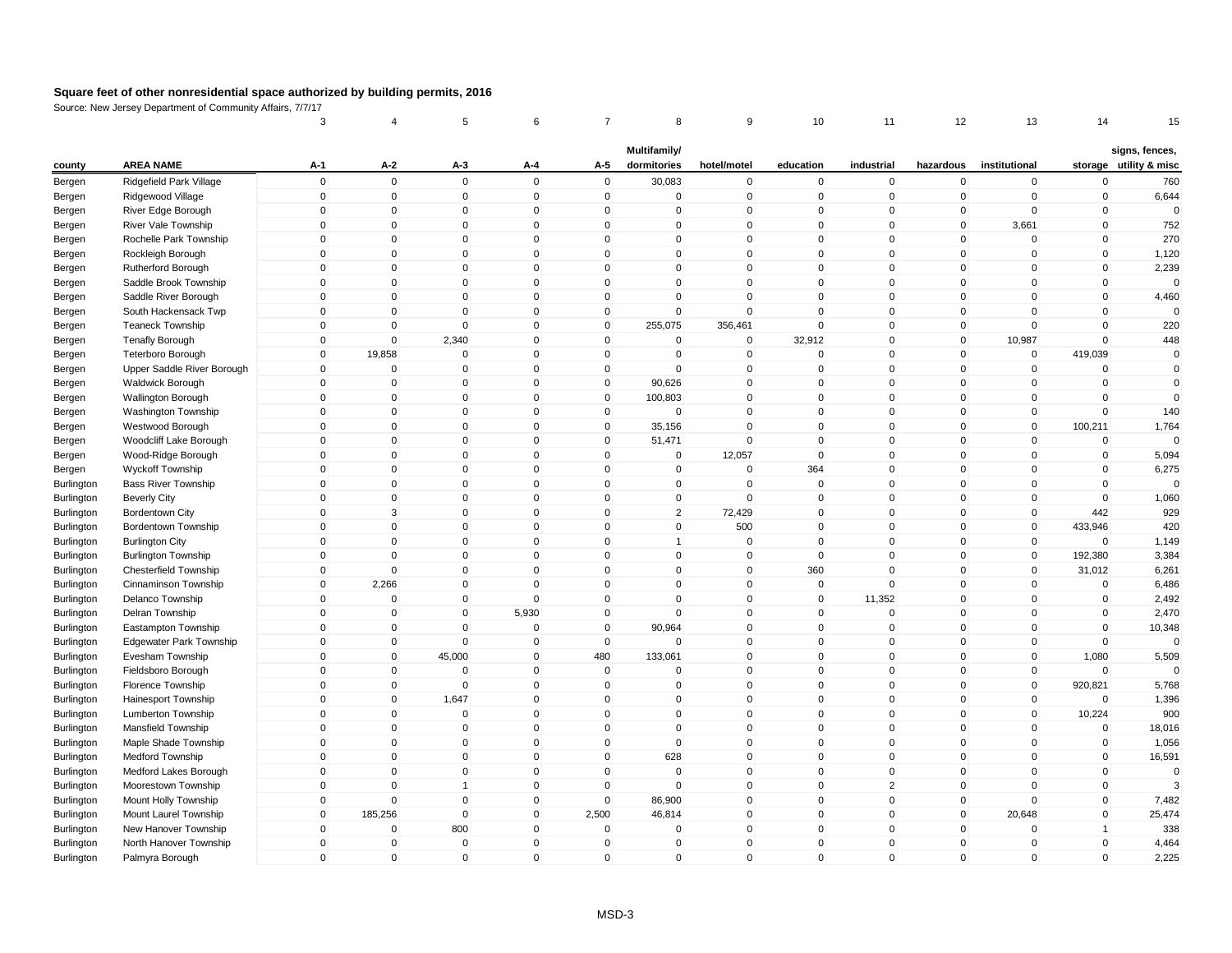|            |                            | 3            | 4           | 5            | 6            | 7            | 8            | 9            | 10           | 11          | 12           | 13            | 14          | 15                     |
|------------|----------------------------|--------------|-------------|--------------|--------------|--------------|--------------|--------------|--------------|-------------|--------------|---------------|-------------|------------------------|
|            |                            |              |             |              |              |              | Multifamily/ |              |              |             |              |               |             | signs, fences,         |
| county     | <b>AREA NAME</b>           | A-1          | $A-2$       | A-3          | A-4          | A-5          | dormitories  | hotel/motel  | education    | industrial  | hazardous    | institutional |             | storage utility & misc |
| Burlington | Pemberton Borough          | $\mathbf 0$  | $\mathbf 0$ | $\mathbf 0$  | $\mathbf 0$  | $\mathbf 0$  | $\mathbf 0$  | $\mathbf 0$  | $\mathbf 0$  | $\mathbf 0$ | $\mathbf 0$  | $\mathbf 0$   | $\mathbf 0$ | 595                    |
| Burlington | Pemberton Township         | $\mathbf 0$  | $\mathbf 0$ | $\mathbf 0$  | $\mathbf 0$  | $\mathbf 0$  | $\mathbf 0$  | $\mathbf 0$  | $\mathbf 0$  | $\mathbf 0$ | $\mathbf 0$  | $\mathbf 0$   | 7,200       | 13,235                 |
| Burlington | Riverside Township         | $\mathbf 0$  | $\pmb{0}$   | $\mathbf 0$  | $\mathbf 0$  | $\mathbf 0$  | 0            | $\mathsf 0$  | $\Omega$     | $\mathbf 0$ | $\mathbf 0$  | 0             | $\Omega$    | 660                    |
| Burlington | Riverton Borough           | $\mathbf 0$  | $\mathbf 0$ | $\mathbf 0$  | $\mathbf 0$  | $\mathbf 0$  | $\Omega$     | $\mathsf 0$  | $\mathbf{0}$ | $\mathbf 0$ | $\mathbf 0$  | $\mathbf 0$   | $\mathbf 0$ | 264                    |
| Burlington | Shamong Township           | $\mathbf{0}$ | $\mathbf 0$ | $\mathbf{0}$ | $\Omega$     | $\mathbf{0}$ | $\mathbf{0}$ | $\mathsf 0$  | $\Omega$     | $\mathbf 0$ | $\mathbf{0}$ | $\mathbf{0}$  | 24,612      | 16,914                 |
| Burlington | Southampton Township       | $\mathbf{0}$ | $\mathbf 0$ | $\mathbf 0$  | 30,492       | $\mathbf 0$  | 0            | $\mathbf 0$  | $\Omega$     | $\mathbf 0$ | $\mathbf 0$  | $\mathbf 0$   | $\mathbf 0$ | 9,034                  |
| Burlington | Springfield Township       | $\mathbf{0}$ | $\mathbf 0$ | 4,830        | $\mathbf 0$  | 816          | 0            | $\mathbf 0$  | $\mathbf{0}$ | $\mathbf 0$ | $\mathbf 0$  | $\mathbf 0$   | $\mathbf 0$ | 4,367                  |
| Burlington | <b>Tabernacle Township</b> | $\mathbf{0}$ | $\mathbf 0$ | $\mathbf 0$  | $\mathbf 0$  | $\mathbf 0$  | 0            | $\mathsf 0$  | 5,400        | $\mathbf 0$ | $\mathbf 0$  | $\Omega$      | 4,164       | 4,606                  |
| Burlington | <b>Washington Township</b> | $\mathbf 0$  | $\mathbf 0$ | $\mathsf 0$  | $\mathbf 0$  | $\mathbf 0$  | $\mathbf 0$  | $\mathsf 0$  | $\mathbf 0$  | $\mathbf 0$ | $\mathbf 0$  | $\mathbf 0$   | 4,872       |                        |
| Burlington | Westampton Township        | $\mathbf 0$  | $\mathbf 0$ | $\mathbf 0$  | $\mathbf 0$  | 0            | $\mathbf 0$  | $\mathsf 0$  | $\Omega$     | $\mathbf 0$ | $\mathbf 0$  | $\mathbf 0$   | 1,368,016   | 4,124                  |
| Burlington | Willingboro Township       | $\mathbf 0$  | $\pmb{0}$   | $\mathbf 0$  | $\mathbf 0$  | $\mathbf 0$  | 0            | $\mathbf 0$  | $\mathbf{0}$ | $\mathbf 0$ | $\mathbf{0}$ | $\mathbf 0$   | $\mathbf 0$ | 201                    |
| Burlington | Woodland Township          | 0            | $\mathbf 0$ | 0            | $\mathbf 0$  | 0            | 0            | $\mathbf 0$  | $\mathbf 0$  | $\mathbf 0$ | 0            | $\mathbf 0$   | 2,928       | 2,160                  |
| Burlington | Wrightstown Borough        | $\mathbf{0}$ | $\mathbf 0$ | $\mathbf{0}$ | $\Omega$     | $\mathbf{0}$ | $\Omega$     | $\mathsf 0$  | $\mathbf{0}$ | $\mathbf 0$ | $\mathbf{0}$ | $\mathbf{0}$  | $\mathbf 0$ | $\Omega$               |
| Camden     | Audubon Borough            | $\mathbf{0}$ | $\mathbf 0$ | $\mathbf 0$  | $\mathbf 0$  | $\mathbf 0$  | $\mathbf 0$  | $\mathbf 0$  | $\mathbf{0}$ | $\mathbf 0$ | $\mathbf 0$  | $\mathbf 0$   | $\mathbf 0$ | 5,351                  |
| Camden     | Audubon Park Borough       | $\mathbf{0}$ | $\Omega$    | $\mathbf{0}$ | $\mathbf{0}$ | $\mathbf{0}$ | $\Omega$     | $\mathsf 0$  | $\Omega$     | $\Omega$    | $\mathbf{0}$ | $\Omega$      | $\mathbf 0$ | $\Omega$               |
| Camden     | <b>Barrington Borough</b>  | $\mathbf{0}$ | 7,710       | $\mathbf{0}$ | $\mathbf{0}$ | $\mathbf{0}$ | $\Omega$     | $\mathsf 0$  | $\mathbf{0}$ | $\mathbf 0$ | $\mathbf{0}$ | $\mathbf{0}$  | $\mathbf 0$ | 648                    |
| Camden     | Bellmawr Borough           | $\mathbf 0$  | $\mathbf 0$ | $\Omega$     | $\mathbf 0$  | $\mathbf 0$  | $\Omega$     | $\mathsf 0$  | $\mathbf 0$  | $\mathbf 0$ | $\mathbf 0$  | 0             | $\mathbf 0$ |                        |
| Camden     | Berlin Borough             | $\mathbf 0$  | $\mathbf 0$ | $\mathbf 0$  | $\mathbf 0$  | $\mathbf 0$  | $\mathbf{0}$ | $\mathsf 0$  | $\mathbf{0}$ | $\mathbf 0$ | $\mathbf 0$  | $\mathbf 0$   | $\mathbf 0$ | 4,890                  |
| Camden     | <b>Berlin Township</b>     | $\mathbf 0$  | $\mathbf 0$ | 36,851       | $\mathbf 0$  | 546          | 0            | $\mathbf 0$  | $\mathbf{0}$ | $\mathbf 0$ | $\mathbf 0$  | $\mathbf 0$   | $\mathbf 0$ | $\Omega$               |
| Camden     | Brooklawn Borough          | $\mathbf{0}$ | $\mathbf 0$ | $\mathbf 0$  | $\mathbf 0$  | $\mathbf 0$  | $\Omega$     | $\mathsf 0$  | $\Omega$     | $\mathbf 0$ | $\mathbf{0}$ | $\mathbf 0$   | $\Omega$    | $\Omega$               |
| Camden     | Camden City                | $\mathbf{0}$ | $\mathbf 0$ | $\mathbf 0$  | $\mathbf 0$  | $\mathbf 0$  | 51,919       | $\pmb{0}$    | 150,519      | $\mathbf 0$ | $\mathbf 0$  | $\mathbf 0$   | $\mathbf 0$ | $\Omega$               |
| Camden     | Cherry Hill Township       | $\mathbf 0$  | 6,225       | 4,570        | $\mathbf 0$  | $\mathbf 0$  | 47,567       | $\mathbf 0$  | 625          | $\Omega$    | $\mathbf 0$  | $\mathbf 0$   | 272,214     | 2,888                  |
| Camden     | <b>Chesilhurst Borough</b> | $\mathbf{0}$ | $\mathbf 0$ | $\mathbf 0$  | $\mathbf 0$  | $\mathbf 0$  | $\mathbf 0$  | $\mathsf 0$  | $\mathbf{0}$ | $\mathbf 0$ | $\mathbf 0$  | $\mathbf{0}$  | $\mathbf 0$ | 353                    |
| Camden     | Clementon Borough          | $\mathbf 0$  | $\mathbf 0$ | $\mathbf 0$  | $\mathbf 0$  | $\mathbf 0$  | $\mathbf 0$  | $\mathbf 0$  | $\mathbf{0}$ | $\mathbf 0$ | $\mathbf 0$  | $\mathbf 0$   | 1,350       | 1,080                  |
| Camden     | Collingswood Borough       | $\mathbf{0}$ | 8,906       | $\mathbf{0}$ | $\mathbf{0}$ | $\mathbf{0}$ | $\Omega$     | $\mathbf{0}$ | $\mathbf{0}$ | $\Omega$    | $\mathbf{0}$ | $\mathbf{0}$  | $\mathbf 0$ | 4,244                  |
| Camden     | Gibbsboro Borough          | $\mathbf 0$  | $\mathbf 0$ | $\mathbf 0$  | $\mathbf 0$  | $\mathbf 0$  | 0            | $\mathsf 0$  | $\mathbf 0$  | $\mathbf 0$ | $\mathbf 0$  | 0             | $\mathbf 0$ | $\Omega$               |
| Camden     | Gloucester City            | $\mathbf 0$  | $\mathbf 0$ | $\mathbf 0$  | $\mathbf 0$  | $\mathbf 0$  | $\mathbf 0$  | $\mathbf 0$  | $\mathbf 0$  | $\Omega$    | $\mathbf 0$  | $\Omega$      | $\mathbf 0$ | $\Omega$               |
| Camden     | Gloucester Township        | $\mathbf 0$  | 1,635       | $\mathbf 0$  | $\mathbf 0$  | $\mathbf 0$  | 0            | $\mathbf 0$  | $\mathbf{0}$ | $\mathbf 0$ | $\mathbf 0$  | $\mathbf 0$   | $\pmb{0}$   | 11,483                 |
| Camden     | Haddon Township            | 140,262      | 146,918     | $\mathbf 0$  | $\mathbf 0$  | $\mathbf 0$  | 0            | $\mathsf 0$  | $\mathbf{0}$ | $\mathbf 0$ | $\mathbf 0$  | $\mathbf 0$   | $\mathbf 0$ | 720                    |
| Camden     | Haddonfield Borough        | $\Omega$     | $\mathbf 0$ | 1,170        | $\mathbf 0$  | $\mathbf{0}$ | $\mathbf{0}$ | $\mathbf 0$  | $\mathbf{0}$ | $\mathbf 0$ | $\mathbf{0}$ | $\mathbf{0}$  | $\mathbf 0$ | 9,189                  |
| Camden     | Haddon Heights Borough     | $\mathbf 0$  | $\mathbf 0$ | $\mathbf 0$  | $\mathbf 0$  | $\mathbf 0$  | 0            | $\mathbf 0$  | $\mathbf{0}$ | $\mathbf 0$ | $\mathbf 0$  | $\mathbf 0$   | $\mathbf 0$ | $\mathbf 0$            |
| Camden     | Hi-nella Borough           | $\Omega$     | $\mathbf 0$ | $\mathbf 0$  | $\mathbf 0$  | $\mathbf{0}$ | $\Omega$     | $\mathbf 0$  | $\Omega$     | $\Omega$    | $\mathbf{0}$ | $\Omega$      | 3,402       | $\overline{1}$         |
| Camden     | Laurel Springs Borough     | $\Omega$     | $\mathbf 0$ | $\mathbf 0$  | $\mathbf 0$  | $\mathbf 0$  | $\Omega$     | $\mathsf 0$  | $\mathbf{0}$ | $\mathbf 0$ | $\mathbf 0$  | 0             | $\mathbf 0$ | $\mathbf 0$            |
| Camden     | Lawnside Borough           | $\mathbf 0$  | $\mathbf 0$ | $\mathsf 0$  | $\mathbf 0$  | $\mathbf 0$  | $\mathbf 0$  | $\mathsf 0$  | $\mathbf{0}$ | $\mathbf 0$ | $\mathbf 0$  | $\mathbf 0$   | $\mathbf 0$ | $\Omega$               |
| Camden     | Lindenwold Borough         | $\mathbf 0$  | $\mathbf 0$ | $\mathbf 0$  | $\mathbf 0$  | $\mathbf 0$  | $\mathbf 0$  | $\mathsf 0$  | $\mathbf{0}$ | $\mathbf 0$ | $\mathbf 0$  | $\mathbf 0$   | $\mathbf 0$ | 261                    |
| Camden     | Magnolia Borough           | $\mathbf 0$  | $\pmb{0}$   | $\mathbf 0$  | $\mathbf 0$  | $\mathbf 0$  | 0            | $\mathbf 0$  | $\mathbf{0}$ | $\mathbf 0$ | $\mathbf 0$  | $\mathbf 0$   | 10,287      | 195                    |
| Camden     | Merchantville Borough      | $\Omega$     | $\pmb{0}$   | 0            | $\mathsf 0$  | $\Omega$     | 0            | $\pmb{0}$    | $\mathbf{0}$ | $\mathbf 0$ | $\mathbf 0$  | 0             | $\pmb{0}$   | $\mathbf 0$            |
| Camden     | Mount Ephraim Borough      | $\mathbf{0}$ | $\mathbf 0$ | $\mathbf 0$  | $\mathbf 0$  | $\mathbf{0}$ | $\Omega$     | $\mathsf 0$  | $\mathbf{0}$ | $\mathbf 0$ | $\mathbf{0}$ | $\mathbf 0$   | $\mathbf 0$ | $\mathbf 0$            |
| Camden     | Oaklyn Borough             | $\mathbf 0$  | $\mathbf 0$ | $\mathbf 0$  | $\mathbf 0$  | $\mathbf 0$  | $\mathbf 0$  | $\mathbf 0$  | $\mathbf 0$  | $\mathbf 0$ | $\mathbf 0$  | $\mathbf 0$   | $\mathbf 0$ | $\Omega$               |
| Camden     | Pennsauken Township        | $\mathbf{0}$ | $\mathbf 0$ | $\mathbf 0$  | $\mathbf 0$  | $\mathbf 0$  | 0            | $\mathsf 0$  | 186          | 2,299       | $\mathbf 0$  | $\Omega$      | $\mathbf 0$ | 2,188                  |
| Camden     | Pine Hill Borough          | $\mathbf{0}$ | $\mathbf 0$ | $\mathbf 0$  | $\mathbf 0$  | $\mathbf 0$  | 0            | $\mathbf 0$  | $\mathbf 0$  | 7,500       | $\mathbf 0$  | $\Omega$      | $\mathbf 0$ | 864                    |
| Camden     | Pine Valley Borough        | $\mathbf{0}$ | $\mathbf 0$ | $\Omega$     | $\mathbf{0}$ | $\mathbf 0$  | $\Omega$     | $\mathsf 0$  | $\mathbf{0}$ | $\Omega$    | $\mathbf 0$  | $\Omega$      | $\mathbf 0$ | 789                    |
| Camden     | Runnemede Borough          | $\mathbf{0}$ | $\mathbf 0$ | $\mathsf 0$  | $\mathbf 0$  | $\mathbf 0$  | $\mathbf 0$  | $\mathsf 0$  | $\mathbf{0}$ | $\mathbf 0$ | $\mathbf 0$  | 0             | $\mathbf 0$ | $\mathbf 0$            |
| Camden     | Somerdale Borough          | $\mathbf 0$  | $\mathbf 0$ | $\mathbf 0$  | $\mathbf 0$  | $\mathbf 0$  | $\mathbf 0$  | $\mathbf 0$  | $\mathbf 0$  | $\mathbf 0$ | $\mathbf 0$  | 0             | $\mathbf 0$ | $\mathbf 0$            |
| Camden     | Stratford Borough          | $\mathbf{0}$ | $\mathbf 0$ | $\mathbf 0$  | $\mathbf 0$  | $\mathbf{0}$ | $\Omega$     | $\mathsf 0$  | $\mathbf{0}$ | $\mathbf 0$ | $\mathbf{0}$ | $\mathbf 0$   | $\mathbf 0$ | $\Omega$               |
|            |                            | $\mathbf{0}$ | $\mathbf 0$ | $\mathbf 0$  | $\mathbf 0$  | 0            | 0            | $\pmb{0}$    | $\mathbf{0}$ | $\mathbf 0$ | $\mathbf 0$  | $\mathbf 0$   | $\mathbf 0$ | $\Omega$               |
| Camden     | <b>Tavistock Borough</b>   | $\mathbf{0}$ | $\mathbf 0$ | 10,329       | $\Omega$     | $\mathbf{0}$ | $\Omega$     | $\mathbf 0$  | $\mathbf{0}$ | $\Omega$    | $\mathbf{0}$ | $\mathbf{0}$  | 2,400       | $\mathbf 0$            |
| Camden     | Voorhees Township          | $\mathbf{0}$ | $\mathbf 0$ |              | $\mathbf 0$  | $\mathbf{0}$ |              |              | $\Omega$     | $\mathbf 0$ |              | $\mathbf{0}$  | $\mathbf 0$ |                        |
| Camden     | Waterford Township         |              |             | $\mathbf 0$  |              |              | $\mathbf 0$  | $\mathbf 0$  |              |             | $\mathbf 0$  |               |             | 864                    |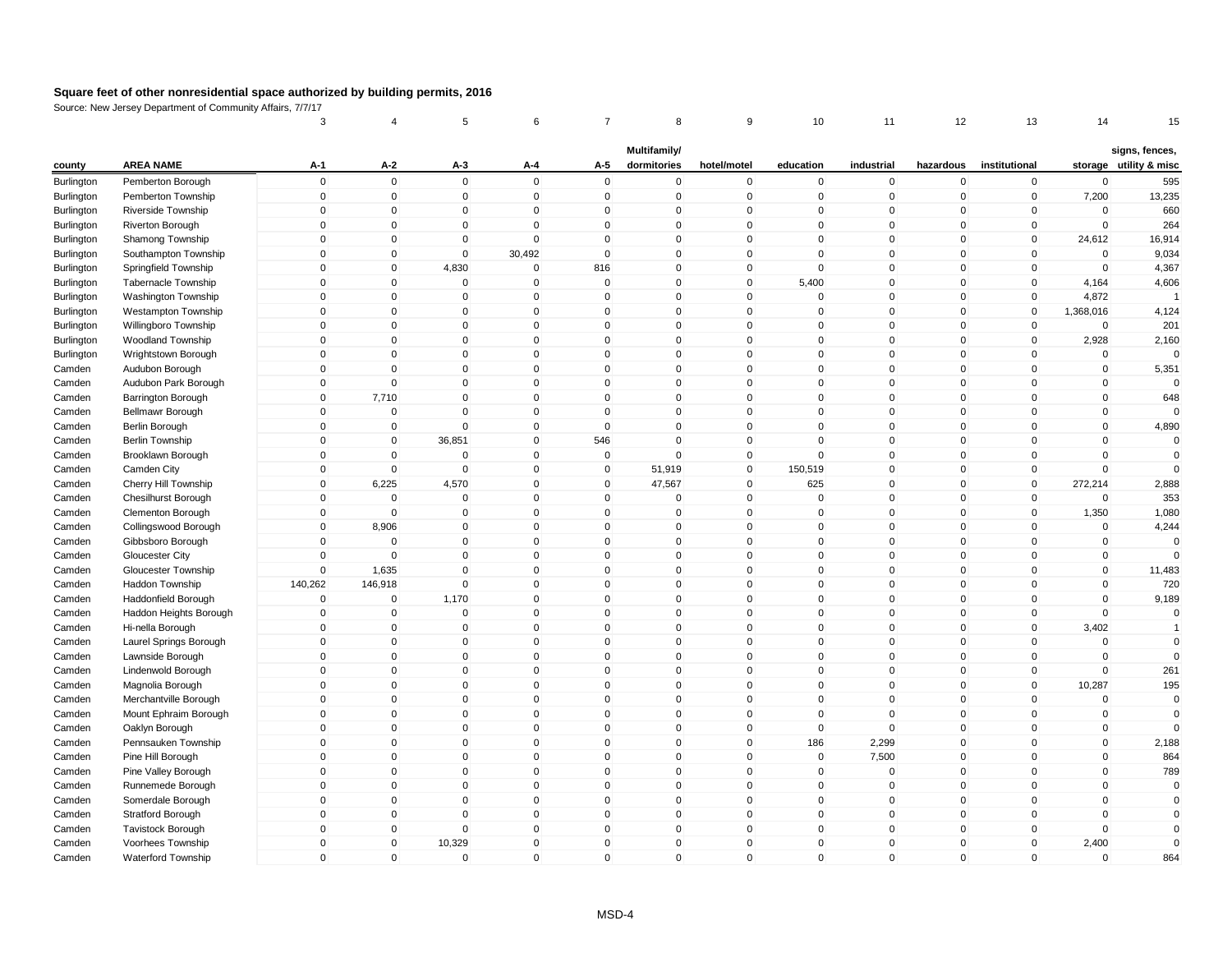| Multifamily/<br>signs, fences,<br><b>AREA NAME</b><br>$A-1$<br>A-2<br>A-5<br>dormitories<br>industrial<br>institutional<br>storage utility & misc<br>county<br>$A-3$<br>A-4<br>hotel/motel<br>education<br>hazardous<br>$\mathbf 0$<br>$\mathbf 0$<br>$\mathbf 0$<br>$\Omega$<br>$\mathsf 0$<br>184,106<br>$\mathbf 0$<br>1,248<br>Camden<br>Winslow Township<br>78,900<br>$\mathbf 0$<br>$\mathbf 0$<br>$\mathbf 0$<br>24,485<br>$\mathbf 0$<br>$\mathbf 0$<br>$\mathbf 0$<br>$\mathbf 0$<br>$\Omega$<br>$\mathbf 0$<br>$\mathbf 0$<br>$\mathbf 0$<br>$\mathbf 0$<br>$\mathbf 0$<br>$\mathbf 0$<br>$\Omega$<br>Camden<br>Woodlynne Borough<br>$\mathbf 0$<br>$\pmb{0}$<br>$\mathsf{O}\xspace$<br>$\overline{0}$<br>$\Omega$<br>5,077<br>$\mathbf{0}$<br>$\mathbf 0$<br>200<br>1,119<br>Cape May<br>Avalon Borough<br>$\mathbf 0$<br>0<br>$\mathbf 0$<br>0<br>$\mathbf 0$<br>$\mathbf 0$<br>$\Omega$<br>$\Omega$<br>$\mathbf 0$<br>$\Omega$<br>$\mathbf{0}$<br>$\mathbf 0$<br>$\mathbf{0}$<br>$\Omega$<br>$\mathbf{0}$<br>$\mathbf{0}$<br>$\mathbf 0$<br>Cape May<br>Cape May City<br>$\mathbf 0$<br>$\mathbf 0$<br>$\mathbf 0$<br>$\mathbf 0$<br>$\mathbf{0}$<br>$\mathbf 0$<br>$\mathbf 0$<br>$\mathbf{0}$<br>$\mathbf 0$<br>$\mathbf 0$<br>$\mathbf 0$<br>$\mathbf 0$<br>$\Omega$<br>Cape May<br>Cape May Point Borough<br>$\mathbf 0$<br>$\Omega$<br>$\mathbf{0}$<br>$\Omega$<br>$\mathbf 0$<br>$\mathbf 0$<br>5,000<br>17,252<br>Cape May<br>Dennis Township<br>$\mathbf 0$<br>$\mathbf{0}$<br>$\Omega$<br>$\mathbf 0$<br>$\mathbf{0}$<br>$\mathbf{0}$<br>$\mathbf 0$<br>$\mathbf{0}$<br>$\mathbf{0}$<br>$\Omega$<br>$\mathbf 0$<br>$\mathbf 0$<br>24,654<br>Cape May<br>5,925<br>$\mathbf{0}$<br>6,400<br>$\mathbf 0$<br>15,162<br>Lower Township<br>$\mathbf 0$<br>$\mathbf 0$<br>10,980<br>$\mathbf 0$<br>$\mathbf 0$<br>$\mathbf 0$<br>$\mathbf 0$<br>9,995<br>$\mathbf 0$<br>$\mathbf 0$<br>79,955<br>2,864<br>Cape May<br>Middle Township<br>$\mathbf 0$<br>$\mathbf 0$<br>$\mathbf 0$<br>$\mathbf{0}$<br>$\Omega$<br>$\mathbf 0$<br>1,362<br>$\mathbf 0$<br>$\mathbf{0}$<br>$\mathbf 0$<br>$\mathbf 0$<br>$\mathbf 0$<br>$\mathbf 0$<br>666<br>Cape May<br>North Wildwood City<br>$\pmb{0}$<br>Cape May<br>$\mathbf 0$<br>$\mathbf 0$<br>$\mathbf 0$<br>$\mathbf 0$<br>6,048<br>$\mathbf 0$<br>$\mathbf 0$<br>$\mathbf 0$<br>$\mathbf 0$<br>$\mathbf 0$<br>8,399<br>Ocean City<br>$\mathbf{1}$<br>$\mathbf 0$<br>$\mathbf 0$<br>$\mathbf 0$<br>$\Omega$<br>$\Omega$<br>$\Omega$<br>$\mathbf 0$<br>$\mathbf 0$<br>$\Omega$<br>Cape May<br>Sea Isle City<br>$\mathbf 0$<br>$\Omega$<br>$\mathbf 0$<br>0<br>$\mathbf 0$<br>$\mathbf 0$<br>$\mathbf 0$<br>$\mathbf{0}$<br>$\mathbf 0$<br>$\mathbf 0$<br>1,087<br>Stone Harbor Borough<br>$\mathbf{0}$<br>$\mathbf 0$<br>$\mathbf{0}$<br>$\mathbf 0$<br>$\mathbf{0}$<br>$\mathbf 0$<br>Cape May<br>$\mathbf 0$<br>$\mathbf 0$<br>11,390<br>$\mathbf 0$<br>$\mathbf 0$<br>$\mathbf 0$<br>$\mathbf 0$<br>$\mathbf 0$<br>0<br>$\mathbf{0}$<br>$\mathbf 0$<br>$\mathbf 0$<br>9,290<br>Cape May<br><b>Upper Township</b><br>$\mathbf{0}$<br>$\mathbf{0}$<br>$\mathbf{0}$<br>$\mathbf 0$<br>$\mathbf 0$<br>$\mathbf{0}$<br>$\Omega$<br>$\mathbf 0$<br>1,382<br>Cape May<br>West Cape May Borough<br>$\mathbf 0$<br>$\mathbf 0$<br>$\mathbf{0}$<br>$\Omega$<br>$\mathbf 0$<br>$\Omega$<br>$\Omega$<br>$\mathbf 0$<br>$\mathbf 0$<br>Cape May<br>West Wildwood Borough<br>$\mathbf 0$<br>$\mathbf 0$<br>$\mathbf{0}$<br>$\mathbf{0}$<br>$\mathbf 0$<br>$\Omega$<br>$\mathbf 0$<br>$\mathbf 0$<br>$\mathbf 0$<br>391<br>$\mathbf 0$<br>$\mathbf{0}$<br>$\mathbf 0$<br>$\mathbf 0$<br>$\mathbf 0$<br>$\mathbf{0}$<br>$\mathbf 0$<br>$\mathbf 0$<br>$\mathbf 0$<br>$\mathbf 0$<br>$\mathbf 0$<br>Cape May<br>Wildwood City<br>$\mathbf 0$<br>$\mathbf 0$<br>$\mathbf 0$<br>$\mathbf{0}$<br>$\mathbf 0$<br>74,714<br>$\mathbf 0$<br>$\mathsf 0$<br>$\mathbf 0$<br>$\mathbf 0$<br>$\mathbf 0$<br>Cape May<br>Wildwood Crest Borough<br>$\mathbf{0}$<br>$\Omega$<br>$\mathbf 0$<br>$\mathbf 0$<br>$\mathbf{0}$<br>$\mathbf 0$<br>$\mathbf 0$<br>$\mathbf 0$<br>Cape May<br>Woodbine Borough<br>$\mathbf 0$<br>$\mathbf 0$<br>$\mathbf 0$<br>$\mathbf{0}$<br>$\mathbf 0$<br>13,734<br>$\overline{1}$<br>$\pmb{0}$<br>$\mathbf 0$<br>$\mathbf 0$<br>$\Omega$<br>$\pmb{0}$<br>682<br>Cumberland<br><b>Bridgeton City</b><br>$\Omega$<br>$\mathbf 0$<br>0<br>$\mathbf 0$<br>0<br>$\Omega$<br>0<br>$\mathbf 0$<br>$\mathbf 0$<br>$\mathbf 0$<br>$\Omega$<br>$\Omega$<br>$\mathbf 0$<br>$\mathbf 0$<br>$\mathbf 0$<br>$\mathbf 0$<br><b>Commercial Township</b><br>$\mathbf{0}$<br>$\mathbf{0}$<br>$\mathbf{0}$<br>Cumberland<br>$\Omega$<br>$\mathbf 0$<br>$\mathbf 0$<br>14,227<br>$\mathbf{0}$<br>$\mathbf 0$<br>$\mathbf 0$<br>$\mathbf 0$<br>$\mathbf 0$<br>$\mathbf 0$<br>13,288<br>Cumberland<br>$\mathbf 0$<br>$\mathbf{0}$<br>$\mathbf 0$<br>Deerfield Township<br>$\mathbf{0}$<br>$\mathbf{0}$<br>$\Omega$<br>$\mathbf 0$<br>$\Omega$<br>$\Omega$<br>3,053<br>Cumberland<br>Downe Township<br>$\mathbf 0$<br>$\Omega$<br>$\mathbf{0}$<br>$\Omega$<br>0<br>$\Omega$<br>$\mathbf{0}$<br>$\Omega$<br>$\Omega$<br>$\mathbf{0}$<br>$\mathbf{0}$<br>$\Omega$<br>$\Omega$<br>$\Omega$<br>$\mathbf 0$<br>$\Omega$<br>8,876<br>Cumberland<br>Fairfield Township<br>$\mathbf{0}$<br>$\mathbf 0$<br>$\mathbf 0$<br>$\mathbf 0$<br>$\mathbf 0$<br>$\mathbf 0$<br>$\mathbf 0$<br>0<br>$\mathbf 0$<br>$\mathbf{0}$<br>$\mathbf 0$<br>$\mathbf 0$<br>$\mathbf 0$<br>8,808<br>Cumberland<br>Greenwich Township<br>$\mathbf 0$<br>$\mathbf{0}$<br>2,843<br>$\mathbf 0$<br>$\Omega$<br>$\mathbf{0}$<br>$\mathbf{0}$<br>$\mathbf 0$<br>$\mathbf{0}$<br>$\Omega$<br>$\mathbf{0}$<br>$\mathbf{0}$<br>$\mathbf 0$<br>17,274<br>Cumberland<br>Hopewell Township<br>$\mathbf 0$<br>$\pmb{0}$<br>$\mathbf 0$<br>$\mathbf 0$<br>$\mathbf 0$<br>$\mathbf 0$<br>$\mathbf 0$<br>$\mathbf 0$<br>$\mathbf 0$<br>$\mathbf 0$<br>$\mathbf 0$<br>$\mathbf 0$<br>$\Omega$<br>Cumberland<br>Lawrence Township<br>$\mathbf 0$<br>$\mathbf 0$<br>$\mathbf 0$<br>$\Omega$<br>$\mathbf 0$<br>0<br>$\mathbf 0$<br>$\mathbf 0$<br>$\mathbf 0$<br>$\mathbf 0$<br>$\mathbf 0$<br>$\mathbf 0$<br>14,335<br>Cumberland<br>Maurice River Township<br>$\mathbf 0$<br>$\mathbf{0}$<br>$\mathbf 0$<br>$\Omega$<br>68,210<br>$\mathbf{0}$<br>17,839<br>Cumberland<br>Millville City<br>$\mathbf 0$<br>$\mathbf{0}$<br>$\mathbf{0}$<br>$\mathbf{0}$<br>$\mathbf 0$<br>25,720<br>$\mathbf 0$<br>$\mathbf 0$<br>$\mathbf 0$<br>$\mathbf 0$<br>$\mathbf 0$<br>Cumberland<br>$\mathbf 0$<br>$\mathbf 0$<br>0<br>$\mathbf{0}$<br>$\mathbf 0$<br>$\mathbf 0$<br>$\mathbf 0$<br>$\mathbf 0$<br>Shiloh Borough<br>$\mathbf 0$<br>$\Omega$<br>$\mathbf 0$<br>$\mathbf 0$<br>$\mathbf 0$<br>$\mathbf 0$<br>$\mathbf 0$<br>$\Omega$<br>$\Omega$<br>$\mathbf 0$<br>$\mathbf 0$<br>$\mathbf 0$<br>10,568<br>Cumberland<br>Stow Creek Township<br>Cumberland<br>Upper Deerfield Township<br>$\mathbf 0$<br>$\mathbf 0$<br>$\Omega$<br>$\mathbf{0}$<br>$\mathbf{0}$<br>$\Omega$<br>$\mathbf 0$<br>$\Omega$<br>$\mathbf 0$<br>$\mathbf 0$<br>4,870<br>39,504<br>26,322<br>$\mathbf{0}$<br>$\mathbf 0$<br>$\mathbf{0}$<br>$\mathbf{0}$<br>$\mathbf 0$<br>$\mathbf{0}$<br>$\mathbf{0}$<br>$\mathbf 0$<br>120,344<br>$\mathbf 0$<br>12,418<br>150,640<br>35,253<br>Cumberland<br>Vineland City<br>$\mathbf 0$<br>$\mathbf 0$<br>$\mathbf 0$<br>$\mathbf{0}$<br>$\mathbf 0$<br>3,996<br>$\mathbf 0$<br>$\pmb{0}$<br>$\mathbf 0$<br>$\mathbf 0$<br><b>Belleville Township</b><br>$\mathbf{0}$<br>$\mathbf 0$<br>$\Omega$<br>Essex<br>$\mathbf 0$<br>$\mathbf 0$<br>$\mathbf 0$<br>$\Omega$<br>$\mathbf 0$<br>239,984<br>$\mathbf 0$<br>$\mathbf 0$<br>$\mathbf 0$<br>$\mathbf 0$<br>$\mathbf 0$<br>2,489<br><b>Bloomfield Township</b><br>$\mathbf{0}$<br>Essex<br>$\mathbf 0$<br>$\mathbf 0$<br>$\mathbf 0$<br>$\mathbf 0$<br>$\mathbf 0$<br>$\mathbf 0$<br>$\mathbf 0$<br>$\mathbf 0$<br>$\mathbf 0$<br>Essex<br>Caldwell Borough<br>0<br>$\mathbf 0$<br>0<br>$\Omega$<br>$\mathbf{0}$<br>$\Omega$<br>$\mathbf{0}$<br>$\Omega$<br>$\mathbf 0$<br>55,374<br>$\mathbf 0$<br>$\Omega$<br>$\mathbf{0}$<br>$\mathbf 0$<br>Cedar Grove Township<br>$\mathbf{0}$<br>$\mathbf{0}$<br>$\mathbf 0$<br>Essex<br>$\mathbf 0$<br>$\mathbf 0$<br>$\Omega$<br>$\mathbf 0$<br>$\mathbf 0$<br>$\pmb{0}$<br>400<br>$\mathbf 0$<br>254,301<br>$\mathbf{0}$<br>$\mathbf 0$<br>$\mathbf 0$<br>$\mathbf 0$<br>Essex<br>East Orange City<br>Essex Fells Borough<br>$\mathbf 0$<br>$\mathbf 0$<br>$\mathbf 0$<br>$\mathbf 0$<br>$\mathbf 0$<br>$\mathbf 0$<br>$\mathbf{0}$<br>$\mathbf 0$<br>$\mathbf 0$<br>$\mathbf 0$<br>$\mathbf 0$<br>192<br>0<br>Essex<br>$\mathbf{0}$<br>$\mathbf 0$<br>$\mathbf{0}$<br>$\mathbf{0}$<br>$\mathbf{0}$<br>$\Omega$<br>$\mathbf{0}$<br>$\mathbf 0$<br>$\mathbf{0}$<br>600<br>Fairfield Township<br>$\Omega$<br>$\mathbf{0}$<br>$\mathbf 0$<br>Essex<br>$\mathbf 0$<br>$\Omega$<br>$\mathbf{0}$<br>$\Omega$<br>$\mathbf 0$<br>$\mathbf 0$<br>Glen Ridge Borough<br>$\mathbf 0$<br>$\mathbf 0$<br>$\mathbf{0}$<br>$\mathbf 0$<br>$\Omega$<br>$\mathbf 0$<br>$\Omega$<br>Essex<br>$\mathbf{0}$<br>$\mathbf{0}$<br>$\Omega$<br>$\mathbf{0}$<br>$\mathbf 0$<br>$\mathbf{0}$<br>$\Omega$<br>$\Omega$<br>$\mathbf{0}$<br>$\mathbf{0}$<br>$\mathbf{0}$<br>$\Omega$<br><b>Irvington Township</b><br>127,226<br>Essex<br>$\pmb{0}$<br>20,991<br>41,000<br>$\mathbf 0$<br>$\mathbf 0$<br>9,848<br>$\mathbf 0$<br>$\mathbf 0$<br>307,270<br>$\mathbf 0$<br>$\mathbf 0$<br>320,481<br>3,892<br>Essex<br>Livingston Township<br>$\mathbf 0$<br>$\overline{0}$<br>$\mathbf 0$<br>$\Omega$<br>$\mathbf 0$<br>137,429<br>$\mathbf 0$<br>$\mathbf{0}$<br>$\mathbf 0$<br>$\mathbf 0$<br>$\mathbf 0$<br>27,700<br>818<br>Maplewood Township<br>Essex<br>5,898<br>$\Omega$<br>$\Omega$<br>$\mathbf 0$<br>7,721<br>Millburn Township<br>$\mathbf 0$<br>$\mathbf 0$<br>$\mathbf 0$<br>4,259<br>$\Omega$<br>$\mathbf 0$<br>$\mathbf 0$<br>$\mathbf 0$<br>Essex<br>$\mathbf 0$<br>$\pmb{0}$<br>Montclair Township<br>$\mathbf 0$<br>$\Omega$<br>$\mathbf 0$<br>$\Omega$<br>72,094<br>13,047<br>$\mathbf 0$<br>$\mathbf 0$<br>$\mathbf 0$<br>9,113<br>Essex<br>$\mathbf{0}$<br>$\mathbf 0$<br>6,507<br>$\mathbf 0$<br>500,833<br>$\mathbf 0$<br>149,270<br>$\mathbf 0$<br>566,845<br>40,477<br>$\mathbf 0$<br>$\mathbf 0$<br>990<br>28,000<br>Newark City<br>Essex<br>$\mathbf 0$<br>$\mathbf 0$<br>North Caldwell Borough<br>$\Omega$<br>$\mathbf 0$<br>$\mathbf{0}$<br>$\Omega$<br>$\Omega$<br>$\Omega$<br>$\Omega$<br>$\mathbf 0$<br>$\mathbf{0}$<br>$\mathbf 0$<br>Essex<br>$\Omega$<br>$\mathbf{0}$<br>$\mathbf{0}$<br>$\mathbf{0}$<br>$\Omega$<br>$\mathbf{0}$<br>$\mathbf 0$<br>$\mathbf{0}$<br>21,200<br>$\mathbf 0$<br>$\mathbf{0}$<br>$\mathbf{0}$<br>$\mathbf 0$<br>2,082<br>Essex<br>Nutley Township |  | 3 | 4 | 5 | 6 | 7 | 8 | 9 | 10 | 11 | 12 | 13 | 14 | 15 |
|-------------------------------------------------------------------------------------------------------------------------------------------------------------------------------------------------------------------------------------------------------------------------------------------------------------------------------------------------------------------------------------------------------------------------------------------------------------------------------------------------------------------------------------------------------------------------------------------------------------------------------------------------------------------------------------------------------------------------------------------------------------------------------------------------------------------------------------------------------------------------------------------------------------------------------------------------------------------------------------------------------------------------------------------------------------------------------------------------------------------------------------------------------------------------------------------------------------------------------------------------------------------------------------------------------------------------------------------------------------------------------------------------------------------------------------------------------------------------------------------------------------------------------------------------------------------------------------------------------------------------------------------------------------------------------------------------------------------------------------------------------------------------------------------------------------------------------------------------------------------------------------------------------------------------------------------------------------------------------------------------------------------------------------------------------------------------------------------------------------------------------------------------------------------------------------------------------------------------------------------------------------------------------------------------------------------------------------------------------------------------------------------------------------------------------------------------------------------------------------------------------------------------------------------------------------------------------------------------------------------------------------------------------------------------------------------------------------------------------------------------------------------------------------------------------------------------------------------------------------------------------------------------------------------------------------------------------------------------------------------------------------------------------------------------------------------------------------------------------------------------------------------------------------------------------------------------------------------------------------------------------------------------------------------------------------------------------------------------------------------------------------------------------------------------------------------------------------------------------------------------------------------------------------------------------------------------------------------------------------------------------------------------------------------------------------------------------------------------------------------------------------------------------------------------------------------------------------------------------------------------------------------------------------------------------------------------------------------------------------------------------------------------------------------------------------------------------------------------------------------------------------------------------------------------------------------------------------------------------------------------------------------------------------------------------------------------------------------------------------------------------------------------------------------------------------------------------------------------------------------------------------------------------------------------------------------------------------------------------------------------------------------------------------------------------------------------------------------------------------------------------------------------------------------------------------------------------------------------------------------------------------------------------------------------------------------------------------------------------------------------------------------------------------------------------------------------------------------------------------------------------------------------------------------------------------------------------------------------------------------------------------------------------------------------------------------------------------------------------------------------------------------------------------------------------------------------------------------------------------------------------------------------------------------------------------------------------------------------------------------------------------------------------------------------------------------------------------------------------------------------------------------------------------------------------------------------------------------------------------------------------------------------------------------------------------------------------------------------------------------------------------------------------------------------------------------------------------------------------------------------------------------------------------------------------------------------------------------------------------------------------------------------------------------------------------------------------------------------------------------------------------------------------------------------------------------------------------------------------------------------------------------------------------------------------------------------------------------------------------------------------------------------------------------------------------------------------------------------------------------------------------------------------------------------------------------------------------------------------------------------------------------------------------------------------------------------------------------------------------------------------------------------------------------------------------------------------------------------------------------------------------------------------------------------------------------------------------------------------------------------------------------------------------------------------------------------------------------------------------------------------------------------------------------------------------------------------------------------------------------------------------------------------------------------------------------------------------------------------------------------------------------------------------------------------------------------------------------------------------------------------------------------------------------------------------------------------------------------------------------------------------------------------------------------------------------------------------------------------------------------------------------------------------------------------------------------------------------------------------------------------------------------------------------------------------------------------------------------------------------------------------------------------------------------------------------------------------------------------------------------------------------------------------------------------------------------------------------------------------------------------------------------------------------------------------------------------------------------------------------------------------------------------------------------------------------------------------------------------------------------------------------------------------------------------------------------------------------------------------------------------------------------------------------------------------------------------------------------------------------------------------------------------------------------------------------------------------------------------------------------------------------------------------------------------------------------------------------------------------------------------------------------------------------------------------------------------------------------------------------------------------------------------------------------------------------------------------------------------------------------------------------------------------------------------------------------------------------------------------------------------------------------------------------------------------------------------------------------------------------------------------------------------------------------------------------------------------------------------------------------------------------------------------------------------------------------------------------------------------------------------------------------------------------------------------------------------------------------------------------------------------------------------------------------------------------------------------------------------------------------------------------------------------------------------------------------------------------------------------------------------------------------------------------------------------------------------------------------------------------------------------------------------------------------------------------------------------------------------------------------------------------------------------------------------------------------------------------------------------------------------------------------------------------------------------------------------------------------------------------------|--|---|---|---|---|---|---|---|----|----|----|----|----|----|
|                                                                                                                                                                                                                                                                                                                                                                                                                                                                                                                                                                                                                                                                                                                                                                                                                                                                                                                                                                                                                                                                                                                                                                                                                                                                                                                                                                                                                                                                                                                                                                                                                                                                                                                                                                                                                                                                                                                                                                                                                                                                                                                                                                                                                                                                                                                                                                                                                                                                                                                                                                                                                                                                                                                                                                                                                                                                                                                                                                                                                                                                                                                                                                                                                                                                                                                                                                                                                                                                                                                                                                                                                                                                                                                                                                                                                                                                                                                                                                                                                                                                                                                                                                                                                                                                                                                                                                                                                                                                                                                                                                                                                                                                                                                                                                                                                                                                                                                                                                                                                                                                                                                                                                                                                                                                                                                                                                                                                                                                                                                                                                                                                                                                                                                                                                                                                                                                                                                                                                                                                                                                                                                                                                                                                                                                                                                                                                                                                                                                                                                                                                                                                                                                                                                                                                                                                                                                                                                                                                                                                                                                                                                                                                                                                                                                                                                                                                                                                                                                                                                                                                                                                                                                                                                                                                                                                                                                                                                                                                                                                                                                                                                                                                                                                                                                                                                                                                                                                                                                                                                                                                                                                                                                                                                                                                                                                                                                                                                                                                                                                                                                                                                                                                                                                                                                                                                                                                                                                                                                                                                                                                                                                                                                                                                                                                                                                                                                                                                                                                                                                                                                                                                                                                                                                                                                                                                                                                                                                                                                                                                                                                                                                                                                                                                                                                                                                                                                         |  |   |   |   |   |   |   |   |    |    |    |    |    |    |
|                                                                                                                                                                                                                                                                                                                                                                                                                                                                                                                                                                                                                                                                                                                                                                                                                                                                                                                                                                                                                                                                                                                                                                                                                                                                                                                                                                                                                                                                                                                                                                                                                                                                                                                                                                                                                                                                                                                                                                                                                                                                                                                                                                                                                                                                                                                                                                                                                                                                                                                                                                                                                                                                                                                                                                                                                                                                                                                                                                                                                                                                                                                                                                                                                                                                                                                                                                                                                                                                                                                                                                                                                                                                                                                                                                                                                                                                                                                                                                                                                                                                                                                                                                                                                                                                                                                                                                                                                                                                                                                                                                                                                                                                                                                                                                                                                                                                                                                                                                                                                                                                                                                                                                                                                                                                                                                                                                                                                                                                                                                                                                                                                                                                                                                                                                                                                                                                                                                                                                                                                                                                                                                                                                                                                                                                                                                                                                                                                                                                                                                                                                                                                                                                                                                                                                                                                                                                                                                                                                                                                                                                                                                                                                                                                                                                                                                                                                                                                                                                                                                                                                                                                                                                                                                                                                                                                                                                                                                                                                                                                                                                                                                                                                                                                                                                                                                                                                                                                                                                                                                                                                                                                                                                                                                                                                                                                                                                                                                                                                                                                                                                                                                                                                                                                                                                                                                                                                                                                                                                                                                                                                                                                                                                                                                                                                                                                                                                                                                                                                                                                                                                                                                                                                                                                                                                                                                                                                                                                                                                                                                                                                                                                                                                                                                                                                                                                                                                         |  |   |   |   |   |   |   |   |    |    |    |    |    |    |
|                                                                                                                                                                                                                                                                                                                                                                                                                                                                                                                                                                                                                                                                                                                                                                                                                                                                                                                                                                                                                                                                                                                                                                                                                                                                                                                                                                                                                                                                                                                                                                                                                                                                                                                                                                                                                                                                                                                                                                                                                                                                                                                                                                                                                                                                                                                                                                                                                                                                                                                                                                                                                                                                                                                                                                                                                                                                                                                                                                                                                                                                                                                                                                                                                                                                                                                                                                                                                                                                                                                                                                                                                                                                                                                                                                                                                                                                                                                                                                                                                                                                                                                                                                                                                                                                                                                                                                                                                                                                                                                                                                                                                                                                                                                                                                                                                                                                                                                                                                                                                                                                                                                                                                                                                                                                                                                                                                                                                                                                                                                                                                                                                                                                                                                                                                                                                                                                                                                                                                                                                                                                                                                                                                                                                                                                                                                                                                                                                                                                                                                                                                                                                                                                                                                                                                                                                                                                                                                                                                                                                                                                                                                                                                                                                                                                                                                                                                                                                                                                                                                                                                                                                                                                                                                                                                                                                                                                                                                                                                                                                                                                                                                                                                                                                                                                                                                                                                                                                                                                                                                                                                                                                                                                                                                                                                                                                                                                                                                                                                                                                                                                                                                                                                                                                                                                                                                                                                                                                                                                                                                                                                                                                                                                                                                                                                                                                                                                                                                                                                                                                                                                                                                                                                                                                                                                                                                                                                                                                                                                                                                                                                                                                                                                                                                                                                                                                                                                         |  |   |   |   |   |   |   |   |    |    |    |    |    |    |
|                                                                                                                                                                                                                                                                                                                                                                                                                                                                                                                                                                                                                                                                                                                                                                                                                                                                                                                                                                                                                                                                                                                                                                                                                                                                                                                                                                                                                                                                                                                                                                                                                                                                                                                                                                                                                                                                                                                                                                                                                                                                                                                                                                                                                                                                                                                                                                                                                                                                                                                                                                                                                                                                                                                                                                                                                                                                                                                                                                                                                                                                                                                                                                                                                                                                                                                                                                                                                                                                                                                                                                                                                                                                                                                                                                                                                                                                                                                                                                                                                                                                                                                                                                                                                                                                                                                                                                                                                                                                                                                                                                                                                                                                                                                                                                                                                                                                                                                                                                                                                                                                                                                                                                                                                                                                                                                                                                                                                                                                                                                                                                                                                                                                                                                                                                                                                                                                                                                                                                                                                                                                                                                                                                                                                                                                                                                                                                                                                                                                                                                                                                                                                                                                                                                                                                                                                                                                                                                                                                                                                                                                                                                                                                                                                                                                                                                                                                                                                                                                                                                                                                                                                                                                                                                                                                                                                                                                                                                                                                                                                                                                                                                                                                                                                                                                                                                                                                                                                                                                                                                                                                                                                                                                                                                                                                                                                                                                                                                                                                                                                                                                                                                                                                                                                                                                                                                                                                                                                                                                                                                                                                                                                                                                                                                                                                                                                                                                                                                                                                                                                                                                                                                                                                                                                                                                                                                                                                                                                                                                                                                                                                                                                                                                                                                                                                                                                                                                         |  |   |   |   |   |   |   |   |    |    |    |    |    |    |
|                                                                                                                                                                                                                                                                                                                                                                                                                                                                                                                                                                                                                                                                                                                                                                                                                                                                                                                                                                                                                                                                                                                                                                                                                                                                                                                                                                                                                                                                                                                                                                                                                                                                                                                                                                                                                                                                                                                                                                                                                                                                                                                                                                                                                                                                                                                                                                                                                                                                                                                                                                                                                                                                                                                                                                                                                                                                                                                                                                                                                                                                                                                                                                                                                                                                                                                                                                                                                                                                                                                                                                                                                                                                                                                                                                                                                                                                                                                                                                                                                                                                                                                                                                                                                                                                                                                                                                                                                                                                                                                                                                                                                                                                                                                                                                                                                                                                                                                                                                                                                                                                                                                                                                                                                                                                                                                                                                                                                                                                                                                                                                                                                                                                                                                                                                                                                                                                                                                                                                                                                                                                                                                                                                                                                                                                                                                                                                                                                                                                                                                                                                                                                                                                                                                                                                                                                                                                                                                                                                                                                                                                                                                                                                                                                                                                                                                                                                                                                                                                                                                                                                                                                                                                                                                                                                                                                                                                                                                                                                                                                                                                                                                                                                                                                                                                                                                                                                                                                                                                                                                                                                                                                                                                                                                                                                                                                                                                                                                                                                                                                                                                                                                                                                                                                                                                                                                                                                                                                                                                                                                                                                                                                                                                                                                                                                                                                                                                                                                                                                                                                                                                                                                                                                                                                                                                                                                                                                                                                                                                                                                                                                                                                                                                                                                                                                                                                                                                         |  |   |   |   |   |   |   |   |    |    |    |    |    |    |
|                                                                                                                                                                                                                                                                                                                                                                                                                                                                                                                                                                                                                                                                                                                                                                                                                                                                                                                                                                                                                                                                                                                                                                                                                                                                                                                                                                                                                                                                                                                                                                                                                                                                                                                                                                                                                                                                                                                                                                                                                                                                                                                                                                                                                                                                                                                                                                                                                                                                                                                                                                                                                                                                                                                                                                                                                                                                                                                                                                                                                                                                                                                                                                                                                                                                                                                                                                                                                                                                                                                                                                                                                                                                                                                                                                                                                                                                                                                                                                                                                                                                                                                                                                                                                                                                                                                                                                                                                                                                                                                                                                                                                                                                                                                                                                                                                                                                                                                                                                                                                                                                                                                                                                                                                                                                                                                                                                                                                                                                                                                                                                                                                                                                                                                                                                                                                                                                                                                                                                                                                                                                                                                                                                                                                                                                                                                                                                                                                                                                                                                                                                                                                                                                                                                                                                                                                                                                                                                                                                                                                                                                                                                                                                                                                                                                                                                                                                                                                                                                                                                                                                                                                                                                                                                                                                                                                                                                                                                                                                                                                                                                                                                                                                                                                                                                                                                                                                                                                                                                                                                                                                                                                                                                                                                                                                                                                                                                                                                                                                                                                                                                                                                                                                                                                                                                                                                                                                                                                                                                                                                                                                                                                                                                                                                                                                                                                                                                                                                                                                                                                                                                                                                                                                                                                                                                                                                                                                                                                                                                                                                                                                                                                                                                                                                                                                                                                                                                         |  |   |   |   |   |   |   |   |    |    |    |    |    |    |
|                                                                                                                                                                                                                                                                                                                                                                                                                                                                                                                                                                                                                                                                                                                                                                                                                                                                                                                                                                                                                                                                                                                                                                                                                                                                                                                                                                                                                                                                                                                                                                                                                                                                                                                                                                                                                                                                                                                                                                                                                                                                                                                                                                                                                                                                                                                                                                                                                                                                                                                                                                                                                                                                                                                                                                                                                                                                                                                                                                                                                                                                                                                                                                                                                                                                                                                                                                                                                                                                                                                                                                                                                                                                                                                                                                                                                                                                                                                                                                                                                                                                                                                                                                                                                                                                                                                                                                                                                                                                                                                                                                                                                                                                                                                                                                                                                                                                                                                                                                                                                                                                                                                                                                                                                                                                                                                                                                                                                                                                                                                                                                                                                                                                                                                                                                                                                                                                                                                                                                                                                                                                                                                                                                                                                                                                                                                                                                                                                                                                                                                                                                                                                                                                                                                                                                                                                                                                                                                                                                                                                                                                                                                                                                                                                                                                                                                                                                                                                                                                                                                                                                                                                                                                                                                                                                                                                                                                                                                                                                                                                                                                                                                                                                                                                                                                                                                                                                                                                                                                                                                                                                                                                                                                                                                                                                                                                                                                                                                                                                                                                                                                                                                                                                                                                                                                                                                                                                                                                                                                                                                                                                                                                                                                                                                                                                                                                                                                                                                                                                                                                                                                                                                                                                                                                                                                                                                                                                                                                                                                                                                                                                                                                                                                                                                                                                                                                                                                         |  |   |   |   |   |   |   |   |    |    |    |    |    |    |
|                                                                                                                                                                                                                                                                                                                                                                                                                                                                                                                                                                                                                                                                                                                                                                                                                                                                                                                                                                                                                                                                                                                                                                                                                                                                                                                                                                                                                                                                                                                                                                                                                                                                                                                                                                                                                                                                                                                                                                                                                                                                                                                                                                                                                                                                                                                                                                                                                                                                                                                                                                                                                                                                                                                                                                                                                                                                                                                                                                                                                                                                                                                                                                                                                                                                                                                                                                                                                                                                                                                                                                                                                                                                                                                                                                                                                                                                                                                                                                                                                                                                                                                                                                                                                                                                                                                                                                                                                                                                                                                                                                                                                                                                                                                                                                                                                                                                                                                                                                                                                                                                                                                                                                                                                                                                                                                                                                                                                                                                                                                                                                                                                                                                                                                                                                                                                                                                                                                                                                                                                                                                                                                                                                                                                                                                                                                                                                                                                                                                                                                                                                                                                                                                                                                                                                                                                                                                                                                                                                                                                                                                                                                                                                                                                                                                                                                                                                                                                                                                                                                                                                                                                                                                                                                                                                                                                                                                                                                                                                                                                                                                                                                                                                                                                                                                                                                                                                                                                                                                                                                                                                                                                                                                                                                                                                                                                                                                                                                                                                                                                                                                                                                                                                                                                                                                                                                                                                                                                                                                                                                                                                                                                                                                                                                                                                                                                                                                                                                                                                                                                                                                                                                                                                                                                                                                                                                                                                                                                                                                                                                                                                                                                                                                                                                                                                                                                                                                         |  |   |   |   |   |   |   |   |    |    |    |    |    |    |
|                                                                                                                                                                                                                                                                                                                                                                                                                                                                                                                                                                                                                                                                                                                                                                                                                                                                                                                                                                                                                                                                                                                                                                                                                                                                                                                                                                                                                                                                                                                                                                                                                                                                                                                                                                                                                                                                                                                                                                                                                                                                                                                                                                                                                                                                                                                                                                                                                                                                                                                                                                                                                                                                                                                                                                                                                                                                                                                                                                                                                                                                                                                                                                                                                                                                                                                                                                                                                                                                                                                                                                                                                                                                                                                                                                                                                                                                                                                                                                                                                                                                                                                                                                                                                                                                                                                                                                                                                                                                                                                                                                                                                                                                                                                                                                                                                                                                                                                                                                                                                                                                                                                                                                                                                                                                                                                                                                                                                                                                                                                                                                                                                                                                                                                                                                                                                                                                                                                                                                                                                                                                                                                                                                                                                                                                                                                                                                                                                                                                                                                                                                                                                                                                                                                                                                                                                                                                                                                                                                                                                                                                                                                                                                                                                                                                                                                                                                                                                                                                                                                                                                                                                                                                                                                                                                                                                                                                                                                                                                                                                                                                                                                                                                                                                                                                                                                                                                                                                                                                                                                                                                                                                                                                                                                                                                                                                                                                                                                                                                                                                                                                                                                                                                                                                                                                                                                                                                                                                                                                                                                                                                                                                                                                                                                                                                                                                                                                                                                                                                                                                                                                                                                                                                                                                                                                                                                                                                                                                                                                                                                                                                                                                                                                                                                                                                                                                                                                         |  |   |   |   |   |   |   |   |    |    |    |    |    |    |
|                                                                                                                                                                                                                                                                                                                                                                                                                                                                                                                                                                                                                                                                                                                                                                                                                                                                                                                                                                                                                                                                                                                                                                                                                                                                                                                                                                                                                                                                                                                                                                                                                                                                                                                                                                                                                                                                                                                                                                                                                                                                                                                                                                                                                                                                                                                                                                                                                                                                                                                                                                                                                                                                                                                                                                                                                                                                                                                                                                                                                                                                                                                                                                                                                                                                                                                                                                                                                                                                                                                                                                                                                                                                                                                                                                                                                                                                                                                                                                                                                                                                                                                                                                                                                                                                                                                                                                                                                                                                                                                                                                                                                                                                                                                                                                                                                                                                                                                                                                                                                                                                                                                                                                                                                                                                                                                                                                                                                                                                                                                                                                                                                                                                                                                                                                                                                                                                                                                                                                                                                                                                                                                                                                                                                                                                                                                                                                                                                                                                                                                                                                                                                                                                                                                                                                                                                                                                                                                                                                                                                                                                                                                                                                                                                                                                                                                                                                                                                                                                                                                                                                                                                                                                                                                                                                                                                                                                                                                                                                                                                                                                                                                                                                                                                                                                                                                                                                                                                                                                                                                                                                                                                                                                                                                                                                                                                                                                                                                                                                                                                                                                                                                                                                                                                                                                                                                                                                                                                                                                                                                                                                                                                                                                                                                                                                                                                                                                                                                                                                                                                                                                                                                                                                                                                                                                                                                                                                                                                                                                                                                                                                                                                                                                                                                                                                                                                                                                         |  |   |   |   |   |   |   |   |    |    |    |    |    |    |
|                                                                                                                                                                                                                                                                                                                                                                                                                                                                                                                                                                                                                                                                                                                                                                                                                                                                                                                                                                                                                                                                                                                                                                                                                                                                                                                                                                                                                                                                                                                                                                                                                                                                                                                                                                                                                                                                                                                                                                                                                                                                                                                                                                                                                                                                                                                                                                                                                                                                                                                                                                                                                                                                                                                                                                                                                                                                                                                                                                                                                                                                                                                                                                                                                                                                                                                                                                                                                                                                                                                                                                                                                                                                                                                                                                                                                                                                                                                                                                                                                                                                                                                                                                                                                                                                                                                                                                                                                                                                                                                                                                                                                                                                                                                                                                                                                                                                                                                                                                                                                                                                                                                                                                                                                                                                                                                                                                                                                                                                                                                                                                                                                                                                                                                                                                                                                                                                                                                                                                                                                                                                                                                                                                                                                                                                                                                                                                                                                                                                                                                                                                                                                                                                                                                                                                                                                                                                                                                                                                                                                                                                                                                                                                                                                                                                                                                                                                                                                                                                                                                                                                                                                                                                                                                                                                                                                                                                                                                                                                                                                                                                                                                                                                                                                                                                                                                                                                                                                                                                                                                                                                                                                                                                                                                                                                                                                                                                                                                                                                                                                                                                                                                                                                                                                                                                                                                                                                                                                                                                                                                                                                                                                                                                                                                                                                                                                                                                                                                                                                                                                                                                                                                                                                                                                                                                                                                                                                                                                                                                                                                                                                                                                                                                                                                                                                                                                                                                         |  |   |   |   |   |   |   |   |    |    |    |    |    |    |
|                                                                                                                                                                                                                                                                                                                                                                                                                                                                                                                                                                                                                                                                                                                                                                                                                                                                                                                                                                                                                                                                                                                                                                                                                                                                                                                                                                                                                                                                                                                                                                                                                                                                                                                                                                                                                                                                                                                                                                                                                                                                                                                                                                                                                                                                                                                                                                                                                                                                                                                                                                                                                                                                                                                                                                                                                                                                                                                                                                                                                                                                                                                                                                                                                                                                                                                                                                                                                                                                                                                                                                                                                                                                                                                                                                                                                                                                                                                                                                                                                                                                                                                                                                                                                                                                                                                                                                                                                                                                                                                                                                                                                                                                                                                                                                                                                                                                                                                                                                                                                                                                                                                                                                                                                                                                                                                                                                                                                                                                                                                                                                                                                                                                                                                                                                                                                                                                                                                                                                                                                                                                                                                                                                                                                                                                                                                                                                                                                                                                                                                                                                                                                                                                                                                                                                                                                                                                                                                                                                                                                                                                                                                                                                                                                                                                                                                                                                                                                                                                                                                                                                                                                                                                                                                                                                                                                                                                                                                                                                                                                                                                                                                                                                                                                                                                                                                                                                                                                                                                                                                                                                                                                                                                                                                                                                                                                                                                                                                                                                                                                                                                                                                                                                                                                                                                                                                                                                                                                                                                                                                                                                                                                                                                                                                                                                                                                                                                                                                                                                                                                                                                                                                                                                                                                                                                                                                                                                                                                                                                                                                                                                                                                                                                                                                                                                                                                                                                         |  |   |   |   |   |   |   |   |    |    |    |    |    |    |
|                                                                                                                                                                                                                                                                                                                                                                                                                                                                                                                                                                                                                                                                                                                                                                                                                                                                                                                                                                                                                                                                                                                                                                                                                                                                                                                                                                                                                                                                                                                                                                                                                                                                                                                                                                                                                                                                                                                                                                                                                                                                                                                                                                                                                                                                                                                                                                                                                                                                                                                                                                                                                                                                                                                                                                                                                                                                                                                                                                                                                                                                                                                                                                                                                                                                                                                                                                                                                                                                                                                                                                                                                                                                                                                                                                                                                                                                                                                                                                                                                                                                                                                                                                                                                                                                                                                                                                                                                                                                                                                                                                                                                                                                                                                                                                                                                                                                                                                                                                                                                                                                                                                                                                                                                                                                                                                                                                                                                                                                                                                                                                                                                                                                                                                                                                                                                                                                                                                                                                                                                                                                                                                                                                                                                                                                                                                                                                                                                                                                                                                                                                                                                                                                                                                                                                                                                                                                                                                                                                                                                                                                                                                                                                                                                                                                                                                                                                                                                                                                                                                                                                                                                                                                                                                                                                                                                                                                                                                                                                                                                                                                                                                                                                                                                                                                                                                                                                                                                                                                                                                                                                                                                                                                                                                                                                                                                                                                                                                                                                                                                                                                                                                                                                                                                                                                                                                                                                                                                                                                                                                                                                                                                                                                                                                                                                                                                                                                                                                                                                                                                                                                                                                                                                                                                                                                                                                                                                                                                                                                                                                                                                                                                                                                                                                                                                                                                                                                         |  |   |   |   |   |   |   |   |    |    |    |    |    |    |
|                                                                                                                                                                                                                                                                                                                                                                                                                                                                                                                                                                                                                                                                                                                                                                                                                                                                                                                                                                                                                                                                                                                                                                                                                                                                                                                                                                                                                                                                                                                                                                                                                                                                                                                                                                                                                                                                                                                                                                                                                                                                                                                                                                                                                                                                                                                                                                                                                                                                                                                                                                                                                                                                                                                                                                                                                                                                                                                                                                                                                                                                                                                                                                                                                                                                                                                                                                                                                                                                                                                                                                                                                                                                                                                                                                                                                                                                                                                                                                                                                                                                                                                                                                                                                                                                                                                                                                                                                                                                                                                                                                                                                                                                                                                                                                                                                                                                                                                                                                                                                                                                                                                                                                                                                                                                                                                                                                                                                                                                                                                                                                                                                                                                                                                                                                                                                                                                                                                                                                                                                                                                                                                                                                                                                                                                                                                                                                                                                                                                                                                                                                                                                                                                                                                                                                                                                                                                                                                                                                                                                                                                                                                                                                                                                                                                                                                                                                                                                                                                                                                                                                                                                                                                                                                                                                                                                                                                                                                                                                                                                                                                                                                                                                                                                                                                                                                                                                                                                                                                                                                                                                                                                                                                                                                                                                                                                                                                                                                                                                                                                                                                                                                                                                                                                                                                                                                                                                                                                                                                                                                                                                                                                                                                                                                                                                                                                                                                                                                                                                                                                                                                                                                                                                                                                                                                                                                                                                                                                                                                                                                                                                                                                                                                                                                                                                                                                                                                         |  |   |   |   |   |   |   |   |    |    |    |    |    |    |
|                                                                                                                                                                                                                                                                                                                                                                                                                                                                                                                                                                                                                                                                                                                                                                                                                                                                                                                                                                                                                                                                                                                                                                                                                                                                                                                                                                                                                                                                                                                                                                                                                                                                                                                                                                                                                                                                                                                                                                                                                                                                                                                                                                                                                                                                                                                                                                                                                                                                                                                                                                                                                                                                                                                                                                                                                                                                                                                                                                                                                                                                                                                                                                                                                                                                                                                                                                                                                                                                                                                                                                                                                                                                                                                                                                                                                                                                                                                                                                                                                                                                                                                                                                                                                                                                                                                                                                                                                                                                                                                                                                                                                                                                                                                                                                                                                                                                                                                                                                                                                                                                                                                                                                                                                                                                                                                                                                                                                                                                                                                                                                                                                                                                                                                                                                                                                                                                                                                                                                                                                                                                                                                                                                                                                                                                                                                                                                                                                                                                                                                                                                                                                                                                                                                                                                                                                                                                                                                                                                                                                                                                                                                                                                                                                                                                                                                                                                                                                                                                                                                                                                                                                                                                                                                                                                                                                                                                                                                                                                                                                                                                                                                                                                                                                                                                                                                                                                                                                                                                                                                                                                                                                                                                                                                                                                                                                                                                                                                                                                                                                                                                                                                                                                                                                                                                                                                                                                                                                                                                                                                                                                                                                                                                                                                                                                                                                                                                                                                                                                                                                                                                                                                                                                                                                                                                                                                                                                                                                                                                                                                                                                                                                                                                                                                                                                                                                                                                         |  |   |   |   |   |   |   |   |    |    |    |    |    |    |
|                                                                                                                                                                                                                                                                                                                                                                                                                                                                                                                                                                                                                                                                                                                                                                                                                                                                                                                                                                                                                                                                                                                                                                                                                                                                                                                                                                                                                                                                                                                                                                                                                                                                                                                                                                                                                                                                                                                                                                                                                                                                                                                                                                                                                                                                                                                                                                                                                                                                                                                                                                                                                                                                                                                                                                                                                                                                                                                                                                                                                                                                                                                                                                                                                                                                                                                                                                                                                                                                                                                                                                                                                                                                                                                                                                                                                                                                                                                                                                                                                                                                                                                                                                                                                                                                                                                                                                                                                                                                                                                                                                                                                                                                                                                                                                                                                                                                                                                                                                                                                                                                                                                                                                                                                                                                                                                                                                                                                                                                                                                                                                                                                                                                                                                                                                                                                                                                                                                                                                                                                                                                                                                                                                                                                                                                                                                                                                                                                                                                                                                                                                                                                                                                                                                                                                                                                                                                                                                                                                                                                                                                                                                                                                                                                                                                                                                                                                                                                                                                                                                                                                                                                                                                                                                                                                                                                                                                                                                                                                                                                                                                                                                                                                                                                                                                                                                                                                                                                                                                                                                                                                                                                                                                                                                                                                                                                                                                                                                                                                                                                                                                                                                                                                                                                                                                                                                                                                                                                                                                                                                                                                                                                                                                                                                                                                                                                                                                                                                                                                                                                                                                                                                                                                                                                                                                                                                                                                                                                                                                                                                                                                                                                                                                                                                                                                                                                                                                         |  |   |   |   |   |   |   |   |    |    |    |    |    |    |
|                                                                                                                                                                                                                                                                                                                                                                                                                                                                                                                                                                                                                                                                                                                                                                                                                                                                                                                                                                                                                                                                                                                                                                                                                                                                                                                                                                                                                                                                                                                                                                                                                                                                                                                                                                                                                                                                                                                                                                                                                                                                                                                                                                                                                                                                                                                                                                                                                                                                                                                                                                                                                                                                                                                                                                                                                                                                                                                                                                                                                                                                                                                                                                                                                                                                                                                                                                                                                                                                                                                                                                                                                                                                                                                                                                                                                                                                                                                                                                                                                                                                                                                                                                                                                                                                                                                                                                                                                                                                                                                                                                                                                                                                                                                                                                                                                                                                                                                                                                                                                                                                                                                                                                                                                                                                                                                                                                                                                                                                                                                                                                                                                                                                                                                                                                                                                                                                                                                                                                                                                                                                                                                                                                                                                                                                                                                                                                                                                                                                                                                                                                                                                                                                                                                                                                                                                                                                                                                                                                                                                                                                                                                                                                                                                                                                                                                                                                                                                                                                                                                                                                                                                                                                                                                                                                                                                                                                                                                                                                                                                                                                                                                                                                                                                                                                                                                                                                                                                                                                                                                                                                                                                                                                                                                                                                                                                                                                                                                                                                                                                                                                                                                                                                                                                                                                                                                                                                                                                                                                                                                                                                                                                                                                                                                                                                                                                                                                                                                                                                                                                                                                                                                                                                                                                                                                                                                                                                                                                                                                                                                                                                                                                                                                                                                                                                                                                                                                         |  |   |   |   |   |   |   |   |    |    |    |    |    |    |
|                                                                                                                                                                                                                                                                                                                                                                                                                                                                                                                                                                                                                                                                                                                                                                                                                                                                                                                                                                                                                                                                                                                                                                                                                                                                                                                                                                                                                                                                                                                                                                                                                                                                                                                                                                                                                                                                                                                                                                                                                                                                                                                                                                                                                                                                                                                                                                                                                                                                                                                                                                                                                                                                                                                                                                                                                                                                                                                                                                                                                                                                                                                                                                                                                                                                                                                                                                                                                                                                                                                                                                                                                                                                                                                                                                                                                                                                                                                                                                                                                                                                                                                                                                                                                                                                                                                                                                                                                                                                                                                                                                                                                                                                                                                                                                                                                                                                                                                                                                                                                                                                                                                                                                                                                                                                                                                                                                                                                                                                                                                                                                                                                                                                                                                                                                                                                                                                                                                                                                                                                                                                                                                                                                                                                                                                                                                                                                                                                                                                                                                                                                                                                                                                                                                                                                                                                                                                                                                                                                                                                                                                                                                                                                                                                                                                                                                                                                                                                                                                                                                                                                                                                                                                                                                                                                                                                                                                                                                                                                                                                                                                                                                                                                                                                                                                                                                                                                                                                                                                                                                                                                                                                                                                                                                                                                                                                                                                                                                                                                                                                                                                                                                                                                                                                                                                                                                                                                                                                                                                                                                                                                                                                                                                                                                                                                                                                                                                                                                                                                                                                                                                                                                                                                                                                                                                                                                                                                                                                                                                                                                                                                                                                                                                                                                                                                                                                                                                         |  |   |   |   |   |   |   |   |    |    |    |    |    |    |
|                                                                                                                                                                                                                                                                                                                                                                                                                                                                                                                                                                                                                                                                                                                                                                                                                                                                                                                                                                                                                                                                                                                                                                                                                                                                                                                                                                                                                                                                                                                                                                                                                                                                                                                                                                                                                                                                                                                                                                                                                                                                                                                                                                                                                                                                                                                                                                                                                                                                                                                                                                                                                                                                                                                                                                                                                                                                                                                                                                                                                                                                                                                                                                                                                                                                                                                                                                                                                                                                                                                                                                                                                                                                                                                                                                                                                                                                                                                                                                                                                                                                                                                                                                                                                                                                                                                                                                                                                                                                                                                                                                                                                                                                                                                                                                                                                                                                                                                                                                                                                                                                                                                                                                                                                                                                                                                                                                                                                                                                                                                                                                                                                                                                                                                                                                                                                                                                                                                                                                                                                                                                                                                                                                                                                                                                                                                                                                                                                                                                                                                                                                                                                                                                                                                                                                                                                                                                                                                                                                                                                                                                                                                                                                                                                                                                                                                                                                                                                                                                                                                                                                                                                                                                                                                                                                                                                                                                                                                                                                                                                                                                                                                                                                                                                                                                                                                                                                                                                                                                                                                                                                                                                                                                                                                                                                                                                                                                                                                                                                                                                                                                                                                                                                                                                                                                                                                                                                                                                                                                                                                                                                                                                                                                                                                                                                                                                                                                                                                                                                                                                                                                                                                                                                                                                                                                                                                                                                                                                                                                                                                                                                                                                                                                                                                                                                                                                                                                         |  |   |   |   |   |   |   |   |    |    |    |    |    |    |
|                                                                                                                                                                                                                                                                                                                                                                                                                                                                                                                                                                                                                                                                                                                                                                                                                                                                                                                                                                                                                                                                                                                                                                                                                                                                                                                                                                                                                                                                                                                                                                                                                                                                                                                                                                                                                                                                                                                                                                                                                                                                                                                                                                                                                                                                                                                                                                                                                                                                                                                                                                                                                                                                                                                                                                                                                                                                                                                                                                                                                                                                                                                                                                                                                                                                                                                                                                                                                                                                                                                                                                                                                                                                                                                                                                                                                                                                                                                                                                                                                                                                                                                                                                                                                                                                                                                                                                                                                                                                                                                                                                                                                                                                                                                                                                                                                                                                                                                                                                                                                                                                                                                                                                                                                                                                                                                                                                                                                                                                                                                                                                                                                                                                                                                                                                                                                                                                                                                                                                                                                                                                                                                                                                                                                                                                                                                                                                                                                                                                                                                                                                                                                                                                                                                                                                                                                                                                                                                                                                                                                                                                                                                                                                                                                                                                                                                                                                                                                                                                                                                                                                                                                                                                                                                                                                                                                                                                                                                                                                                                                                                                                                                                                                                                                                                                                                                                                                                                                                                                                                                                                                                                                                                                                                                                                                                                                                                                                                                                                                                                                                                                                                                                                                                                                                                                                                                                                                                                                                                                                                                                                                                                                                                                                                                                                                                                                                                                                                                                                                                                                                                                                                                                                                                                                                                                                                                                                                                                                                                                                                                                                                                                                                                                                                                                                                                                                                                                         |  |   |   |   |   |   |   |   |    |    |    |    |    |    |
|                                                                                                                                                                                                                                                                                                                                                                                                                                                                                                                                                                                                                                                                                                                                                                                                                                                                                                                                                                                                                                                                                                                                                                                                                                                                                                                                                                                                                                                                                                                                                                                                                                                                                                                                                                                                                                                                                                                                                                                                                                                                                                                                                                                                                                                                                                                                                                                                                                                                                                                                                                                                                                                                                                                                                                                                                                                                                                                                                                                                                                                                                                                                                                                                                                                                                                                                                                                                                                                                                                                                                                                                                                                                                                                                                                                                                                                                                                                                                                                                                                                                                                                                                                                                                                                                                                                                                                                                                                                                                                                                                                                                                                                                                                                                                                                                                                                                                                                                                                                                                                                                                                                                                                                                                                                                                                                                                                                                                                                                                                                                                                                                                                                                                                                                                                                                                                                                                                                                                                                                                                                                                                                                                                                                                                                                                                                                                                                                                                                                                                                                                                                                                                                                                                                                                                                                                                                                                                                                                                                                                                                                                                                                                                                                                                                                                                                                                                                                                                                                                                                                                                                                                                                                                                                                                                                                                                                                                                                                                                                                                                                                                                                                                                                                                                                                                                                                                                                                                                                                                                                                                                                                                                                                                                                                                                                                                                                                                                                                                                                                                                                                                                                                                                                                                                                                                                                                                                                                                                                                                                                                                                                                                                                                                                                                                                                                                                                                                                                                                                                                                                                                                                                                                                                                                                                                                                                                                                                                                                                                                                                                                                                                                                                                                                                                                                                                                                                                         |  |   |   |   |   |   |   |   |    |    |    |    |    |    |
|                                                                                                                                                                                                                                                                                                                                                                                                                                                                                                                                                                                                                                                                                                                                                                                                                                                                                                                                                                                                                                                                                                                                                                                                                                                                                                                                                                                                                                                                                                                                                                                                                                                                                                                                                                                                                                                                                                                                                                                                                                                                                                                                                                                                                                                                                                                                                                                                                                                                                                                                                                                                                                                                                                                                                                                                                                                                                                                                                                                                                                                                                                                                                                                                                                                                                                                                                                                                                                                                                                                                                                                                                                                                                                                                                                                                                                                                                                                                                                                                                                                                                                                                                                                                                                                                                                                                                                                                                                                                                                                                                                                                                                                                                                                                                                                                                                                                                                                                                                                                                                                                                                                                                                                                                                                                                                                                                                                                                                                                                                                                                                                                                                                                                                                                                                                                                                                                                                                                                                                                                                                                                                                                                                                                                                                                                                                                                                                                                                                                                                                                                                                                                                                                                                                                                                                                                                                                                                                                                                                                                                                                                                                                                                                                                                                                                                                                                                                                                                                                                                                                                                                                                                                                                                                                                                                                                                                                                                                                                                                                                                                                                                                                                                                                                                                                                                                                                                                                                                                                                                                                                                                                                                                                                                                                                                                                                                                                                                                                                                                                                                                                                                                                                                                                                                                                                                                                                                                                                                                                                                                                                                                                                                                                                                                                                                                                                                                                                                                                                                                                                                                                                                                                                                                                                                                                                                                                                                                                                                                                                                                                                                                                                                                                                                                                                                                                                                                                         |  |   |   |   |   |   |   |   |    |    |    |    |    |    |
|                                                                                                                                                                                                                                                                                                                                                                                                                                                                                                                                                                                                                                                                                                                                                                                                                                                                                                                                                                                                                                                                                                                                                                                                                                                                                                                                                                                                                                                                                                                                                                                                                                                                                                                                                                                                                                                                                                                                                                                                                                                                                                                                                                                                                                                                                                                                                                                                                                                                                                                                                                                                                                                                                                                                                                                                                                                                                                                                                                                                                                                                                                                                                                                                                                                                                                                                                                                                                                                                                                                                                                                                                                                                                                                                                                                                                                                                                                                                                                                                                                                                                                                                                                                                                                                                                                                                                                                                                                                                                                                                                                                                                                                                                                                                                                                                                                                                                                                                                                                                                                                                                                                                                                                                                                                                                                                                                                                                                                                                                                                                                                                                                                                                                                                                                                                                                                                                                                                                                                                                                                                                                                                                                                                                                                                                                                                                                                                                                                                                                                                                                                                                                                                                                                                                                                                                                                                                                                                                                                                                                                                                                                                                                                                                                                                                                                                                                                                                                                                                                                                                                                                                                                                                                                                                                                                                                                                                                                                                                                                                                                                                                                                                                                                                                                                                                                                                                                                                                                                                                                                                                                                                                                                                                                                                                                                                                                                                                                                                                                                                                                                                                                                                                                                                                                                                                                                                                                                                                                                                                                                                                                                                                                                                                                                                                                                                                                                                                                                                                                                                                                                                                                                                                                                                                                                                                                                                                                                                                                                                                                                                                                                                                                                                                                                                                                                                                                                                         |  |   |   |   |   |   |   |   |    |    |    |    |    |    |
|                                                                                                                                                                                                                                                                                                                                                                                                                                                                                                                                                                                                                                                                                                                                                                                                                                                                                                                                                                                                                                                                                                                                                                                                                                                                                                                                                                                                                                                                                                                                                                                                                                                                                                                                                                                                                                                                                                                                                                                                                                                                                                                                                                                                                                                                                                                                                                                                                                                                                                                                                                                                                                                                                                                                                                                                                                                                                                                                                                                                                                                                                                                                                                                                                                                                                                                                                                                                                                                                                                                                                                                                                                                                                                                                                                                                                                                                                                                                                                                                                                                                                                                                                                                                                                                                                                                                                                                                                                                                                                                                                                                                                                                                                                                                                                                                                                                                                                                                                                                                                                                                                                                                                                                                                                                                                                                                                                                                                                                                                                                                                                                                                                                                                                                                                                                                                                                                                                                                                                                                                                                                                                                                                                                                                                                                                                                                                                                                                                                                                                                                                                                                                                                                                                                                                                                                                                                                                                                                                                                                                                                                                                                                                                                                                                                                                                                                                                                                                                                                                                                                                                                                                                                                                                                                                                                                                                                                                                                                                                                                                                                                                                                                                                                                                                                                                                                                                                                                                                                                                                                                                                                                                                                                                                                                                                                                                                                                                                                                                                                                                                                                                                                                                                                                                                                                                                                                                                                                                                                                                                                                                                                                                                                                                                                                                                                                                                                                                                                                                                                                                                                                                                                                                                                                                                                                                                                                                                                                                                                                                                                                                                                                                                                                                                                                                                                                                                                                         |  |   |   |   |   |   |   |   |    |    |    |    |    |    |
|                                                                                                                                                                                                                                                                                                                                                                                                                                                                                                                                                                                                                                                                                                                                                                                                                                                                                                                                                                                                                                                                                                                                                                                                                                                                                                                                                                                                                                                                                                                                                                                                                                                                                                                                                                                                                                                                                                                                                                                                                                                                                                                                                                                                                                                                                                                                                                                                                                                                                                                                                                                                                                                                                                                                                                                                                                                                                                                                                                                                                                                                                                                                                                                                                                                                                                                                                                                                                                                                                                                                                                                                                                                                                                                                                                                                                                                                                                                                                                                                                                                                                                                                                                                                                                                                                                                                                                                                                                                                                                                                                                                                                                                                                                                                                                                                                                                                                                                                                                                                                                                                                                                                                                                                                                                                                                                                                                                                                                                                                                                                                                                                                                                                                                                                                                                                                                                                                                                                                                                                                                                                                                                                                                                                                                                                                                                                                                                                                                                                                                                                                                                                                                                                                                                                                                                                                                                                                                                                                                                                                                                                                                                                                                                                                                                                                                                                                                                                                                                                                                                                                                                                                                                                                                                                                                                                                                                                                                                                                                                                                                                                                                                                                                                                                                                                                                                                                                                                                                                                                                                                                                                                                                                                                                                                                                                                                                                                                                                                                                                                                                                                                                                                                                                                                                                                                                                                                                                                                                                                                                                                                                                                                                                                                                                                                                                                                                                                                                                                                                                                                                                                                                                                                                                                                                                                                                                                                                                                                                                                                                                                                                                                                                                                                                                                                                                                                                                                         |  |   |   |   |   |   |   |   |    |    |    |    |    |    |
|                                                                                                                                                                                                                                                                                                                                                                                                                                                                                                                                                                                                                                                                                                                                                                                                                                                                                                                                                                                                                                                                                                                                                                                                                                                                                                                                                                                                                                                                                                                                                                                                                                                                                                                                                                                                                                                                                                                                                                                                                                                                                                                                                                                                                                                                                                                                                                                                                                                                                                                                                                                                                                                                                                                                                                                                                                                                                                                                                                                                                                                                                                                                                                                                                                                                                                                                                                                                                                                                                                                                                                                                                                                                                                                                                                                                                                                                                                                                                                                                                                                                                                                                                                                                                                                                                                                                                                                                                                                                                                                                                                                                                                                                                                                                                                                                                                                                                                                                                                                                                                                                                                                                                                                                                                                                                                                                                                                                                                                                                                                                                                                                                                                                                                                                                                                                                                                                                                                                                                                                                                                                                                                                                                                                                                                                                                                                                                                                                                                                                                                                                                                                                                                                                                                                                                                                                                                                                                                                                                                                                                                                                                                                                                                                                                                                                                                                                                                                                                                                                                                                                                                                                                                                                                                                                                                                                                                                                                                                                                                                                                                                                                                                                                                                                                                                                                                                                                                                                                                                                                                                                                                                                                                                                                                                                                                                                                                                                                                                                                                                                                                                                                                                                                                                                                                                                                                                                                                                                                                                                                                                                                                                                                                                                                                                                                                                                                                                                                                                                                                                                                                                                                                                                                                                                                                                                                                                                                                                                                                                                                                                                                                                                                                                                                                                                                                                                                                                         |  |   |   |   |   |   |   |   |    |    |    |    |    |    |
|                                                                                                                                                                                                                                                                                                                                                                                                                                                                                                                                                                                                                                                                                                                                                                                                                                                                                                                                                                                                                                                                                                                                                                                                                                                                                                                                                                                                                                                                                                                                                                                                                                                                                                                                                                                                                                                                                                                                                                                                                                                                                                                                                                                                                                                                                                                                                                                                                                                                                                                                                                                                                                                                                                                                                                                                                                                                                                                                                                                                                                                                                                                                                                                                                                                                                                                                                                                                                                                                                                                                                                                                                                                                                                                                                                                                                                                                                                                                                                                                                                                                                                                                                                                                                                                                                                                                                                                                                                                                                                                                                                                                                                                                                                                                                                                                                                                                                                                                                                                                                                                                                                                                                                                                                                                                                                                                                                                                                                                                                                                                                                                                                                                                                                                                                                                                                                                                                                                                                                                                                                                                                                                                                                                                                                                                                                                                                                                                                                                                                                                                                                                                                                                                                                                                                                                                                                                                                                                                                                                                                                                                                                                                                                                                                                                                                                                                                                                                                                                                                                                                                                                                                                                                                                                                                                                                                                                                                                                                                                                                                                                                                                                                                                                                                                                                                                                                                                                                                                                                                                                                                                                                                                                                                                                                                                                                                                                                                                                                                                                                                                                                                                                                                                                                                                                                                                                                                                                                                                                                                                                                                                                                                                                                                                                                                                                                                                                                                                                                                                                                                                                                                                                                                                                                                                                                                                                                                                                                                                                                                                                                                                                                                                                                                                                                                                                                                                                                         |  |   |   |   |   |   |   |   |    |    |    |    |    |    |
|                                                                                                                                                                                                                                                                                                                                                                                                                                                                                                                                                                                                                                                                                                                                                                                                                                                                                                                                                                                                                                                                                                                                                                                                                                                                                                                                                                                                                                                                                                                                                                                                                                                                                                                                                                                                                                                                                                                                                                                                                                                                                                                                                                                                                                                                                                                                                                                                                                                                                                                                                                                                                                                                                                                                                                                                                                                                                                                                                                                                                                                                                                                                                                                                                                                                                                                                                                                                                                                                                                                                                                                                                                                                                                                                                                                                                                                                                                                                                                                                                                                                                                                                                                                                                                                                                                                                                                                                                                                                                                                                                                                                                                                                                                                                                                                                                                                                                                                                                                                                                                                                                                                                                                                                                                                                                                                                                                                                                                                                                                                                                                                                                                                                                                                                                                                                                                                                                                                                                                                                                                                                                                                                                                                                                                                                                                                                                                                                                                                                                                                                                                                                                                                                                                                                                                                                                                                                                                                                                                                                                                                                                                                                                                                                                                                                                                                                                                                                                                                                                                                                                                                                                                                                                                                                                                                                                                                                                                                                                                                                                                                                                                                                                                                                                                                                                                                                                                                                                                                                                                                                                                                                                                                                                                                                                                                                                                                                                                                                                                                                                                                                                                                                                                                                                                                                                                                                                                                                                                                                                                                                                                                                                                                                                                                                                                                                                                                                                                                                                                                                                                                                                                                                                                                                                                                                                                                                                                                                                                                                                                                                                                                                                                                                                                                                                                                                                                                                         |  |   |   |   |   |   |   |   |    |    |    |    |    |    |
|                                                                                                                                                                                                                                                                                                                                                                                                                                                                                                                                                                                                                                                                                                                                                                                                                                                                                                                                                                                                                                                                                                                                                                                                                                                                                                                                                                                                                                                                                                                                                                                                                                                                                                                                                                                                                                                                                                                                                                                                                                                                                                                                                                                                                                                                                                                                                                                                                                                                                                                                                                                                                                                                                                                                                                                                                                                                                                                                                                                                                                                                                                                                                                                                                                                                                                                                                                                                                                                                                                                                                                                                                                                                                                                                                                                                                                                                                                                                                                                                                                                                                                                                                                                                                                                                                                                                                                                                                                                                                                                                                                                                                                                                                                                                                                                                                                                                                                                                                                                                                                                                                                                                                                                                                                                                                                                                                                                                                                                                                                                                                                                                                                                                                                                                                                                                                                                                                                                                                                                                                                                                                                                                                                                                                                                                                                                                                                                                                                                                                                                                                                                                                                                                                                                                                                                                                                                                                                                                                                                                                                                                                                                                                                                                                                                                                                                                                                                                                                                                                                                                                                                                                                                                                                                                                                                                                                                                                                                                                                                                                                                                                                                                                                                                                                                                                                                                                                                                                                                                                                                                                                                                                                                                                                                                                                                                                                                                                                                                                                                                                                                                                                                                                                                                                                                                                                                                                                                                                                                                                                                                                                                                                                                                                                                                                                                                                                                                                                                                                                                                                                                                                                                                                                                                                                                                                                                                                                                                                                                                                                                                                                                                                                                                                                                                                                                                                                                                         |  |   |   |   |   |   |   |   |    |    |    |    |    |    |
|                                                                                                                                                                                                                                                                                                                                                                                                                                                                                                                                                                                                                                                                                                                                                                                                                                                                                                                                                                                                                                                                                                                                                                                                                                                                                                                                                                                                                                                                                                                                                                                                                                                                                                                                                                                                                                                                                                                                                                                                                                                                                                                                                                                                                                                                                                                                                                                                                                                                                                                                                                                                                                                                                                                                                                                                                                                                                                                                                                                                                                                                                                                                                                                                                                                                                                                                                                                                                                                                                                                                                                                                                                                                                                                                                                                                                                                                                                                                                                                                                                                                                                                                                                                                                                                                                                                                                                                                                                                                                                                                                                                                                                                                                                                                                                                                                                                                                                                                                                                                                                                                                                                                                                                                                                                                                                                                                                                                                                                                                                                                                                                                                                                                                                                                                                                                                                                                                                                                                                                                                                                                                                                                                                                                                                                                                                                                                                                                                                                                                                                                                                                                                                                                                                                                                                                                                                                                                                                                                                                                                                                                                                                                                                                                                                                                                                                                                                                                                                                                                                                                                                                                                                                                                                                                                                                                                                                                                                                                                                                                                                                                                                                                                                                                                                                                                                                                                                                                                                                                                                                                                                                                                                                                                                                                                                                                                                                                                                                                                                                                                                                                                                                                                                                                                                                                                                                                                                                                                                                                                                                                                                                                                                                                                                                                                                                                                                                                                                                                                                                                                                                                                                                                                                                                                                                                                                                                                                                                                                                                                                                                                                                                                                                                                                                                                                                                                                                                         |  |   |   |   |   |   |   |   |    |    |    |    |    |    |
|                                                                                                                                                                                                                                                                                                                                                                                                                                                                                                                                                                                                                                                                                                                                                                                                                                                                                                                                                                                                                                                                                                                                                                                                                                                                                                                                                                                                                                                                                                                                                                                                                                                                                                                                                                                                                                                                                                                                                                                                                                                                                                                                                                                                                                                                                                                                                                                                                                                                                                                                                                                                                                                                                                                                                                                                                                                                                                                                                                                                                                                                                                                                                                                                                                                                                                                                                                                                                                                                                                                                                                                                                                                                                                                                                                                                                                                                                                                                                                                                                                                                                                                                                                                                                                                                                                                                                                                                                                                                                                                                                                                                                                                                                                                                                                                                                                                                                                                                                                                                                                                                                                                                                                                                                                                                                                                                                                                                                                                                                                                                                                                                                                                                                                                                                                                                                                                                                                                                                                                                                                                                                                                                                                                                                                                                                                                                                                                                                                                                                                                                                                                                                                                                                                                                                                                                                                                                                                                                                                                                                                                                                                                                                                                                                                                                                                                                                                                                                                                                                                                                                                                                                                                                                                                                                                                                                                                                                                                                                                                                                                                                                                                                                                                                                                                                                                                                                                                                                                                                                                                                                                                                                                                                                                                                                                                                                                                                                                                                                                                                                                                                                                                                                                                                                                                                                                                                                                                                                                                                                                                                                                                                                                                                                                                                                                                                                                                                                                                                                                                                                                                                                                                                                                                                                                                                                                                                                                                                                                                                                                                                                                                                                                                                                                                                                                                                                                                                         |  |   |   |   |   |   |   |   |    |    |    |    |    |    |
|                                                                                                                                                                                                                                                                                                                                                                                                                                                                                                                                                                                                                                                                                                                                                                                                                                                                                                                                                                                                                                                                                                                                                                                                                                                                                                                                                                                                                                                                                                                                                                                                                                                                                                                                                                                                                                                                                                                                                                                                                                                                                                                                                                                                                                                                                                                                                                                                                                                                                                                                                                                                                                                                                                                                                                                                                                                                                                                                                                                                                                                                                                                                                                                                                                                                                                                                                                                                                                                                                                                                                                                                                                                                                                                                                                                                                                                                                                                                                                                                                                                                                                                                                                                                                                                                                                                                                                                                                                                                                                                                                                                                                                                                                                                                                                                                                                                                                                                                                                                                                                                                                                                                                                                                                                                                                                                                                                                                                                                                                                                                                                                                                                                                                                                                                                                                                                                                                                                                                                                                                                                                                                                                                                                                                                                                                                                                                                                                                                                                                                                                                                                                                                                                                                                                                                                                                                                                                                                                                                                                                                                                                                                                                                                                                                                                                                                                                                                                                                                                                                                                                                                                                                                                                                                                                                                                                                                                                                                                                                                                                                                                                                                                                                                                                                                                                                                                                                                                                                                                                                                                                                                                                                                                                                                                                                                                                                                                                                                                                                                                                                                                                                                                                                                                                                                                                                                                                                                                                                                                                                                                                                                                                                                                                                                                                                                                                                                                                                                                                                                                                                                                                                                                                                                                                                                                                                                                                                                                                                                                                                                                                                                                                                                                                                                                                                                                                                                                         |  |   |   |   |   |   |   |   |    |    |    |    |    |    |
|                                                                                                                                                                                                                                                                                                                                                                                                                                                                                                                                                                                                                                                                                                                                                                                                                                                                                                                                                                                                                                                                                                                                                                                                                                                                                                                                                                                                                                                                                                                                                                                                                                                                                                                                                                                                                                                                                                                                                                                                                                                                                                                                                                                                                                                                                                                                                                                                                                                                                                                                                                                                                                                                                                                                                                                                                                                                                                                                                                                                                                                                                                                                                                                                                                                                                                                                                                                                                                                                                                                                                                                                                                                                                                                                                                                                                                                                                                                                                                                                                                                                                                                                                                                                                                                                                                                                                                                                                                                                                                                                                                                                                                                                                                                                                                                                                                                                                                                                                                                                                                                                                                                                                                                                                                                                                                                                                                                                                                                                                                                                                                                                                                                                                                                                                                                                                                                                                                                                                                                                                                                                                                                                                                                                                                                                                                                                                                                                                                                                                                                                                                                                                                                                                                                                                                                                                                                                                                                                                                                                                                                                                                                                                                                                                                                                                                                                                                                                                                                                                                                                                                                                                                                                                                                                                                                                                                                                                                                                                                                                                                                                                                                                                                                                                                                                                                                                                                                                                                                                                                                                                                                                                                                                                                                                                                                                                                                                                                                                                                                                                                                                                                                                                                                                                                                                                                                                                                                                                                                                                                                                                                                                                                                                                                                                                                                                                                                                                                                                                                                                                                                                                                                                                                                                                                                                                                                                                                                                                                                                                                                                                                                                                                                                                                                                                                                                                                                                         |  |   |   |   |   |   |   |   |    |    |    |    |    |    |
|                                                                                                                                                                                                                                                                                                                                                                                                                                                                                                                                                                                                                                                                                                                                                                                                                                                                                                                                                                                                                                                                                                                                                                                                                                                                                                                                                                                                                                                                                                                                                                                                                                                                                                                                                                                                                                                                                                                                                                                                                                                                                                                                                                                                                                                                                                                                                                                                                                                                                                                                                                                                                                                                                                                                                                                                                                                                                                                                                                                                                                                                                                                                                                                                                                                                                                                                                                                                                                                                                                                                                                                                                                                                                                                                                                                                                                                                                                                                                                                                                                                                                                                                                                                                                                                                                                                                                                                                                                                                                                                                                                                                                                                                                                                                                                                                                                                                                                                                                                                                                                                                                                                                                                                                                                                                                                                                                                                                                                                                                                                                                                                                                                                                                                                                                                                                                                                                                                                                                                                                                                                                                                                                                                                                                                                                                                                                                                                                                                                                                                                                                                                                                                                                                                                                                                                                                                                                                                                                                                                                                                                                                                                                                                                                                                                                                                                                                                                                                                                                                                                                                                                                                                                                                                                                                                                                                                                                                                                                                                                                                                                                                                                                                                                                                                                                                                                                                                                                                                                                                                                                                                                                                                                                                                                                                                                                                                                                                                                                                                                                                                                                                                                                                                                                                                                                                                                                                                                                                                                                                                                                                                                                                                                                                                                                                                                                                                                                                                                                                                                                                                                                                                                                                                                                                                                                                                                                                                                                                                                                                                                                                                                                                                                                                                                                                                                                                                                                         |  |   |   |   |   |   |   |   |    |    |    |    |    |    |
|                                                                                                                                                                                                                                                                                                                                                                                                                                                                                                                                                                                                                                                                                                                                                                                                                                                                                                                                                                                                                                                                                                                                                                                                                                                                                                                                                                                                                                                                                                                                                                                                                                                                                                                                                                                                                                                                                                                                                                                                                                                                                                                                                                                                                                                                                                                                                                                                                                                                                                                                                                                                                                                                                                                                                                                                                                                                                                                                                                                                                                                                                                                                                                                                                                                                                                                                                                                                                                                                                                                                                                                                                                                                                                                                                                                                                                                                                                                                                                                                                                                                                                                                                                                                                                                                                                                                                                                                                                                                                                                                                                                                                                                                                                                                                                                                                                                                                                                                                                                                                                                                                                                                                                                                                                                                                                                                                                                                                                                                                                                                                                                                                                                                                                                                                                                                                                                                                                                                                                                                                                                                                                                                                                                                                                                                                                                                                                                                                                                                                                                                                                                                                                                                                                                                                                                                                                                                                                                                                                                                                                                                                                                                                                                                                                                                                                                                                                                                                                                                                                                                                                                                                                                                                                                                                                                                                                                                                                                                                                                                                                                                                                                                                                                                                                                                                                                                                                                                                                                                                                                                                                                                                                                                                                                                                                                                                                                                                                                                                                                                                                                                                                                                                                                                                                                                                                                                                                                                                                                                                                                                                                                                                                                                                                                                                                                                                                                                                                                                                                                                                                                                                                                                                                                                                                                                                                                                                                                                                                                                                                                                                                                                                                                                                                                                                                                                                                                                         |  |   |   |   |   |   |   |   |    |    |    |    |    |    |
|                                                                                                                                                                                                                                                                                                                                                                                                                                                                                                                                                                                                                                                                                                                                                                                                                                                                                                                                                                                                                                                                                                                                                                                                                                                                                                                                                                                                                                                                                                                                                                                                                                                                                                                                                                                                                                                                                                                                                                                                                                                                                                                                                                                                                                                                                                                                                                                                                                                                                                                                                                                                                                                                                                                                                                                                                                                                                                                                                                                                                                                                                                                                                                                                                                                                                                                                                                                                                                                                                                                                                                                                                                                                                                                                                                                                                                                                                                                                                                                                                                                                                                                                                                                                                                                                                                                                                                                                                                                                                                                                                                                                                                                                                                                                                                                                                                                                                                                                                                                                                                                                                                                                                                                                                                                                                                                                                                                                                                                                                                                                                                                                                                                                                                                                                                                                                                                                                                                                                                                                                                                                                                                                                                                                                                                                                                                                                                                                                                                                                                                                                                                                                                                                                                                                                                                                                                                                                                                                                                                                                                                                                                                                                                                                                                                                                                                                                                                                                                                                                                                                                                                                                                                                                                                                                                                                                                                                                                                                                                                                                                                                                                                                                                                                                                                                                                                                                                                                                                                                                                                                                                                                                                                                                                                                                                                                                                                                                                                                                                                                                                                                                                                                                                                                                                                                                                                                                                                                                                                                                                                                                                                                                                                                                                                                                                                                                                                                                                                                                                                                                                                                                                                                                                                                                                                                                                                                                                                                                                                                                                                                                                                                                                                                                                                                                                                                                                                                         |  |   |   |   |   |   |   |   |    |    |    |    |    |    |
|                                                                                                                                                                                                                                                                                                                                                                                                                                                                                                                                                                                                                                                                                                                                                                                                                                                                                                                                                                                                                                                                                                                                                                                                                                                                                                                                                                                                                                                                                                                                                                                                                                                                                                                                                                                                                                                                                                                                                                                                                                                                                                                                                                                                                                                                                                                                                                                                                                                                                                                                                                                                                                                                                                                                                                                                                                                                                                                                                                                                                                                                                                                                                                                                                                                                                                                                                                                                                                                                                                                                                                                                                                                                                                                                                                                                                                                                                                                                                                                                                                                                                                                                                                                                                                                                                                                                                                                                                                                                                                                                                                                                                                                                                                                                                                                                                                                                                                                                                                                                                                                                                                                                                                                                                                                                                                                                                                                                                                                                                                                                                                                                                                                                                                                                                                                                                                                                                                                                                                                                                                                                                                                                                                                                                                                                                                                                                                                                                                                                                                                                                                                                                                                                                                                                                                                                                                                                                                                                                                                                                                                                                                                                                                                                                                                                                                                                                                                                                                                                                                                                                                                                                                                                                                                                                                                                                                                                                                                                                                                                                                                                                                                                                                                                                                                                                                                                                                                                                                                                                                                                                                                                                                                                                                                                                                                                                                                                                                                                                                                                                                                                                                                                                                                                                                                                                                                                                                                                                                                                                                                                                                                                                                                                                                                                                                                                                                                                                                                                                                                                                                                                                                                                                                                                                                                                                                                                                                                                                                                                                                                                                                                                                                                                                                                                                                                                                                                                         |  |   |   |   |   |   |   |   |    |    |    |    |    |    |
|                                                                                                                                                                                                                                                                                                                                                                                                                                                                                                                                                                                                                                                                                                                                                                                                                                                                                                                                                                                                                                                                                                                                                                                                                                                                                                                                                                                                                                                                                                                                                                                                                                                                                                                                                                                                                                                                                                                                                                                                                                                                                                                                                                                                                                                                                                                                                                                                                                                                                                                                                                                                                                                                                                                                                                                                                                                                                                                                                                                                                                                                                                                                                                                                                                                                                                                                                                                                                                                                                                                                                                                                                                                                                                                                                                                                                                                                                                                                                                                                                                                                                                                                                                                                                                                                                                                                                                                                                                                                                                                                                                                                                                                                                                                                                                                                                                                                                                                                                                                                                                                                                                                                                                                                                                                                                                                                                                                                                                                                                                                                                                                                                                                                                                                                                                                                                                                                                                                                                                                                                                                                                                                                                                                                                                                                                                                                                                                                                                                                                                                                                                                                                                                                                                                                                                                                                                                                                                                                                                                                                                                                                                                                                                                                                                                                                                                                                                                                                                                                                                                                                                                                                                                                                                                                                                                                                                                                                                                                                                                                                                                                                                                                                                                                                                                                                                                                                                                                                                                                                                                                                                                                                                                                                                                                                                                                                                                                                                                                                                                                                                                                                                                                                                                                                                                                                                                                                                                                                                                                                                                                                                                                                                                                                                                                                                                                                                                                                                                                                                                                                                                                                                                                                                                                                                                                                                                                                                                                                                                                                                                                                                                                                                                                                                                                                                                                                                                                         |  |   |   |   |   |   |   |   |    |    |    |    |    |    |
|                                                                                                                                                                                                                                                                                                                                                                                                                                                                                                                                                                                                                                                                                                                                                                                                                                                                                                                                                                                                                                                                                                                                                                                                                                                                                                                                                                                                                                                                                                                                                                                                                                                                                                                                                                                                                                                                                                                                                                                                                                                                                                                                                                                                                                                                                                                                                                                                                                                                                                                                                                                                                                                                                                                                                                                                                                                                                                                                                                                                                                                                                                                                                                                                                                                                                                                                                                                                                                                                                                                                                                                                                                                                                                                                                                                                                                                                                                                                                                                                                                                                                                                                                                                                                                                                                                                                                                                                                                                                                                                                                                                                                                                                                                                                                                                                                                                                                                                                                                                                                                                                                                                                                                                                                                                                                                                                                                                                                                                                                                                                                                                                                                                                                                                                                                                                                                                                                                                                                                                                                                                                                                                                                                                                                                                                                                                                                                                                                                                                                                                                                                                                                                                                                                                                                                                                                                                                                                                                                                                                                                                                                                                                                                                                                                                                                                                                                                                                                                                                                                                                                                                                                                                                                                                                                                                                                                                                                                                                                                                                                                                                                                                                                                                                                                                                                                                                                                                                                                                                                                                                                                                                                                                                                                                                                                                                                                                                                                                                                                                                                                                                                                                                                                                                                                                                                                                                                                                                                                                                                                                                                                                                                                                                                                                                                                                                                                                                                                                                                                                                                                                                                                                                                                                                                                                                                                                                                                                                                                                                                                                                                                                                                                                                                                                                                                                                                                                                         |  |   |   |   |   |   |   |   |    |    |    |    |    |    |
|                                                                                                                                                                                                                                                                                                                                                                                                                                                                                                                                                                                                                                                                                                                                                                                                                                                                                                                                                                                                                                                                                                                                                                                                                                                                                                                                                                                                                                                                                                                                                                                                                                                                                                                                                                                                                                                                                                                                                                                                                                                                                                                                                                                                                                                                                                                                                                                                                                                                                                                                                                                                                                                                                                                                                                                                                                                                                                                                                                                                                                                                                                                                                                                                                                                                                                                                                                                                                                                                                                                                                                                                                                                                                                                                                                                                                                                                                                                                                                                                                                                                                                                                                                                                                                                                                                                                                                                                                                                                                                                                                                                                                                                                                                                                                                                                                                                                                                                                                                                                                                                                                                                                                                                                                                                                                                                                                                                                                                                                                                                                                                                                                                                                                                                                                                                                                                                                                                                                                                                                                                                                                                                                                                                                                                                                                                                                                                                                                                                                                                                                                                                                                                                                                                                                                                                                                                                                                                                                                                                                                                                                                                                                                                                                                                                                                                                                                                                                                                                                                                                                                                                                                                                                                                                                                                                                                                                                                                                                                                                                                                                                                                                                                                                                                                                                                                                                                                                                                                                                                                                                                                                                                                                                                                                                                                                                                                                                                                                                                                                                                                                                                                                                                                                                                                                                                                                                                                                                                                                                                                                                                                                                                                                                                                                                                                                                                                                                                                                                                                                                                                                                                                                                                                                                                                                                                                                                                                                                                                                                                                                                                                                                                                                                                                                                                                                                                                                                         |  |   |   |   |   |   |   |   |    |    |    |    |    |    |
|                                                                                                                                                                                                                                                                                                                                                                                                                                                                                                                                                                                                                                                                                                                                                                                                                                                                                                                                                                                                                                                                                                                                                                                                                                                                                                                                                                                                                                                                                                                                                                                                                                                                                                                                                                                                                                                                                                                                                                                                                                                                                                                                                                                                                                                                                                                                                                                                                                                                                                                                                                                                                                                                                                                                                                                                                                                                                                                                                                                                                                                                                                                                                                                                                                                                                                                                                                                                                                                                                                                                                                                                                                                                                                                                                                                                                                                                                                                                                                                                                                                                                                                                                                                                                                                                                                                                                                                                                                                                                                                                                                                                                                                                                                                                                                                                                                                                                                                                                                                                                                                                                                                                                                                                                                                                                                                                                                                                                                                                                                                                                                                                                                                                                                                                                                                                                                                                                                                                                                                                                                                                                                                                                                                                                                                                                                                                                                                                                                                                                                                                                                                                                                                                                                                                                                                                                                                                                                                                                                                                                                                                                                                                                                                                                                                                                                                                                                                                                                                                                                                                                                                                                                                                                                                                                                                                                                                                                                                                                                                                                                                                                                                                                                                                                                                                                                                                                                                                                                                                                                                                                                                                                                                                                                                                                                                                                                                                                                                                                                                                                                                                                                                                                                                                                                                                                                                                                                                                                                                                                                                                                                                                                                                                                                                                                                                                                                                                                                                                                                                                                                                                                                                                                                                                                                                                                                                                                                                                                                                                                                                                                                                                                                                                                                                                                                                                                                                                         |  |   |   |   |   |   |   |   |    |    |    |    |    |    |
|                                                                                                                                                                                                                                                                                                                                                                                                                                                                                                                                                                                                                                                                                                                                                                                                                                                                                                                                                                                                                                                                                                                                                                                                                                                                                                                                                                                                                                                                                                                                                                                                                                                                                                                                                                                                                                                                                                                                                                                                                                                                                                                                                                                                                                                                                                                                                                                                                                                                                                                                                                                                                                                                                                                                                                                                                                                                                                                                                                                                                                                                                                                                                                                                                                                                                                                                                                                                                                                                                                                                                                                                                                                                                                                                                                                                                                                                                                                                                                                                                                                                                                                                                                                                                                                                                                                                                                                                                                                                                                                                                                                                                                                                                                                                                                                                                                                                                                                                                                                                                                                                                                                                                                                                                                                                                                                                                                                                                                                                                                                                                                                                                                                                                                                                                                                                                                                                                                                                                                                                                                                                                                                                                                                                                                                                                                                                                                                                                                                                                                                                                                                                                                                                                                                                                                                                                                                                                                                                                                                                                                                                                                                                                                                                                                                                                                                                                                                                                                                                                                                                                                                                                                                                                                                                                                                                                                                                                                                                                                                                                                                                                                                                                                                                                                                                                                                                                                                                                                                                                                                                                                                                                                                                                                                                                                                                                                                                                                                                                                                                                                                                                                                                                                                                                                                                                                                                                                                                                                                                                                                                                                                                                                                                                                                                                                                                                                                                                                                                                                                                                                                                                                                                                                                                                                                                                                                                                                                                                                                                                                                                                                                                                                                                                                                                                                                                                                                                         |  |   |   |   |   |   |   |   |    |    |    |    |    |    |
|                                                                                                                                                                                                                                                                                                                                                                                                                                                                                                                                                                                                                                                                                                                                                                                                                                                                                                                                                                                                                                                                                                                                                                                                                                                                                                                                                                                                                                                                                                                                                                                                                                                                                                                                                                                                                                                                                                                                                                                                                                                                                                                                                                                                                                                                                                                                                                                                                                                                                                                                                                                                                                                                                                                                                                                                                                                                                                                                                                                                                                                                                                                                                                                                                                                                                                                                                                                                                                                                                                                                                                                                                                                                                                                                                                                                                                                                                                                                                                                                                                                                                                                                                                                                                                                                                                                                                                                                                                                                                                                                                                                                                                                                                                                                                                                                                                                                                                                                                                                                                                                                                                                                                                                                                                                                                                                                                                                                                                                                                                                                                                                                                                                                                                                                                                                                                                                                                                                                                                                                                                                                                                                                                                                                                                                                                                                                                                                                                                                                                                                                                                                                                                                                                                                                                                                                                                                                                                                                                                                                                                                                                                                                                                                                                                                                                                                                                                                                                                                                                                                                                                                                                                                                                                                                                                                                                                                                                                                                                                                                                                                                                                                                                                                                                                                                                                                                                                                                                                                                                                                                                                                                                                                                                                                                                                                                                                                                                                                                                                                                                                                                                                                                                                                                                                                                                                                                                                                                                                                                                                                                                                                                                                                                                                                                                                                                                                                                                                                                                                                                                                                                                                                                                                                                                                                                                                                                                                                                                                                                                                                                                                                                                                                                                                                                                                                                                                                                         |  |   |   |   |   |   |   |   |    |    |    |    |    |    |
|                                                                                                                                                                                                                                                                                                                                                                                                                                                                                                                                                                                                                                                                                                                                                                                                                                                                                                                                                                                                                                                                                                                                                                                                                                                                                                                                                                                                                                                                                                                                                                                                                                                                                                                                                                                                                                                                                                                                                                                                                                                                                                                                                                                                                                                                                                                                                                                                                                                                                                                                                                                                                                                                                                                                                                                                                                                                                                                                                                                                                                                                                                                                                                                                                                                                                                                                                                                                                                                                                                                                                                                                                                                                                                                                                                                                                                                                                                                                                                                                                                                                                                                                                                                                                                                                                                                                                                                                                                                                                                                                                                                                                                                                                                                                                                                                                                                                                                                                                                                                                                                                                                                                                                                                                                                                                                                                                                                                                                                                                                                                                                                                                                                                                                                                                                                                                                                                                                                                                                                                                                                                                                                                                                                                                                                                                                                                                                                                                                                                                                                                                                                                                                                                                                                                                                                                                                                                                                                                                                                                                                                                                                                                                                                                                                                                                                                                                                                                                                                                                                                                                                                                                                                                                                                                                                                                                                                                                                                                                                                                                                                                                                                                                                                                                                                                                                                                                                                                                                                                                                                                                                                                                                                                                                                                                                                                                                                                                                                                                                                                                                                                                                                                                                                                                                                                                                                                                                                                                                                                                                                                                                                                                                                                                                                                                                                                                                                                                                                                                                                                                                                                                                                                                                                                                                                                                                                                                                                                                                                                                                                                                                                                                                                                                                                                                                                                                                                                         |  |   |   |   |   |   |   |   |    |    |    |    |    |    |
|                                                                                                                                                                                                                                                                                                                                                                                                                                                                                                                                                                                                                                                                                                                                                                                                                                                                                                                                                                                                                                                                                                                                                                                                                                                                                                                                                                                                                                                                                                                                                                                                                                                                                                                                                                                                                                                                                                                                                                                                                                                                                                                                                                                                                                                                                                                                                                                                                                                                                                                                                                                                                                                                                                                                                                                                                                                                                                                                                                                                                                                                                                                                                                                                                                                                                                                                                                                                                                                                                                                                                                                                                                                                                                                                                                                                                                                                                                                                                                                                                                                                                                                                                                                                                                                                                                                                                                                                                                                                                                                                                                                                                                                                                                                                                                                                                                                                                                                                                                                                                                                                                                                                                                                                                                                                                                                                                                                                                                                                                                                                                                                                                                                                                                                                                                                                                                                                                                                                                                                                                                                                                                                                                                                                                                                                                                                                                                                                                                                                                                                                                                                                                                                                                                                                                                                                                                                                                                                                                                                                                                                                                                                                                                                                                                                                                                                                                                                                                                                                                                                                                                                                                                                                                                                                                                                                                                                                                                                                                                                                                                                                                                                                                                                                                                                                                                                                                                                                                                                                                                                                                                                                                                                                                                                                                                                                                                                                                                                                                                                                                                                                                                                                                                                                                                                                                                                                                                                                                                                                                                                                                                                                                                                                                                                                                                                                                                                                                                                                                                                                                                                                                                                                                                                                                                                                                                                                                                                                                                                                                                                                                                                                                                                                                                                                                                                                                                                                         |  |   |   |   |   |   |   |   |    |    |    |    |    |    |
|                                                                                                                                                                                                                                                                                                                                                                                                                                                                                                                                                                                                                                                                                                                                                                                                                                                                                                                                                                                                                                                                                                                                                                                                                                                                                                                                                                                                                                                                                                                                                                                                                                                                                                                                                                                                                                                                                                                                                                                                                                                                                                                                                                                                                                                                                                                                                                                                                                                                                                                                                                                                                                                                                                                                                                                                                                                                                                                                                                                                                                                                                                                                                                                                                                                                                                                                                                                                                                                                                                                                                                                                                                                                                                                                                                                                                                                                                                                                                                                                                                                                                                                                                                                                                                                                                                                                                                                                                                                                                                                                                                                                                                                                                                                                                                                                                                                                                                                                                                                                                                                                                                                                                                                                                                                                                                                                                                                                                                                                                                                                                                                                                                                                                                                                                                                                                                                                                                                                                                                                                                                                                                                                                                                                                                                                                                                                                                                                                                                                                                                                                                                                                                                                                                                                                                                                                                                                                                                                                                                                                                                                                                                                                                                                                                                                                                                                                                                                                                                                                                                                                                                                                                                                                                                                                                                                                                                                                                                                                                                                                                                                                                                                                                                                                                                                                                                                                                                                                                                                                                                                                                                                                                                                                                                                                                                                                                                                                                                                                                                                                                                                                                                                                                                                                                                                                                                                                                                                                                                                                                                                                                                                                                                                                                                                                                                                                                                                                                                                                                                                                                                                                                                                                                                                                                                                                                                                                                                                                                                                                                                                                                                                                                                                                                                                                                                                                                                                         |  |   |   |   |   |   |   |   |    |    |    |    |    |    |
|                                                                                                                                                                                                                                                                                                                                                                                                                                                                                                                                                                                                                                                                                                                                                                                                                                                                                                                                                                                                                                                                                                                                                                                                                                                                                                                                                                                                                                                                                                                                                                                                                                                                                                                                                                                                                                                                                                                                                                                                                                                                                                                                                                                                                                                                                                                                                                                                                                                                                                                                                                                                                                                                                                                                                                                                                                                                                                                                                                                                                                                                                                                                                                                                                                                                                                                                                                                                                                                                                                                                                                                                                                                                                                                                                                                                                                                                                                                                                                                                                                                                                                                                                                                                                                                                                                                                                                                                                                                                                                                                                                                                                                                                                                                                                                                                                                                                                                                                                                                                                                                                                                                                                                                                                                                                                                                                                                                                                                                                                                                                                                                                                                                                                                                                                                                                                                                                                                                                                                                                                                                                                                                                                                                                                                                                                                                                                                                                                                                                                                                                                                                                                                                                                                                                                                                                                                                                                                                                                                                                                                                                                                                                                                                                                                                                                                                                                                                                                                                                                                                                                                                                                                                                                                                                                                                                                                                                                                                                                                                                                                                                                                                                                                                                                                                                                                                                                                                                                                                                                                                                                                                                                                                                                                                                                                                                                                                                                                                                                                                                                                                                                                                                                                                                                                                                                                                                                                                                                                                                                                                                                                                                                                                                                                                                                                                                                                                                                                                                                                                                                                                                                                                                                                                                                                                                                                                                                                                                                                                                                                                                                                                                                                                                                                                                                                                                                                                                         |  |   |   |   |   |   |   |   |    |    |    |    |    |    |
|                                                                                                                                                                                                                                                                                                                                                                                                                                                                                                                                                                                                                                                                                                                                                                                                                                                                                                                                                                                                                                                                                                                                                                                                                                                                                                                                                                                                                                                                                                                                                                                                                                                                                                                                                                                                                                                                                                                                                                                                                                                                                                                                                                                                                                                                                                                                                                                                                                                                                                                                                                                                                                                                                                                                                                                                                                                                                                                                                                                                                                                                                                                                                                                                                                                                                                                                                                                                                                                                                                                                                                                                                                                                                                                                                                                                                                                                                                                                                                                                                                                                                                                                                                                                                                                                                                                                                                                                                                                                                                                                                                                                                                                                                                                                                                                                                                                                                                                                                                                                                                                                                                                                                                                                                                                                                                                                                                                                                                                                                                                                                                                                                                                                                                                                                                                                                                                                                                                                                                                                                                                                                                                                                                                                                                                                                                                                                                                                                                                                                                                                                                                                                                                                                                                                                                                                                                                                                                                                                                                                                                                                                                                                                                                                                                                                                                                                                                                                                                                                                                                                                                                                                                                                                                                                                                                                                                                                                                                                                                                                                                                                                                                                                                                                                                                                                                                                                                                                                                                                                                                                                                                                                                                                                                                                                                                                                                                                                                                                                                                                                                                                                                                                                                                                                                                                                                                                                                                                                                                                                                                                                                                                                                                                                                                                                                                                                                                                                                                                                                                                                                                                                                                                                                                                                                                                                                                                                                                                                                                                                                                                                                                                                                                                                                                                                                                                                                                                         |  |   |   |   |   |   |   |   |    |    |    |    |    |    |
|                                                                                                                                                                                                                                                                                                                                                                                                                                                                                                                                                                                                                                                                                                                                                                                                                                                                                                                                                                                                                                                                                                                                                                                                                                                                                                                                                                                                                                                                                                                                                                                                                                                                                                                                                                                                                                                                                                                                                                                                                                                                                                                                                                                                                                                                                                                                                                                                                                                                                                                                                                                                                                                                                                                                                                                                                                                                                                                                                                                                                                                                                                                                                                                                                                                                                                                                                                                                                                                                                                                                                                                                                                                                                                                                                                                                                                                                                                                                                                                                                                                                                                                                                                                                                                                                                                                                                                                                                                                                                                                                                                                                                                                                                                                                                                                                                                                                                                                                                                                                                                                                                                                                                                                                                                                                                                                                                                                                                                                                                                                                                                                                                                                                                                                                                                                                                                                                                                                                                                                                                                                                                                                                                                                                                                                                                                                                                                                                                                                                                                                                                                                                                                                                                                                                                                                                                                                                                                                                                                                                                                                                                                                                                                                                                                                                                                                                                                                                                                                                                                                                                                                                                                                                                                                                                                                                                                                                                                                                                                                                                                                                                                                                                                                                                                                                                                                                                                                                                                                                                                                                                                                                                                                                                                                                                                                                                                                                                                                                                                                                                                                                                                                                                                                                                                                                                                                                                                                                                                                                                                                                                                                                                                                                                                                                                                                                                                                                                                                                                                                                                                                                                                                                                                                                                                                                                                                                                                                                                                                                                                                                                                                                                                                                                                                                                                                                                                                                         |  |   |   |   |   |   |   |   |    |    |    |    |    |    |
|                                                                                                                                                                                                                                                                                                                                                                                                                                                                                                                                                                                                                                                                                                                                                                                                                                                                                                                                                                                                                                                                                                                                                                                                                                                                                                                                                                                                                                                                                                                                                                                                                                                                                                                                                                                                                                                                                                                                                                                                                                                                                                                                                                                                                                                                                                                                                                                                                                                                                                                                                                                                                                                                                                                                                                                                                                                                                                                                                                                                                                                                                                                                                                                                                                                                                                                                                                                                                                                                                                                                                                                                                                                                                                                                                                                                                                                                                                                                                                                                                                                                                                                                                                                                                                                                                                                                                                                                                                                                                                                                                                                                                                                                                                                                                                                                                                                                                                                                                                                                                                                                                                                                                                                                                                                                                                                                                                                                                                                                                                                                                                                                                                                                                                                                                                                                                                                                                                                                                                                                                                                                                                                                                                                                                                                                                                                                                                                                                                                                                                                                                                                                                                                                                                                                                                                                                                                                                                                                                                                                                                                                                                                                                                                                                                                                                                                                                                                                                                                                                                                                                                                                                                                                                                                                                                                                                                                                                                                                                                                                                                                                                                                                                                                                                                                                                                                                                                                                                                                                                                                                                                                                                                                                                                                                                                                                                                                                                                                                                                                                                                                                                                                                                                                                                                                                                                                                                                                                                                                                                                                                                                                                                                                                                                                                                                                                                                                                                                                                                                                                                                                                                                                                                                                                                                                                                                                                                                                                                                                                                                                                                                                                                                                                                                                                                                                                                                                                         |  |   |   |   |   |   |   |   |    |    |    |    |    |    |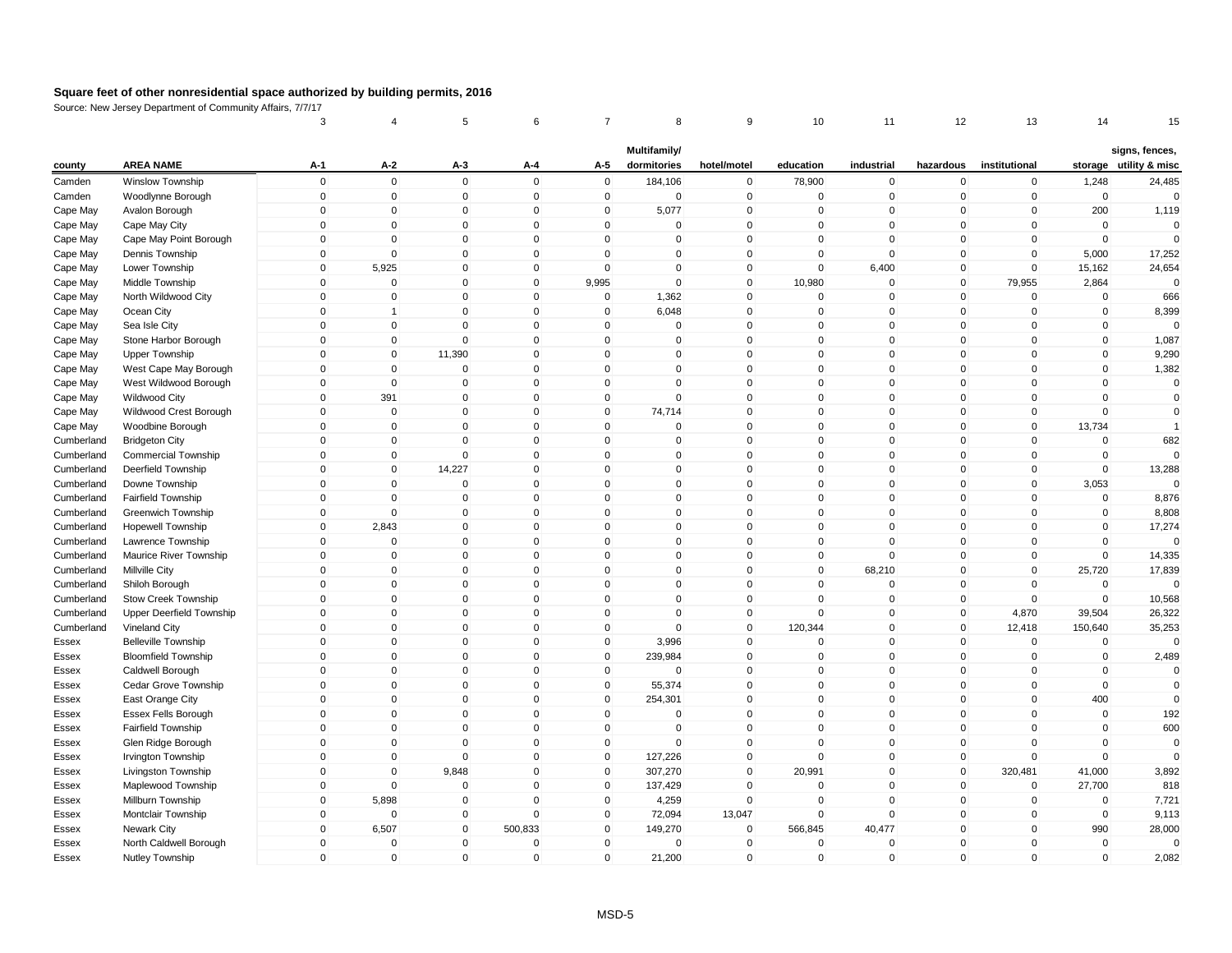|            |                           | 3            | 4              | 5            | 6            |              | 8            | 9              | 10          | 11           | 12             | 13            | 14             | 15                     |
|------------|---------------------------|--------------|----------------|--------------|--------------|--------------|--------------|----------------|-------------|--------------|----------------|---------------|----------------|------------------------|
|            |                           |              |                |              |              |              | Multifamily/ |                |             |              |                |               |                | signs, fences,         |
| county     | <b>AREA NAME</b>          | $A-1$        | $A-2$          | A-3          | A-4          | A-5          | dormitories  | hotel/motel    | education   | industrial   | hazardous      | institutional |                | storage utility & misc |
| Essex      | City of Orange Township   | $\mathbf 0$  | 2,054          | $\mathbf 0$  | $\mathbf 0$  | $\mathbf 0$  | 146,099      | $\mathbf 0$    | $\mathbf 0$ | $\mathbf 0$  | $\pmb{0}$      | $\mathbf 0$   | 136,081        | 374                    |
| Essex      | Roseland Borough          | $\mathbf 0$  | $\overline{0}$ | $\mathbf 0$  | $\mathbf 0$  | $\mathbf 0$  | $\mathbf 0$  | $\mathbf 0$    | $\mathbf 0$ | $\mathbf 0$  | $\mathbf 0$    | $\mathbf 0$   | $\mathbf 0$    | 754                    |
| Essex      | South Orange Village      | 0            | 68,321         | 0            | $\mathbf 0$  | 0            | 13,128       | $\pmb{0}$      | $\Omega$    | 0            | $\mathbf 0$    | $\mathbf 0$   | $\mathbf 0$    | 2,040                  |
| Essex      | Verona Township           | $\mathbf 0$  | $\overline{0}$ | $\Omega$     | $\Omega$     | $\mathbf{0}$ | $\mathbf 0$  | $\mathsf 0$    | $\mathbf 0$ | $\mathbf{0}$ | $\mathsf 0$    | $\mathbf 0$   | $\Omega$       | 762                    |
| Essex      | West Caldwell Township    | $\mathbf 0$  | $\mathbf 0$    | $\mathbf 0$  | $\mathbf 0$  | $\mathbf 0$  | $\mathbf 0$  | $\mathbf 0$    | 125         | $\mathbf 0$  | $\mathbf 0$    | $\mathbf 0$   | $\mathbf 0$    | 3,888                  |
| Essex      | West Orange Township      | $\mathbf{0}$ | $\Omega$       | $\mathbf{0}$ | $\mathbf{0}$ | $\mathbf{0}$ | $\Omega$     | $\mathbf 0$    | $\Omega$    | $\mathbf{0}$ | $\mathsf 0$    | $\mathbf{0}$  | 200,886        | 16,335                 |
| Gloucester | Clayton Borough           | $\mathbf{0}$ | $\mathbf 0$    | 10,123       | $\mathbf 0$  | $\mathbf{0}$ | 0            | $\mathbf 0$    | 19,425      | $\mathbf 0$  | $\mathbf 0$    | $\mathbf 0$   | $\mathbf 0$    | $\Omega$               |
| Gloucester | Deptford Township         | $\mathbf 0$  | 1,436          | $\mathbf 0$  | $\mathbf 0$  | $\mathbf 0$  | 0            | 63,902         | 0           | $\mathbf 0$  | $\mathbf 0$    | $\mathbf 0$   | 36,000         | 11,828                 |
| Gloucester | East Greenwich Township   | $\mathbf 0$  | $\mathbf 0$    | $\mathbf{0}$ | $\mathbf 0$  | $\mathbf{0}$ | 0            | $\mathsf 0$    | $\Omega$    | 2,190        | $\mathbf 0$    | $\mathbf 0$   | $\mathbf 0$    | 15,380                 |
| Gloucester | Elk Township              | $\mathbf 0$  | $\mathbf 0$    | $\mathbf 0$  | $\mathbf 0$  | $\mathbf 0$  | $\mathbf 0$  | $\mathbf 0$    | $\mathbf 0$ | $\mathbf 0$  | $\mathbf 0$    | $\mathbf 0$   | 2,436          | 467,684                |
| Gloucester | Franklin Township         | $\mathbf 0$  | 1,650          | $\mathbf 0$  | $\Omega$     | $\Omega$     | $\Omega$     | $\mathbf 0$    | 1,200       | 0            | $\mathbf 0$    | 0             | 2,000          | $\Omega$               |
| Gloucester | Glassboro Borough         | $\mathbf{0}$ | $\mathbf 0$    | 2,207        | $\mathbf 0$  | $\Omega$     | $\mathbf 0$  | $\mathsf 0$    | $\mathbf 0$ | $\mathbf 0$  | $\mathsf 0$    | $\mathbf 0$   | 273,350        | 988                    |
| Gloucester | Greenwich Township        | $\mathbf 0$  | $\pmb{0}$      | $\mathbf 0$  | $\mathbf 0$  | $\mathbf 0$  | $\mathbf 0$  | $\mathbf 0$    | $\mathbf 0$ | $\mathbf 0$  | $\mathbf 0$    | $\mathbf 0$   | $\mathbf 0$    | 576                    |
| Gloucester | Harrison Township         | $\mathbf{0}$ | $\mathbf 0$    | $\mathbf 0$  | $\mathbf{0}$ | $\mathbf{0}$ | 51,200       | $\mathbf 0$    | $\Omega$    | $\mathbf 0$  | $\mathbf{0}$   | $\mathbf 0$   | 48,322         | 17,922                 |
| Gloucester | Logan Township            | $\mathbf{0}$ | $\overline{0}$ | $\Omega$     | $\mathbf 0$  | $\Omega$     | $\Omega$     | $\mathbf 0$    | $\Omega$    | $\mathbf 0$  | $\mathbf 0$    | $\mathbf 0$   | 2,826,000      | $\Omega$               |
| Gloucester | Mantua Township           | $\mathbf 0$  | $\mathbf 0$    | $\mathbf 0$  | $\mathbf 0$  | 11,200       | $\mathbf 0$  | $\mathsf 0$    | $\mathbf 0$ | $\mathbf 0$  | $\mathbf 0$    | $\mathbf 0$   | $\mathbf 0$    | 1,580                  |
| Gloucester | Monroe Township           | $\mathbf 0$  | $\mathbf 0$    | $\mathbf 0$  | $\mathsf 0$  | $\mathbf 0$  | 103,482      | $\mathsf 0$    | $\mathbf 0$ | $\mathbf 0$  | $\mathbf 0$    | $\mathbf 0$   | 20,790         | 604                    |
| Gloucester | National Park Borough     | $\mathbf 0$  | $\mathbf 0$    | $\mathbf 0$  | $\mathbf 0$  | $\mathbf 0$  | $\mathbf 0$  | $\mathbf 0$    | $\mathbf 0$ | $\mathbf 0$  | $\mathbf 0$    | $\mathbf 0$   | 1,200          | 1,200                  |
| Gloucester | Newfield Borough          | 0            | $\pmb{0}$      | $\mathbf 0$  | $\mathbf 0$  | $\Omega$     | $\mathbf 0$  | $\mathbf 0$    | $\Omega$    | 0            | $\mathbf 0$    | 0             | 0              | $\Omega$               |
| Gloucester | Paulsboro Borough         | $\mathbf 0$  | $\mathbf 0$    | $\mathbf{0}$ | $\mathbf 0$  | $\Omega$     | $\Omega$     | $\mathbf 0$    | $\Omega$    | $\mathbf{0}$ | $\mathsf 0$    | $\mathbf 0$   | $\mathbf 0$    | 420                    |
| Gloucester | Pitman Borough            | $\mathbf 0$  | $\mathbf 0$    | $\mathbf 0$  | $\mathbf 0$  | $\mathbf 0$  | $\mathbf 0$  | $\mathsf 0$    | $\mathbf 0$ | $\mathbf 0$  | $\mathbf 0$    | $\mathbf 0$   | $\mathbf 0$    | 192                    |
| Gloucester | South Harrison Township   | $\mathbf{0}$ | $\pmb{0}$      | $\mathbf{0}$ | $\mathbf{0}$ | $\mathbf 0$  | $\Omega$     | $\mathbf 0$    | $\Omega$    | $\mathbf 0$  | $\mathbf 0$    | $\mathbf 0$   | 4,040          | 1,600                  |
| Gloucester | Swedesboro Borough        | $\mathbf{0}$ | $\mathbf 0$    | $\mathbf 0$  | $\Omega$     | $\mathbf 0$  | 0            | $\mathbf 0$    | $\Omega$    | $\mathbf{0}$ | $\mathbf 0$    | $\mathbf 0$   | 3,200          | 896                    |
| Gloucester | Washington Township       | $\mathbf 0$  | $\overline{0}$ | $\mathbf 0$  | $\mathbf 0$  | $\mathbf 0$  | 43,680       | $\mathbf 0$    | $\Omega$    | $\mathbf 0$  | $\mathbf 0$    | $\mathbf 0$   | 5,770          | 10,482                 |
| Gloucester | Wenonah Borough           | $\mathbf{0}$ | $\mathbf 0$    | $\mathbf{0}$ | $\mathbf{0}$ | $\mathbf{0}$ | $\pmb{0}$    | $\mathbf 0$    | $\Omega$    | $\mathbf 0$  | $\mathbf{0}$   | $\mathbf 0$   | $\mathbf 0$    | 2,916                  |
| Gloucester | West Deptford Township    | $\mathbf 0$  | $\pmb{0}$      | $\mathbf 0$  | $\mathbf 0$  | $\mathbf 0$  | $\mathbf 0$  | $\mathsf 0$    | 8,356       | 4,465        | $\mathbf 0$    | $\mathbf 0$   | $\mathbf 0$    | 7,472                  |
| Gloucester | Westville Borough         | $\mathbf 0$  | $\pmb{0}$      | $\mathbf 0$  | $\mathbf 0$  | $\mathbf 0$  | $\mathbf 0$  | $\mathbf 0$    | $\mathbf 0$ | $\mathbf 0$  | $\mathbf 0$    | $\mathbf 0$   | $\mathbf 0$    | $\mathbf 0$            |
| Gloucester | <b>Woodbury City</b>      | $\mathbf{0}$ | $\mathbf 0$    | $\mathbf 0$  | $\mathbf 0$  | $\mathbf 0$  | $\mathbf 0$  | $\mathsf 0$    | $\mathbf 0$ | $\mathbf 0$  | $\mathbf 0$    | $\mathbf 0$   | $\mathbf 0$    | 1,730                  |
| Gloucester | Woodbury Heights Borough  | $\mathbf 0$  | $\mathbf 0$    | $\mathbf 0$  | $\mathbf 0$  | $\mathbf 0$  | $\mathbf 0$  | $\mathsf 0$    | $\mathbf 0$ | $\mathbf 0$  | $\mathbf 0$    | $\mathbf 0$   | $\mathbf 0$    | $\Omega$               |
| Gloucester | Woolwich Township         | $\mathbf 0$  | 6,090          | $\mathbf 0$  | $\mathbf 0$  | $\mathbf 0$  | 95,515       | $\mathbf 0$    | $\mathbf 0$ | $\mathbf 0$  | $\mathbf 0$    | $\mathbf 0$   | 656            | 15,642                 |
| Hudson     | <b>Bayonne City</b>       | $\mathbf 0$  | $\overline{0}$ | $\mathbf 0$  | $\mathbf 0$  | $\mathbf{0}$ | $\Omega$     | $\mathbf 0$    | $\mathbf 0$ | 19,980       | $\mathbf 0$    | $\mathbf 0$   | 150,044        | 560                    |
| Hudson     | East Newark Borough       | $\mathbf{0}$ | $\mathbf 0$    | $\mathbf{0}$ | $\Omega$     | $\mathbf 0$  | $\Omega$     | $\mathbf 0$    | $\Omega$    | $\mathbf 0$  | $\mathbf{0}$   | $\mathbf 0$   | $\mathbf 0$    | $\mathbf 0$            |
| Hudson     | Guttenberg Town           | $\mathbf 0$  | $\mathbf 0$    | $\mathbf 0$  | $\mathsf 0$  | $\mathbf 0$  | $\Omega$     | $\mathbf 0$    | $\Omega$    | $\mathbf 0$  | $\mathbf 0$    | $\mathbf 0$   | $\mathbf 0$    | $\mathbf 0$            |
| Hudson     | Harrison Town             | $\mathbf 0$  | $\mathbf 0$    | $\mathbf{0}$ | $\mathbf 0$  | $\mathbf 0$  | 363,421      | $\mathbf 0$    | $\mathbf 0$ | $\mathbf 0$  | $\mathbf 0$    | $\mathbf 0$   | $\mathbf 0$    | $\mathbf 0$            |
| Hudson     | Hoboken City              | $\mathbf 0$  | 6,412          | 0            | $\mathbf 0$  | 0            | 138,414      | $\mathbf 0$    | 0           | $\mathbf 0$  | $\mathbf 0$    | 0             | $\mathbf 0$    | $\Omega$               |
| Hudson     | Jersey City               | $\mathbf 0$  | $\mathbf 0$    | $\Omega$     | $\mathbf 0$  | $\Omega$     | 5,871,488    | $\mathbf 0$    | $\Omega$    | 45,392       | $\mathsf 0$    | $\mathbf 0$   | 88,040         | $\mathbf 0$            |
| Hudson     | Kearny Town               | $\mathbf 0$  | $\mathbf 0$    | $\mathbf 0$  | $\mathbf 0$  | $\mathbf 0$  | 99,038       | $\mathsf 0$    | 44,000      | $\mathbf 0$  | $\mathbf 0$    | $\mathbf 0$   | $\mathbf 0$    | 672                    |
| Hudson     | North Bergen Township     | $\mathbf 0$  | $\mathbf 0$    | $\mathbf 0$  | $\mathbf 0$  | $\mathbf 0$  | $\mathbf 0$  | $\mathbf 0$    | $\Omega$    | $\mathbf 0$  | $\mathbf 0$    | $\mathbf 0$   | $\mathbf 0$    | $\mathbf 0$            |
| Hudson     | Secaucus Town             | $\mathbf{0}$ | $\mathbf 0$    | 260          | $\Omega$     | $\mathbf 0$  | 759,545      | 87,603         | 473,743     | $\mathbf 0$  | $\mathbf{0}$   | $\mathbf 0$   | $\mathbf{1}$   | $\mathbf 0$            |
| Hudson     | Union City                | $\mathbf 0$  | $\overline{0}$ | $\mathbf 0$  | $\mathbf 0$  | $\mathbf 0$  | 255,793      | $\overline{0}$ | $\Omega$    | $\mathbf 0$  | $\mathbf 0$    | $\mathbf 0$   | $\mathbf 0$    | $\mathbf 0$            |
| Hudson     | Weehawken Township        | $\mathbf{0}$ | $\mathbf{0}$   | $\mathbf{0}$ | $\Omega$     | $\mathbf{0}$ | 698,876      | 275,460        | $\Omega$    | $\mathbf{0}$ | $\mathbf{0}$   | $\Omega$      | $\Omega$       | $\Omega$               |
| Hudson     | West New York Town        | $\mathbf 0$  | $\pmb{0}$      | $\mathbf 0$  | $\mathbf 0$  | $\mathbf 0$  | 337,690      | $\overline{0}$ | $\mathbf 0$ | $\mathbf 0$  | $\overline{0}$ | $\mathbf 0$   | $\mathbf 0$    | $\Omega$               |
| Hunterdon  | Alexandria Township       | $\mathbf 0$  | $\pmb{0}$      | $\mathbf 0$  | $\mathbf 0$  | $\mathbf 0$  | $\pmb{0}$    | $\mathbf 0$    | $\mathbf 0$ | $\mathbf 0$  | $\mathbf 0$    | $\mathbf 0$   | $\mathbf 0$    | 31,917                 |
| Hunterdon  | Bethlehem Township        | $\mathbf 0$  | $\pmb{0}$      | $\mathbf 0$  | $\mathbf 0$  | $\mathbf 0$  | $\mathsf 0$  | $\mathbf 0$    | $\Omega$    | $\mathbf 0$  | $\mathsf 0$    | $\mathbf 0$   | $\overline{1}$ | 4,038                  |
| Hunterdon  | <b>Bloomsbury Borough</b> | $\mathbf 0$  | $\mathbf 0$    | $\mathbf 0$  | $\mathbf 0$  | $\mathbf 0$  | 0            | $\mathsf 0$    | $\mathbf 0$ | $\mathbf 0$  | $\mathsf 0$    | $\mathbf 0$   | 8,042          | $\Omega$               |
| Hunterdon  | Califon Borough           | $\mathbf 0$  | $\mathbf 0$    | $\mathbf 0$  | $\mathbf 0$  | $\mathbf 0$  | $\mathbf 0$  | $\mathbf 0$    | $\mathbf 0$ | $\mathbf 0$  | $\mathbf 0$    | $\mathbf 0$   | $\mathbf 0$    | 720                    |
| Hunterdon  | Clinton Town              | $\mathbf{0}$ | $\overline{0}$ | $\Omega$     | $\Omega$     | $\mathbf{0}$ | 469,230      | $\mathbf 0$    | $\Omega$    | $\mathbf 0$  | $\mathbf 0$    | $\Omega$      | $\mathbf 0$    | $\Omega$               |
| Hunterdon  | Clinton Township          | $\mathbf{0}$ | $\mathsf 0$    | $\mathsf 0$  | $\Omega$     | $\mathbf 0$  | $\mathbf 0$  | $\mathbf 0$    | $\Omega$    | $\mathbf 0$  | $\mathbf 0$    | $\Omega$      | $\Omega$       | 11,794                 |
|            |                           |              |                |              |              |              |              |                |             |              |                |               |                |                        |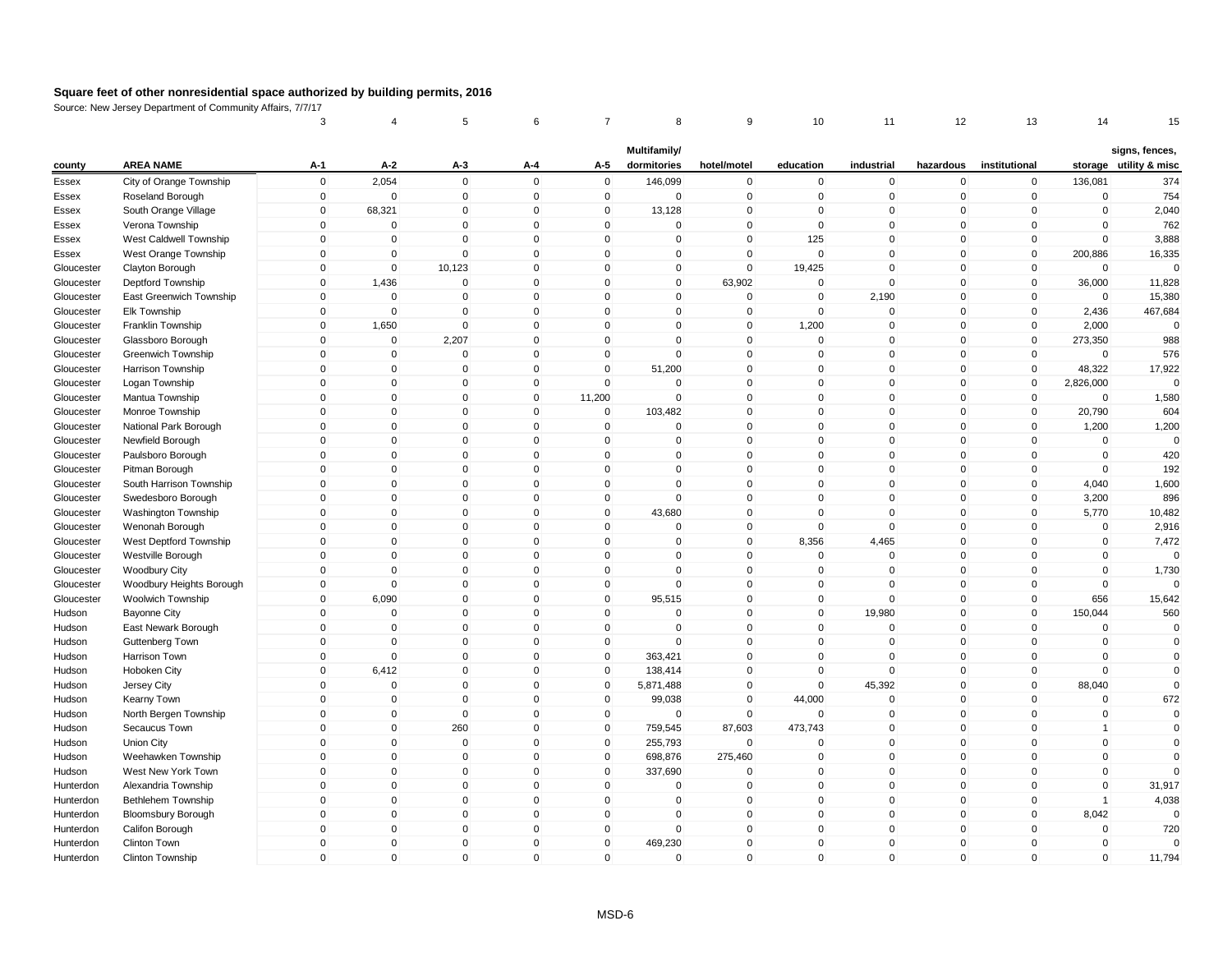|           |                               | 3                    |                | 5            | 6            | 7              | 8              | 9              | 10                   | 11          | 12           | 13            | 14             | 15                     |
|-----------|-------------------------------|----------------------|----------------|--------------|--------------|----------------|----------------|----------------|----------------------|-------------|--------------|---------------|----------------|------------------------|
|           |                               |                      |                |              |              |                | Multifamily/   |                |                      |             |              |               |                | signs, fences,         |
| county    | <b>AREA NAME</b>              | A-1                  | A-2            | $A-3$        | A-4          | A-5            | dormitories    | hotel/motel    | education            | industrial  | hazardous    | institutional |                | storage utility & misc |
| Hunterdon | Delaware Township             | $\mathbf 0$          | $\mathbf 0$    | $\mathbf 0$  | $\Omega$     | $\mathsf 0$    | 0              | $\mathbf 0$    | $\mathbf 0$          | $\mathbf 0$ | $\mathbf 0$  | $\mathbf 0$   | 12,504         | 3,164                  |
| Hunterdon | East Amwell Township          | $\mathbf 0$          | $\mathbf 0$    | $\mathbf 0$  | $\Omega$     | $\mathbf 0$    | $\mathbf{1}$   | $\mathbf 0$    | $\mathbf 0$          | $\mathbf 0$ | $\mathbf 0$  | $\mathbf 0$   | $\mathbf 0$    | 19,675                 |
| Hunterdon | Flemington Borough            | 0                    | $\overline{0}$ | 0            | $\Omega$     | $\mathbf{0}$   | 0              | $\mathbf 0$    | $\mathbf{0}$         | $\mathbf 0$ | 0            | 0             | $\pmb{0}$      | $\Omega$               |
| Hunterdon | Franklin Township             | $\mathbf 0$          | $\mathbf 0$    | $\Omega$     | $\Omega$     | $\mathbf{0}$   | $\Omega$       | $\mathbf 0$    | $\mathbf{0}$         | $\Omega$    | $\mathbf{0}$ | $\mathbf{0}$  | 8,282          | 4,308                  |
| Hunterdon | Frenchtown Borough            | $\mathbf 0$          | $\mathbf 0$    | $\mathbf 0$  | $\mathbf 0$  | $\mathbf 0$    | $\mathbf 0$    | $\mathbf 0$    | $\mathbf{0}$         | $\mathbf 0$ | $\mathbf 0$  | $\mathbf 0$   | $\mathbf 0$    | $\mathbf 0$            |
| Hunterdon | Glen Gardner Borough          | $\mathbf 0$          | $\mathbf 0$    | $\Omega$     | $\mathbf 0$  | $\mathbf{0}$   | $\Omega$       | $\mathbf 0$    | $\Omega$             | $\Omega$    | $\mathbf 0$  | $\Omega$      | $\overline{1}$ | $\overline{4}$         |
| Hunterdon | Hampton Borough               | $\mathbf 0$          | $\mathbf 0$    | $\mathbf 0$  | $\mathbf{0}$ | $\mathbf 0$    | 0              | $\mathbf{0}$   | $\mathbf{0}$         | $\mathbf 0$ | $\mathbf{0}$ | $\Omega$      | $\mathbf 0$    | 286                    |
| Hunterdon | High Bridge Borough           | $\mathbf 0$          | $\mathbf 0$    | $\mathbf 0$  | $\mathbf 0$  | $\mathbf 0$    | 3,007          | $\mathbf 0$    | $\mathbf 0$          | $\mathbf 0$ | $\mathbf 0$  | $\mathbf 0$   | $\mathbf 0$    | 120                    |
| Hunterdon | <b>Holland Township</b>       | $\mathbf 0$          | $\mathbf 0$    | $\mathbf{0}$ | $\Omega$     | $\mathbf{0}$   | $\Omega$       | $\mathbf 0$    | $\blacktriangleleft$ | $\mathbf 0$ | $\mathbf 0$  | $\mathbf 0$   | 3,361          | 13,721                 |
| Hunterdon | Kingwood Township             | $\mathbf 0$          | 396            | $\mathbf 0$  | $\mathbf 0$  | $\mathbf 0$    | $\mathbf 0$    | $\pmb{0}$      | $\mathbf 0$          | $\mathbf 0$ | $\mathbf 0$  | $\mathbf 0$   | 13,008         | 61,044                 |
| Hunterdon | Lambertville City             | 0                    | $\mathbf 0$    | $\Omega$     | $\Omega$     | $\mathbf 0$    | $\Omega$       | $\Omega$       | $\mathbf 0$          | $\Omega$    | 0            | $\mathbf 0$   | 0              | 201                    |
| Hunterdon | Lebanon Borough               | $\mathbf 0$          | $\mathbf 0$    | $\mathbf 0$  | $\mathbf{0}$ | $\mathbf{0}$   | 0              | $\mathbf 0$    | $\mathbf{0}$         | $\mathbf 0$ | $\mathbf 0$  | $\mathbf{0}$  | $\mathbf 0$    | $\mathcal{P}$          |
| Hunterdon | Lebanon Township              | $\mathbf 0$          | $\mathbf 0$    | $\mathbf 0$  | $\mathbf 0$  | $\mathbf 0$    | 0              | $\pmb{0}$      | $\mathbf{0}$         | $\mathbf 0$ | $\mathbf 0$  | $\mathbf 0$   | 608            | 13,500                 |
| Hunterdon | Milford Borough               | $\mathbf{0}$         | $\mathbf 0$    | $\mathbf 0$  | $\mathbf{0}$ | $\mathbf{0}$   | 0              | $\mathbf 0$    | $\mathbf{0}$         | $\pmb{0}$   | $\mathbf{0}$ | $\mathbf{0}$  | $\mathbf 0$    | 1,762                  |
| Hunterdon | Raritan Township              | $\mathbf 0$          | 190            | 1,037        | $\mathbf{0}$ | $\mathbf{0}$   | 93,061         | 656            | 13,940               | 1,612       | $\mathbf 0$  | $\mathbf{0}$  | 43,352         | 16,324                 |
| Hunterdon | Readington Township           | $\mathbf 0$          | $\mathbf 0$    | $\mathbf 0$  | $\mathbf 0$  | $\mathbf 0$    | 0              | 156            | $\mathbf 0$          | $\mathbf 0$ | $\mathbf 0$  | $\mathbf 0$   | $\mathbf 0$    | 36,517                 |
| Hunterdon | Stockton Borough              | $\mathbf 0$          | $\mathbf 0$    | $\mathbf 0$  | $\mathbf{0}$ | $\mathbf 0$    | $\mathbf 0$    | $\mathbf 0$    | $\mathbf{0}$         | $\mathbf 0$ | $\mathbf 0$  | $\mathbf 0$   | $\Omega$       | $\Omega$               |
| Hunterdon | <b>Tewksbury Township</b>     | $\mathbf 0$          | $\mathbf 0$    | $\mathbf 0$  | $\Omega$     | $\mathbf 0$    | $\mathbf 0$    | $\mathbf 0$    | $\mathbf{0}$         | $\mathbf 0$ | $\mathbf 0$  | $\mathbf 0$   | 33,706         | 6,424                  |
| Hunterdon | Union Township                | 0                    | $\mathbf 0$    | 0            | $\Omega$     | $\mathbf 0$    | $\Omega$       | $\mathbf 0$    | $\mathbf 0$          | $\mathbf 0$ | 0            | 0             | 948            | 1,335                  |
| Hunterdon | West Amwell Township          | $\mathbf 0$          | $\mathbf 0$    | $\mathbf 0$  | $\Omega$     | $\mathbf 0$    | $\Omega$       | $\mathbf 0$    | $\mathbf{0}$         | $\mathbf 0$ | $\mathbf{0}$ | $\mathbf 0$   | $\overline{1}$ | 32,723                 |
| Mercer    | East Windsor Township         | $\mathbf 0$          | $\mathbf 0$    | $\mathbf 0$  | $\Omega$     | $\mathbf 0$    | 43,251         | $\mathbf 0$    | $\mathbf{0}$         | $\mathbf 0$ | $\mathbf 0$  | $\mathbf{0}$  | 976,830        | 2,667                  |
| Mercer    | Ewing Township                | $\mathsf{O}\xspace$  | $\Omega$       | $\Omega$     | $\mathbf{0}$ | $\mathbf{0}$   | 194,952        | $\mathbf 0$    | $\mathbf{0}$         | 1,024       | 0            | $\mathbf{0}$  | 8,000          | $\Omega$               |
| Mercer    | Hamilton Township             | $\mathbf{0}$         | $\mathbf 0$    | $\Omega$     | $\mathbf{0}$ | $\mathbf{0}$   | 252,543        | $\mathbf{0}$   | $\mathbf{0}$         | 3,956       | $\mathbf 0$  | 98,066        | 340,702        | 4,800                  |
| Mercer    | Hightstown Borough            | $\mathbf 0$          | $\mathbf 0$    | $\mathbf 0$  | $\mathbf 0$  | $\mathbf 0$    | 0              | $\mathbf 0$    | $\mathbf{0}$         | $\mathbf 0$ | 0            | $\mathbf 0$   | $\mathbf 0$    | 1,876                  |
| Mercer    | Hopewell Borough              | $\mathbf 0$          | $\mathbf{0}$   | $\mathbf{0}$ | $\Omega$     | $\mathbf 0$    | $\mathbf 0$    | $\mathbf 0$    | $\mathbf{0}$         | $\mathbf 0$ | $\mathbf 0$  | $\mathbf 0$   | $\mathbf 0$    | $\mathbf 0$            |
| Mercer    | <b>Hopewell Township</b>      | $\mathbf 0$          | $\mathbf 0$    | $\mathbf 0$  | $\mathbf 0$  | $\mathbf 0$    | $\mathbf 0$    | $\mathbf 0$    | $\mathbf 0$          | $\mathbf 0$ | $\mathbf 0$  | $\mathbf 0$   | 34,832         | 16,890                 |
| Mercer    | Lawrence Township             | $\mathbf 0$          | 5,696          | $\mathbf 0$  | $\mathbf 0$  | $\mathbf 0$    | 138,732        | $\mathbf 0$    | 2,720                | $\mathbf 0$ | $\mathbf 0$  | $\pmb{0}$     | $\pmb{0}$      | 6,144                  |
| Mercer    | Pennington Borough            | $\mathbf{0}$         | $\mathbf 0$    | $\mathbf{0}$ | $\Omega$     | $\mathbf{0}$   | $\Omega$       | $\mathbf 0$    | $\mathbf{0}$         | $\mathbf 0$ | $\mathbf{0}$ | $\mathbf{0}$  | $\mathbf 0$    | 1,839                  |
| Mercer    | Princeton Borough             | See Princeton (1114) |                |              |              |                |                |                |                      |             |              |               |                |                        |
| Mercer    | Princeton (Consolidated 1114) | $\mathbf 0$          | $\overline{1}$ | $\mathbf 0$  | $\mathbf 0$  | $\overline{0}$ | 31,564         | $\overline{0}$ | 4,788                | $\mathbf 0$ | $\mathbf 0$  | 22,630        | $\mathbf 0$    | 3,676                  |
| Mercer    | <b>Trenton City</b>           | $\mathbf 0$          | $\mathbf 0$    | $\mathbf 0$  | $\mathbf 0$  | $\mathbf 0$    | 171,670        | $\mathbf 0$    | 374,002              | $\mathbf 0$ | $\mathbf 0$  | $\mathbf 0$   | $\mathbf 0$    | 2,176                  |
| Mercer    | Robbinsville Township         | $\mathbf 0$          | $\mathbf 0$    | 2,294        | $\mathbf 0$  | $\mathbf 0$    | 0              | $\mathbf 0$    | $\mathbf 0$          | $\mathbf 0$ | 0            | 4,176         | 310,066        | $\Omega$               |
| Mercer    | West Windsor Township         | $\mathbf 0$          | 722            | $\mathbf 0$  | $\mathbf{0}$ | $\mathbf 0$    | $\mathbf 0$    | $\mathbf 0$    | $\mathbf{0}$         | $\pmb{0}$   | $\mathbf 0$  | 37,801        | $\Omega$       | 3,791                  |
| Middlesex | Carteret Borough              | $\mathbf 0$          | $\mathbf 0$    | $\mathbf 0$  | $\Omega$     | $\mathbf 0$    | 115,577        | $\mathbf 0$    | $\mathbf{0}$         | $\mathbf 0$ | $\mathbf 0$  | $\mathbf 0$   | 261,284        |                        |
| Middlesex | Cranbury Township             | $\mathbf 0$          | $\mathbf 0$    | 0            | $\mathbf 0$  | 0              | 36,568         | 61,706         | $\mathbf 0$          | $\mathbf 0$ | 0            | 0             | 1,302,285      | 10,637                 |
| Middlesex | Dunellen Borough              | $\mathbf 0$          | $\Omega$       | $\Omega$     | $\Omega$     | $\mathbf{0}$   | $\Omega$       | $\mathbf 0$    | $\mathbf{0}$         | $\Omega$    | $\mathbf{0}$ | $\mathbf 0$   | $\mathbf 0$    | $\mathbf 0$            |
| Middlesex | East Brunswick Township       | $\mathbf 0$          | 5,315          | $\mathbf 0$  | $\Omega$     | $\mathbf 0$    | $\overline{4}$ | $\mathbf 0$    | $\mathbf{0}$         | $\mathbf 0$ | $\mathbf 0$  | $\mathbf 0$   | $\mathbf 0$    | $\Omega$               |
| Middlesex | Edison Township               | $\mathbf 0$          | 6,000          | 205,470      | $\mathbf 0$  | $\mathbf 0$    | 0              | $\mathbf 0$    | 49,095               | $\mathbf 0$ | $\mathbf 0$  | $\mathbf 0$   | 1,101,546      | 127,915                |
| Middlesex | Helmetta Borough              | $\mathbf{0}$         | $\mathbf 0$    | $\mathbf 0$  | $\mathbf 0$  | $\mathbf{0}$   | 0              | $\mathbf 0$    | $\mathbf{0}$         | $\mathbf 0$ | $\mathbf{0}$ | $\mathbf{0}$  | $\mathbf 0$    | 484                    |
| Middlesex | <b>Highland Park Borough</b>  | $\mathbf 0$          | $\overline{0}$ | $\mathbf 0$  | $\mathbf 0$  | $\mathbf 0$    | 75,175         | $\mathbf 0$    | $\mathbf{0}$         | $\mathbf 0$ | $\mathbf 0$  | $\mathbf 0$   | $\mathbf 0$    | $\Omega$               |
| Middlesex | Jamesburg Borough             | $\mathbf{0}$         | $\mathbf{0}$   | $\mathbf 0$  | $\mathbf{0}$ | $\mathbf{0}$   | 1              | $\mathbf{0}$   | $\mathbf{0}$         | $\Omega$    | $\mathbf{0}$ | $\mathbf{0}$  | $\pmb{0}$      | 5                      |
| Middlesex | Old Bridge Township           | $\mathbf 0$          | $\mathbf 0$    | 934          | $\mathbf 0$  | $\mathbf 0$    | 13,400         | $\mathbf 0$    | $\mathbf{0}$         | $\mathbf 0$ | $\mathbf 0$  | $\mathbf 0$   | $\mathbf 0$    | 1,616                  |
| Middlesex | Metuchen Borough              | $\mathbf 0$          | $\mathbf 0$    | $\mathbf 0$  | $\mathbf 0$  | $\mathbf 0$    | 128,554        | $\mathbf 0$    | $\mathbf 0$          | $\mathbf 0$ | $\mathbf 0$  | $\mathbf 0$   | $\mathbf 0$    | 976                    |
| Middlesex | Middlesex Borough             | $\mathbf 0$          | $\mathbf 0$    | $\mathbf 0$  | $\Omega$     | $\mathbf 0$    | 58,610         | $\mathbf 0$    | $\mathbf{0}$         | $\mathbf 0$ | $\mathbf 0$  | $\mathbf 0$   | $\mathbf 0$    | $\Omega$               |
| Middlesex | Milltown Borough              | $\mathbf 0$          | $\mathbf 0$    | 20,400       | $\mathbf 0$  | $\mathbf 0$    | $\mathbf 0$    | $\pmb{0}$      | $\mathbf{0}$         | $\mathbf 0$ | $\mathbf 0$  | $\mathbf 0$   | $\mathbf 0$    | $\Omega$               |
| Middlesex | Monroe Township               | $\mathbf 0$          | $\mathbf 0$    | 24,674       | $\mathbf 0$  | $\mathbf 0$    | 73,360         | $\mathbf 0$    | $\mathbf 0$          | 127,704     | $\mathbf 0$  | $\mathbf 0$   | $\pmb{0}$      | 6,000                  |
| Middlesex | New Brunswick City            | $\mathbf 0$          | $\Omega$       | 2,830        | $\mathbf 0$  | $\mathbf{0}$   | 43,078         | $\Omega$       | 68,770               | $\Omega$    | $\mathbf 0$  | $\Omega$      | $\mathbf 0$    | $\Omega$               |
| Middlesex | North Brunswick Township      | $\Omega$             | 9,643          | $\mathbf 0$  | $\mathbf{0}$ | $\Omega$       | 5,196          | 48,581         | $\mathbf{0}$         | $\Omega$    | $\mathbf{0}$ | $\Omega$      | $\mathbf 0$    | $\Omega$               |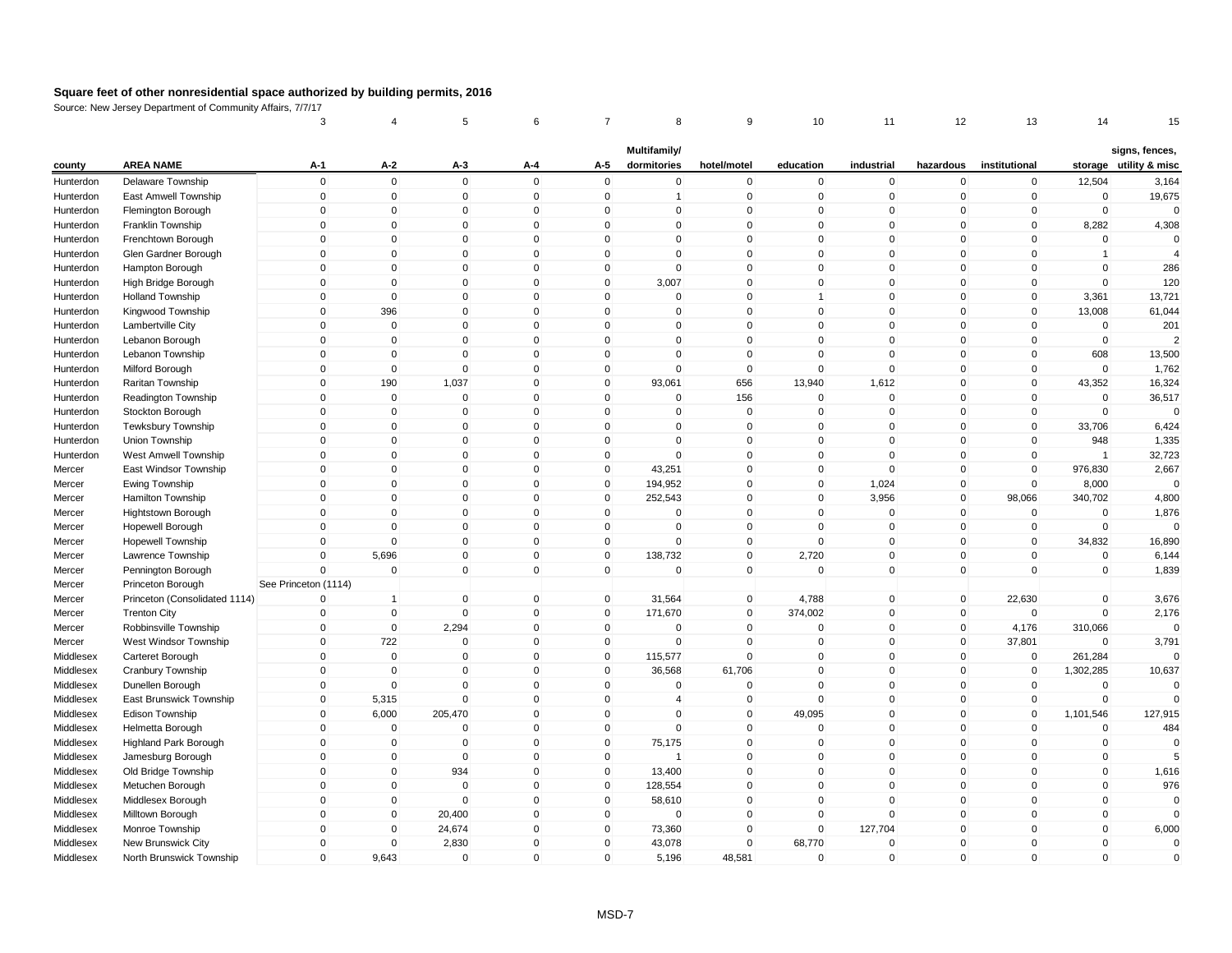|                      |                                              | 3            | 4                          | 5                          | 6            | 7                          | 8                           | 9                          | 10           | 11          | 12                         | 13            | 14                      | 15                                       |
|----------------------|----------------------------------------------|--------------|----------------------------|----------------------------|--------------|----------------------------|-----------------------------|----------------------------|--------------|-------------|----------------------------|---------------|-------------------------|------------------------------------------|
| county               | <b>AREA NAME</b>                             | A-1          | $A-2$                      | A-3                        | A-4          | A-5                        | Multifamily/<br>dormitories | hotel/motel                | education    | industrial  | hazardous                  | institutional |                         | signs, fences,<br>storage utility & misc |
| Middlesex            | Perth Amboy City                             | $\mathbf 0$  | $\mathbf 0$                | $\mathsf 0$                | $\Omega$     | $\mathbf 0$                | 389,581                     | $\pmb{0}$                  | $\mathbf 0$  | 390         | $\mathbf 0$                | $\mathbf 0$   | 357,342                 | $\Omega$                                 |
| Middlesex            | Piscataway Township                          | $\mathbf 0$  | 13,374                     | $\mathbf 0$                | 112,000      | $\mathbf 0$                | $\mathbf 0$                 | $\mathsf 0$                | $\mathbf 0$  | 739,740     | $\mathbf 0$                | $\mathbf 0$   | $\mathbf 0$             | 5,280                                    |
| Middlesex            | Plainsboro Township                          | $\mathbf 0$  | $\mathbf 0$                | $\mathbf 0$                | $\mathbf 0$  | 0                          | $\mathbf 0$                 | $\mathbf 0$                | $\mathbf 0$  | 0           | 0                          | $\mathbf 0$   | $\mathbf 0$             | $\mathbf 0$                              |
| Middlesex            | Sayreville Borough                           | $\mathbf{0}$ | 701                        | $\mathbf{0}$               | $\mathbf 0$  | $\mathbf{0}$               | 19,200                      | $\mathsf 0$                | $\mathbf{0}$ | $\Omega$    | $\mathbf{0}$               | $\mathbf{0}$  | $\Omega$                | $\mathbf 0$                              |
| Middlesex            | South Amboy City                             | $\mathbf{0}$ | $\mathbf 0$                | $\mathbf 0$                | $\Omega$     | $\mathbf 0$                | 57,572                      | $\mathbf 0$                | $\mathbf{0}$ | $\mathbf 0$ | $\mathbf 0$                | $\mathbf{0}$  | 891                     | 200                                      |
| Middlesex            | South Brunswick Township                     | $\mathbf 0$  | 5,384                      | 2,700                      | $\mathbf 0$  | 0                          | 0                           | $\mathbf 0$                | $\mathbf{0}$ | $\mathbf 0$ | 0                          | $\mathbf 0$   | 454,026                 | 4,766                                    |
| Middlesex            | South Plainfield Borough                     | $\Omega$     | 2,784                      | $\mathbf{0}$               | $\Omega$     | $\mathbf{0}$               | 51,398                      | 48,656                     | $\Omega$     | $\Omega$    | $\mathbf{0}$               | $\mathbf{0}$  | $\mathbf 0$             | 9,427                                    |
| Middlesex            | South River Borough                          | $\mathbf 0$  | $\mathbf 0$                | $\mathbf 0$                | $\mathbf 0$  | $\mathbf 0$                | $\mathbf 0$                 | $\mathbf 0$                | $\mathbf{0}$ | $\mathbf 0$ | $\mathbf 0$                | $\mathbf 0$   | $\mathbf 0$             | $\Omega$                                 |
| Middlesex            | Spotswood Borough                            | $\mathbf 0$  | $\pmb{0}$                  | $\mathbf 0$                | $\mathbf 0$  | $\mathbf 0$                | $\mathbf 0$                 | $\mathsf 0$                | $\mathbf{0}$ | $\mathbf 0$ | $\mathbf 0$                | $\mathbf 0$   | 6,419                   | $\Omega$                                 |
| Middlesex            | Woodbridge Township                          | $\mathbf 0$  | 144                        | 13,531                     | $\mathbf 0$  | 1,856                      | 172,587                     | $\mathsf 0$                | $\mathbf{0}$ | $\mathbf 0$ | $\mathbf 0$                | $\mathbf 0$   | 4,746                   | 6,415                                    |
| Monmouth             | Allenhurst Borough                           | $\mathbf{0}$ | $\mathbf 0$                | $\mathbf 0$                | $\mathbf 0$  | $\mathbf 0$                | $\mathbf 0$                 | $\mathsf 0$                | $\mathbf{0}$ | $\mathbf 0$ | $\mathbf{0}$               | $\mathbf 0$   | $\mathbf 0$             | 8                                        |
| Monmouth             | Allentown Borough                            | $\mathbf 0$  | $\pmb{0}$                  | $\mathbf 0$                | $\mathbf 0$  | $\mathbf 0$                | $\mathbf 0$                 | $\mathsf 0$                | $\mathbf{0}$ | $\mathbf 0$ | $\mathbf 0$                | $\mathbf 0$   | $\mathbf 0$             | $\mathbf 0$                              |
| Monmouth             | <b>Asbury Park City</b>                      | $\mathbf{0}$ | $\mathbf 0$                | $\Omega$                   | $\mathbf 0$  | $\mathbf 0$                | 288                         | $\mathsf 0$                | $\mathbf{0}$ | $\Omega$    | $\mathbf{0}$               | $\Omega$      | $\mathbf 0$             | $\mathbf 0$                              |
| Monmouth             | Atlantic Highlands Borough                   | $\Omega$     | $\mathbf 0$                | $\mathbf 0$                | $\mathbf{0}$ | $\mathbf 0$                | 17,776                      | $\mathbf 0$                | $\mathbf{0}$ | $\mathbf 0$ | $\mathbf{0}$               | $\Omega$      | $\mathbf 0$             |                                          |
| Monmouth             | Avon-by-the-Sea Borough                      | $\mathbf 0$  | $\mathbf 0$                | $\mathbf 0$                | $\mathbf 0$  | 0                          | $\mathbf 0$                 | $\mathbf 0$                | $\mathbf{0}$ | $\mathbf 0$ | $\mathbf 0$                | 0             | $\mathbf 0$             | 3,495                                    |
| Monmouth             | <b>Belmar Borough</b>                        | $\mathbf{0}$ | 3,075                      | $\mathbf 0$                | $\Omega$     | $\mathbf{0}$               | $\Omega$                    | $\mathsf 0$                | $\mathbf{0}$ | $\Omega$    | $\mathbf{0}$               | $\Omega$      | $\mathbf 0$             | 57,638                                   |
| Monmouth             | <b>Bradley Beach Borough</b>                 | $\mathbf 0$  | $\mathbf 0$                | 1,296                      | $\mathbf 0$  | $\mathbf 0$                | 0                           | $\pmb{0}$                  | $\mathbf 0$  | $\mathbf 0$ | $\mathbf 0$                | $\mathbf 0$   | $\mathbf 0$             | 600                                      |
|                      | <b>Brielle Borough</b>                       | $\mathbf 0$  | $\mathbf 0$                | $\mathbf 0$                | $\mathbf 0$  | $\mathbf 0$                | 0                           | $\mathbf 0$                | $\mathbf{0}$ | $\mathbf 0$ | $\mathbf 0$                | $\mathbf 0$   | $\mathbf 0$             | 7,735                                    |
| Monmouth<br>Monmouth | <b>Colts Neck Township</b>                   | $\mathbf{0}$ | $\pmb{0}$                  | $\mathbf 0$                | $\mathbf 0$  | $\mathbf 0$                | 0                           | $\mathsf 0$                | $\mathbf{0}$ | $\mathbf 0$ | $\mathbf 0$                | $\Omega$      | 1,667                   | 6,678                                    |
| Monmouth             | Deal Borough                                 | $\mathbf 0$  | $\mathbf 0$                | 9,200                      | $\mathbf 0$  | $\mathbf 0$                | $\mathbf 0$                 | $\pmb{0}$                  | $\Omega$     | $\mathbf 0$ | $\mathbf 0$                | $\mathbf 0$   | $\mathbf 0$             | $\Omega$                                 |
| Monmouth             |                                              | $\mathbf 0$  | $\mathbf 0$                | $\mathbf 0$                | $\mathbf 0$  | $\mathbf 0$                | $\mathbf 0$                 | $\mathsf 0$                | 11,600       | $\mathbf 0$ | $\mathbf 0$                | $\mathbf 0$   | $\mathbf 0$             | 3,274                                    |
| Monmouth             | Eatontown Borough<br>Englishtown Borough     | $\Omega$     | $\mathbf 0$                | $\Omega$                   | $\mathbf{0}$ | $\mathbf{0}$               | $\Omega$                    | $\mathsf 0$                | $\Omega$     | $\Omega$    | $\mathbf{0}$               | 0             | $\mathbf 0$             | 3                                        |
| Monmouth             | Fair Haven Borough                           | $\mathbf{0}$ | $\mathbf 0$                | $\Omega$                   | $\Omega$     | $\mathbf 0$                | $\Omega$                    | $\mathsf 0$                | $\mathbf{0}$ | $\Omega$    | $\mathbf{0}$               | $\Omega$      | $\overline{1}$          | $\Omega$                                 |
|                      |                                              | $\mathbf 0$  | $\mathbf 0$                | $\mathbf 0$                | $\mathbf 0$  | $\mathbf 0$                | 0                           | $\mathsf 0$                | $\mathbf 0$  | $\mathbf 0$ | $\mathbf 0$                | 0             | $\mathbf 0$             | 603                                      |
| Monmouth<br>Monmouth | Farmingdale Borough<br>Freehold Borough      | $\mathbf 0$  | $\mathbf 0$                | $\mathbf{0}$               | $\mathbf 0$  | $\mathbf 0$                | $\Omega$                    | $\mathsf 0$                | $\mathbf{0}$ | $\mathbf 0$ | $\mathbf 0$                | $\Omega$      | $\mathbf 0$             | 337                                      |
| Monmouth             | Freehold Township                            | $\mathbf 0$  | $\mathbf 0$                | 7,467                      | $\mathsf 0$  | $\mathbf 0$                | 0                           | $\pmb{0}$                  | $\mathbf{0}$ | $\mathbf 0$ | $\mathbf 0$                | 96,895        | 21,600                  | 4,194                                    |
|                      |                                              | $\mathbf 0$  | 5,500                      | $\mathbf 0$                | $\mathbf 0$  | $\mathbf 0$                | 0                           | $\pmb{0}$                  | $\mathbf{0}$ | $\mathbf 0$ | 0                          | $\mathbf 0$   | $\mathbf 0$             | $\Omega$                                 |
| Monmouth<br>Monmouth | <b>Highlands Borough</b><br>Holmdel Township | $\mathbf{0}$ | $\mathbf 0$                | 4,443                      | $\mathbf{0}$ | $\mathbf 0$                | $\mathbf 0$                 | $\mathsf 0$                | $\mathbf{0}$ | $\mathbf 0$ | $\mathbf 0$                | 574           | $\mathbf 0$             | 4,000                                    |
|                      |                                              | $\mathbf 0$  | $\mathbf 0$                | 22,030                     | $\mathbf 0$  | 50                         | $\mathbf 0$                 | $\mathbf 0$                | $\mathbf{0}$ | 12,653      | $\mathbf 0$                | $\mathbf 0$   | 12,342                  | 43,344                                   |
| Monmouth             | <b>Howell Township</b>                       | $\mathbf{0}$ |                            | $\mathbf 0$                | $\mathbf 0$  | $\mathbf 0$                | $\Omega$                    | $\mathbf 0$                | $\mathbf{0}$ | $\mathbf 0$ | $\mathbf 0$                | $\Omega$      | $\mathbf 0$             | $\mathbf 0$                              |
| Monmouth<br>Monmouth | Interlaken Borough                           | $\Omega$     | $\mathbf 0$<br>$\mathbf 0$ | $\Omega$                   | $\Omega$     | $\mathbf 0$                | 254,613                     | $\mathsf 0$                | $\mathbf{0}$ | 13,450      | $\mathbf{0}$               | $\Omega$      | $\mathbf 0$             | $\mathbf 0$                              |
|                      | Keansburg Borough                            | $\mathbf 0$  | $\mathbf 0$                | $\mathbf{0}$               | $\mathbf 0$  | $\mathbf 0$                |                             | $\mathsf 0$                | $\mathbf{0}$ | $\mathbf 0$ | $\mathbf 0$                | $\mathbf 0$   | $\mathbf 0$             | $\mathbf{0}$                             |
| Monmouth             | Keyport Borough                              | 480          | $\mathbf 0$                | 0                          | $\mathbf 0$  | 0                          | 12,455<br>0                 | $\mathbf 0$                | $\mathbf 0$  | $\mathbf 0$ | $\mathbf 0$                | 0             | $\pmb{0}$               | $\mathbf 0$                              |
| Monmouth             | Little Silver Borough                        | $\mathbf 0$  | $\mathbf 0$                | $\mathbf 0$                | $\mathbf 0$  | $\mathbf 0$                | $\Omega$                    | $\mathsf 0$                | $\mathbf{0}$ | $\mathbf 0$ | $\mathbf{0}$               | $\mathbf 0$   | $\mathbf 0$             | $\Omega$                                 |
| Monmouth             | Loch Arbour Village                          | $\Omega$     | $\mathbf 0$                |                            | $\mathbf 0$  |                            |                             | $\mathsf 0$                | $\mathbf{0}$ | $\mathbf 0$ |                            | $\Omega$      | $\mathbf 0$             |                                          |
| Monmouth             | Long Branch City                             | $\mathbf 0$  |                            | $\mathbf 0$<br>$\mathbf 0$ | $\mathbf 0$  | $\mathbf 0$<br>$\mathbf 0$ | 165,804<br>0                |                            | $\mathbf{0}$ | $\mathbf 0$ | $\mathbf 0$<br>$\mathbf 0$ | $\mathbf 0$   | $\mathbf 0$             | 4,125<br>$\Omega$                        |
| Monmouth             | Manalapan Township                           | $\mathbf{0}$ | 169,677<br>$\mathbf 0$     | $\mathbf 0$                | $\mathbf{0}$ | $\mathbf 0$                | $\Omega$                    | $\mathbf 0$<br>$\mathbf 0$ | 255          | $\Omega$    | $\mathbf{0}$               | $\mathbf{0}$  | $\mathbf 0$             | 2,616                                    |
| Monmouth             | Manasquan Borough                            |              |                            |                            |              |                            |                             |                            |              |             |                            |               |                         |                                          |
| Monmouth             | Marlboro Township                            | $\mathbf 0$  | $\mathbf 0$                | 12,060                     | $\mathbf 0$  | $\mathbf 0$                | 13,897                      | $\mathbf 0$                | $\mathbf 0$  | 8,420       | $\mathbf 0$                | $\mathbf 0$   | 10,600                  | 5,830                                    |
| Monmouth             | Matawan Borough                              | $\mathbf 0$  | $\mathbf 0$                | $\mathbf 0$                | $\mathbf 0$  | $\mathbf 0$                | 90,262                      | $\mathsf 0$                | $\mathbf 0$  | $\mathbf 0$ | $\mathbf 0$                | $\mathbf 0$   | $\mathbf 0$<br>$\Omega$ | 1,392                                    |
| Monmouth             | Aberdeen Township                            | $\mathbf 0$  | $\mathbf 0$                | 6,747                      | $\mathbf 0$  | $\mathbf 0$                | 726,251                     | $\mathsf 0$                | $\mathbf{0}$ | $\mathbf 0$ | $\mathbf 0$                | $\mathbf 0$   |                         | 756                                      |
| Monmouth             | Middletown Township                          | $\mathbf 0$  | $\pmb{0}$                  | $\mathbf 0$                | $\mathbf 0$  | $\mathbf 0$                | 106,277                     | $\mathsf 0$                | $\mathbf{0}$ | $\mathbf 0$ | $\mathbf 0$                | $\mathbf 0$   | $\mathbf 0$             | 2,097                                    |
| Monmouth             | Millstone Township                           | $\mathbf 0$  | $\mathbf 0$                | 5,000                      | $\mathbf 0$  | 0                          | 0                           | $\mathbf 0$                | $\Omega$     | $\mathbf 0$ | 0                          | $\mathbf 0$   | 15,200                  | 31,595                                   |
| Monmouth             | Monmouth Beach Borough                       | $\mathbf{0}$ | $\mathbf 0$                | 2,012                      | $\Omega$     | $\mathbf{0}$               | $\Omega$                    | $\pmb{0}$                  | $\Omega$     | $\Omega$    | $\mathbf 0$                | $\Omega$      | $\mathbf 0$             | $\overline{1}$                           |
| Monmouth             | Neptune Township                             | $\mathbf{0}$ | $\mathbf 0$                | 1,737                      | $\mathbf 0$  | $\mathbf 0$                | 0                           | $\mathsf 0$                | 5,681        | $\mathbf 0$ | $\mathbf 0$                | 300,051       | 375,730                 | 1,506                                    |
| Monmouth             | Neptune City Borough                         | $\mathbf 0$  | 2,521                      | $\mathbf 0$                | $\mathbf 0$  | 0                          | $\mathbf 0$                 | $\mathbf 0$                | $\Omega$     | $\mathbf 0$ | 0                          | $\mathbf 0$   | 0                       | 5,174                                    |
| Monmouth             | Tinton Falls Borough                         | $\Omega$     | $\mathbf 0$                | $\mathbf 0$                | $\Omega$     | $\mathbf{0}$               | $\Omega$                    | $\mathbf 0$                | $\mathbf{0}$ | $\Omega$    | $\mathbf{0}$               | $\mathbf{0}$  | $\mathbf 0$             | $\Omega$                                 |
| Monmouth             | Ocean Township                               | $\Omega$     | $\mathbf 0$                | $\mathbf 0$                | $\mathbf 0$  | $\mathbf 0$                | 11,306                      | $\mathsf 0$                | 46,150       | $\mathbf 0$ | $\mathbf 0$                | 0             | 122,223                 | 16,922                                   |
| Monmouth             | Oceanport Borough                            | $\mathbf 0$  | $\mathbf 0$                | $\mathbf 0$                | $\mathbf 0$  | $\mathbf 0$                | 6,599                       | $\mathbf 0$                | $\mathbf 0$  | $\mathbf 0$ | $\mathbf 0$                | 0             | $\mathbf 0$             | 160                                      |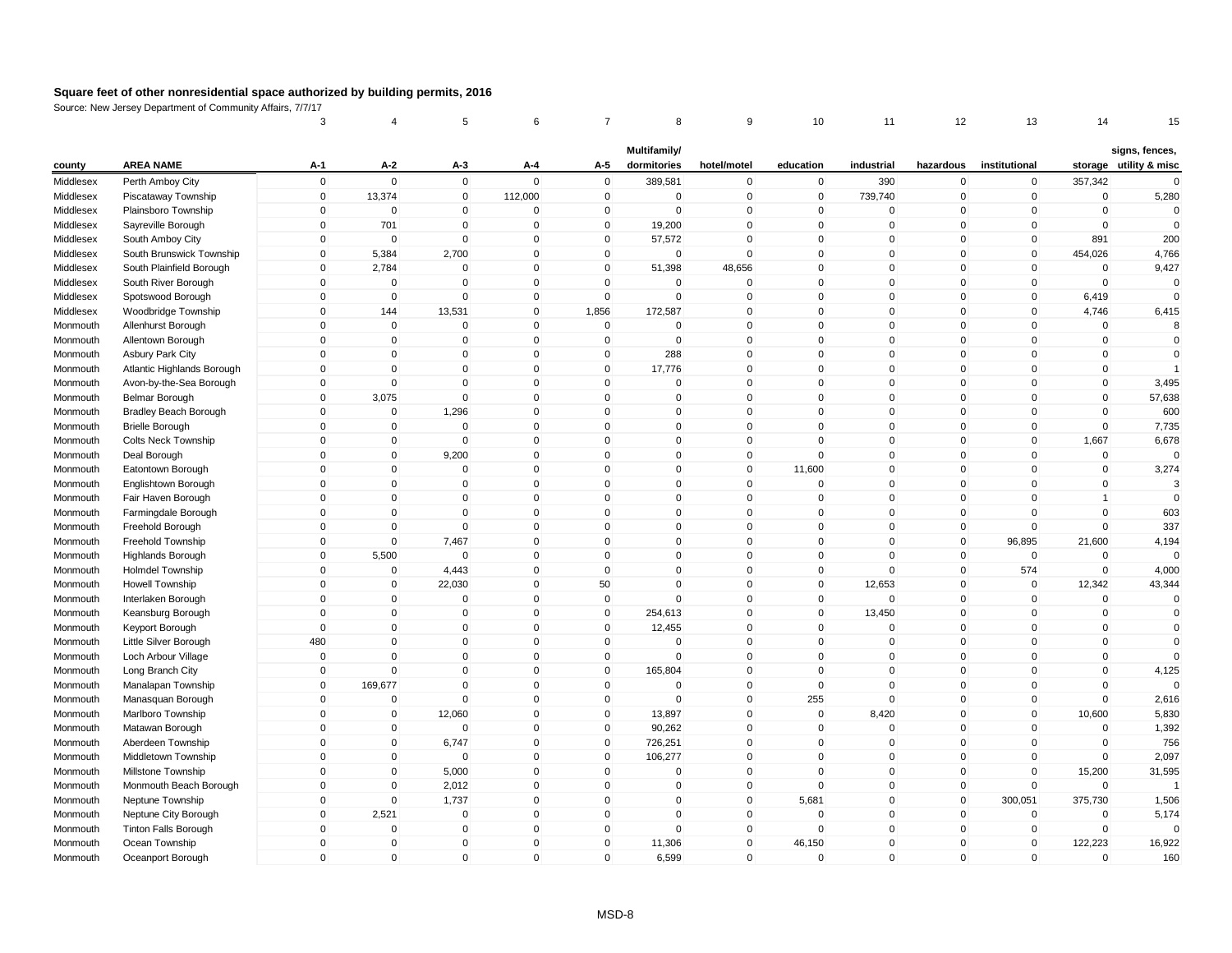|          |                           | 3           | 4              | 5              | 6            | 7            | 8                           | 9            | 10           | 11          | 12           | 13             | 14          | 15                                       |
|----------|---------------------------|-------------|----------------|----------------|--------------|--------------|-----------------------------|--------------|--------------|-------------|--------------|----------------|-------------|------------------------------------------|
| county   | <b>AREA NAME</b>          | A-1         | A-2            | A-3            | A-4          | A-5          | Multifamily/<br>dormitories | hotel/motel  | education    | industrial  | hazardous    | institutional  |             | signs, fences,<br>storage utility & misc |
| Monmouth | <b>Hazlet Township</b>    | $\mathsf 0$ | $\mathbf 0$    | $\mathbf 0$    | $\mathbf{0}$ | $\mathbf 0$  | $\mathbf 0$                 | $\mathbf 0$  | $\mathbf 0$  | $\mathbf 0$ | $\mathbf 0$  | $\mathbf 0$    | 7,247       | $\overline{1}$                           |
| Monmouth | Red Bank Borough          | $\mathbf 0$ | 4,155          | $\overline{0}$ | $\mathbf 0$  | $\mathbf 0$  | 22,033                      | $\mathbf 0$  | $\mathbf 0$  | $\mathbf 0$ | $\mathbf 0$  | $\overline{0}$ | $\mathbf 0$ | 2,476                                    |
| Monmouth | Roosevelt Borough         | 0           | $\mathbf 0$    | 0              | $\mathbf 0$  | 0            | 0                           | $\mathbf 0$  | 0            | $\mathbf 0$ | 0            | 0              | $\pmb{0}$   | $\mathbf 0$                              |
| Monmouth | Rumson Borough            | $\mathbf 0$ | $\mathbf{0}$   | $\Omega$       | $\mathbf{0}$ | $\mathbf{0}$ | $\mathbf{0}$                | $\mathbf 0$  | $\mathbf 0$  | $\Omega$    | $\mathbf{0}$ | $\mathbf{0}$   | $\mathbf 0$ | $\mathbf 0$                              |
| Monmouth | Sea Bright Borough        | $\mathsf 0$ | $\mathbf 0$    | $\mathbf 0$    | $\mathbf{0}$ | $\Omega$     | $\mathbf 0$                 | $\mathbf 0$  | $\mathbf 0$  | $\mathbf 0$ | $\mathbf 0$  | $\mathbf{0}$   | $\mathbf 0$ | $\mathbf 0$                              |
| Monmouth | Sea Girt Borough          | $\mathbf 0$ | $\mathbf 0$    | 21,309         | $\mathbf 0$  | $\Omega$     | $\Omega$                    | $\pmb{0}$    | $\mathbf 0$  | 2,046       | $\mathbf 0$  | $\mathbf 0$    | $\mathbf 0$ | 489                                      |
| Monmouth | Shrewsbury Borough        | $\Omega$    | $\mathbf{0}$   | $\Omega$       | $\mathbf{0}$ | $\Omega$     | $\mathbf{0}$                | $\mathbf{0}$ | $\mathbf 0$  | $\mathsf 0$ | $\mathbf{0}$ | $\mathbf{0}$   | $\mathbf 0$ | $\mathbf 0$                              |
| Monmouth | Shrewsbury Township       | $\mathsf 0$ | $\mathbf 0$    | $\mathbf 0$    | $\mathbf 0$  | $\mathbf 0$  | $\mathbf 0$                 | $\mathbf 0$  | $\mathbf 0$  | $\mathbf 0$ | $\mathbf 0$  | $\mathbf 0$    | $\mathbf 0$ | $\mathbf 0$                              |
| Monmouth | Lake Como Borough         | $\mathsf 0$ | $\mathbf 0$    | $\mathbf 0$    | $\mathbf 0$  | $\mathbf 0$  | $\mathbf 0$                 | $\mathbf 0$  | $\mathbf 0$  | $\mathbf 0$ | $\mathbf 0$  | $\mathbf 0$    | $\mathbf 0$ | 352                                      |
| Monmouth | Spring Lake Borough       | $\mathbf 0$ | $\mathbf 0$    | 39             | $\mathbf 0$  | $\mathbf 0$  | $\mathbf 0$                 | $\mathbf 0$  | $\mathbf 0$  | $\mathbf 0$ | $\mathbf 0$  | $\mathbf 0$    | $\mathbf 0$ | 235                                      |
| Monmouth | Spring Lake Heights Boro  | $\mathbf 0$ | $\mathbf{0}$   | $\mathbf 0$    | $\mathbf{0}$ | $\Omega$     | $\mathbf{0}$                | $\pmb{0}$    | $\mathbf 0$  | $\mathbf 0$ | $\mathbf 0$  | $\mathbf{0}$   | $\mathbf 0$ | 405                                      |
| Monmouth | Union Beach Borough       | $\mathbf 0$ | $\mathbf 0$    | $\overline{0}$ | $\mathbf 0$  | $\mathbf 0$  | $\mathbf 0$                 | $\mathbf 0$  | $\mathbf 0$  | $\mathbf 0$ | $\mathbf 0$  | $\mathbf 0$    | $\mathbf 0$ | $\Omega$                                 |
| Monmouth | Upper Freehold Township   | $\mathsf 0$ | $\mathbf{0}$   | $\mathbf 0$    | $\mathbf{0}$ | $\Omega$     | $\mathbf{0}$                | $\mathbf 0$  | $\mathbf 0$  | $\mathbf 0$ | $\mathbf 0$  | $\mathbf{0}$   | $\mathbf 0$ | 18,572                                   |
| Monmouth | Wall Township             | $\Omega$    | $\mathbf 0$    | $\mathbf 0$    | $\mathbf 0$  | $\Omega$     | $\mathbf 0$                 | $\mathbf 0$  | $\mathbf 0$  | $\mathbf 0$ | $\mathbf 0$  | $\mathbf{0}$   | $\mathbf 0$ | 24,886                                   |
| Monmouth | West Long Branch Borough  | $\mathbf 0$ | $\mathbf 0$    | 0              | $\mathbf 0$  | 47,699       | $\mathbf 0$                 | $\mathbf 0$  | 7,500        | $\mathbf 0$ | $\mathbf 0$  | $\mathbf 0$    | $\mathbf 0$ | 1,320                                    |
| Morris   | Boonton Town              | $\mathbf 0$ | $\mathbf{0}$   | $\mathbf 0$    | $\mathbf{0}$ | $\Omega$     | $\mathbf{0}$                | $\mathbf 0$  | $\mathbf 0$  | $\mathbf 0$ | $\mathbf{0}$ | $\mathbf{0}$   | $\mathbf 0$ | 892                                      |
| Morris   | Boonton Township          | $\mathsf 0$ | $\mathbf 0$    | $\mathbf 0$    | $\mathbf 0$  | $\mathbf 0$  | $\mathbf 0$                 | $\mathbf 0$  | $\mathbf 0$  | $\mathbf 0$ | $\mathbf 0$  | $\mathbf 0$    | $\mathbf 0$ | $\mathbf 0$                              |
| Morris   | <b>Butler Borough</b>     | $\mathbf 0$ | $\mathbf 0$    | $\mathbf 0$    | $\mathbf 0$  | $\mathbf 0$  | $\mathbf 0$                 | $\mathbf 0$  | $\mathbf 0$  | $\mathbf 0$ | $\mathbf 0$  | $\mathbf 0$    | $\pmb{0}$   | $\Omega$                                 |
| Morris   | Chatham Borough           | $\Omega$    | $\Omega$       | 42             | $\mathbf{0}$ | $\Omega$     | $\mathbf 0$                 | $\mathbf 0$  | $\mathbf 0$  | $\mathbf 0$ | $\mathbf{0}$ | $\mathbf{0}$   | $\mathbf 0$ | 2,182                                    |
| Morris   | Chatham Township          | $\mathsf 0$ | $\mathbf 0$    | $\mathbf 0$    | $\mathbf 0$  | $\mathbf 0$  | $\mathbf 0$                 | $\mathbf 0$  | $\mathbf 0$  | $\mathbf 0$ | $\mathbf 0$  | $\mathbf 0$    | $\mathbf 0$ | $\mathbf 0$                              |
| Morris   | Chester Borough           | $\mathbf 0$ | $\mathbf 0$    | $\overline{0}$ | $\mathbf 0$  | $\mathbf 0$  | $\mathbf 0$                 | $\mathbf 0$  | $\mathbf 0$  | $\mathbf 0$ | $\mathbf 0$  | $\mathbf{0}$   | $\mathbf 0$ | $\mathbf 0$                              |
| Morris   | <b>Chester Township</b>   | $\mathbf 0$ | $\Omega$       | 1,792          | $\mathbf{0}$ | $\Omega$     | $\mathbf{0}$                | $\mathbf 0$  | $\mathbf 0$  | $\mathbf 0$ | $\mathbf{0}$ | $\mathbf{0}$   | $\mathbf 0$ | 4,745                                    |
| Morris   | Denville Township         | $\mathbf 0$ | $\mathbf{0}$   | $\mathbf{0}$   | $\mathbf{0}$ | $\Omega$     | $\mathbf{0}$                | $\mathbf 0$  | $\Omega$     | $\Omega$    | $\mathbf{0}$ | $\mathbf{0}$   | $\mathbf 0$ | 3,080                                    |
| Morris   | Dover Town                | $\mathsf 0$ | $\mathbf 0$    | $\mathbf 0$    | $\mathbf 0$  | $\mathbf 0$  | $\mathbf 0$                 | 99,609       | $\mathbf 0$  | $\mathbf 0$ | $\mathbf 0$  | $\mathbf 0$    | $\mathbf 0$ | 235                                      |
| Morris   | East Hanover Township     | $\mathsf 0$ | $\mathbf 0$    | 52,602         | $\mathbf{0}$ | $\mathbf 0$  | $\mathbf{0}$                | $\mathbf 0$  | $\mathbf 0$  | $\mathbf 0$ | $\mathbf 0$  | 11,172         | 9,600       | $\Omega$                                 |
| Morris   | Florham Park Borough      | $\mathbf 0$ | 7,927          | $\mathbf 0$    | $\mathbf 0$  | $\mathbf 0$  | 457,349                     | 108,657      | $\mathbf 0$  | $\mathbf 0$ | $\mathbf 0$  | 8,251          | $\pmb{0}$   | 1,047                                    |
| Morris   | Hanover Township          | $\mathbf 0$ | $\mathbf 0$    | 0              | $\mathbf 0$  | 0            | 0                           | $\mathbf 0$  | 0            | $\mathbf 0$ | $\mathbf 0$  | $\mathbf 0$    | $\mathbf 0$ | $\Omega$                                 |
| Morris   | Harding Township          | $\Omega$    | $\mathbf 0$    | $\mathbf 0$    | $\mathbf{0}$ | $\mathbf 0$  | $\mathbf 0$                 | $\mathbf 0$  | $\mathbf 0$  | $\mathbf 0$ | $\mathbf 0$  | $\mathbf{0}$   | $\mathbf 0$ | 7,732                                    |
| Morris   | Jefferson Township        | $\mathsf 0$ | $\mathbf 0$    | 0              | $\mathbf 0$  | $\mathbf 0$  | 1,218                       | $\mathbf 0$  | $\mathbf 0$  | $\mathbf 0$ | $\mathbf 0$  | $\Omega$       | $\mathbf 0$ | 14,446                                   |
| Morris   | Kinnelon Borough          | $\Omega$    | $\mathbf 0$    | $\mathbf 0$    | $\mathbf 0$  | $\Omega$     | $\mathbf 0$                 | $\mathbf 0$  | $\mathbf 0$  | $\mathbf 0$ | $\mathbf 0$  | $\mathbf 0$    | $\pmb{0}$   | $\mathbf 0$                              |
| Morris   | Lincoln Park Borough      | $\mathbf 0$ | $\mathbf 0$    | $\Omega$       | $\mathbf{0}$ | $\Omega$     | $\mathbf{0}$                | $\mathbf 0$  | $\mathbf 0$  | $\mathbf 0$ | $\mathbf 0$  | 80,174         | $\mathbf 0$ | 528                                      |
| Morris   | Madison Borough           | $\mathsf 0$ | $\mathbf 0$    | 1,504          | $\mathbf{0}$ | $\mathbf 0$  | 153,258                     | $\mathbf 0$  | 5,964        | $\mathbf 0$ | $\mathbf 0$  | $\mathbf 0$    | $\mathbf 0$ | 43,335                                   |
| Morris   | Mendham Borough           | $\mathsf 0$ | 0              | 0              | $\mathbf 0$  | 0            | 0                           | $\mathbf 0$  | 0            | $\mathbf 0$ | $\mathbf 0$  | 0              | $\pmb{0}$   | 0                                        |
| Morris   | Mendham Township          | $\mathbf 0$ | $\Omega$       | $\mathbf 0$    | $\Omega$     | $\Omega$     | $\mathbf{0}$                | $\pmb{0}$    | $\mathbf 0$  | $\mathbf 0$ | $\mathbf 0$  | $\mathbf{0}$   | $\mathbf 0$ | $\mathbf 0$                              |
| Morris   | Mine Hill Township        | $\mathbf 0$ | $\Omega$       | $\mathbf 0$    | $\mathbf 0$  | $\mathbf 0$  | $\mathbf 0$                 | $\mathbf 0$  | $\mathbf 0$  | $\mathbf 0$ | $\mathbf 0$  | 1,920          | $\mathbf 0$ | $\Omega$                                 |
| Morris   | Montville Township        | $\mathbf 0$ | $\mathbf 0$    | 8,326          | $\mathbf 0$  | $\mathbf 0$  | $\mathbf 0$                 | $\mathbf 0$  | $\mathbf 0$  | $\mathbf 0$ | $\mathbf 0$  | 36,003         | $\mathbf 0$ | 10,971                                   |
| Morris   | Morris Township           | $\Omega$    | 14,490         | 1,568          | $\mathbf{0}$ | $\mathbf 0$  | $\mathbf{0}$                | $\mathbf 0$  | 25,845       | $\mathbf 0$ | $\mathbf 0$  | $\mathbf{0}$   | $\mathbf 0$ | 2,160                                    |
| Morris   | Morris Plains Borough     | $\mathbf 0$ | $\Omega$       | $\Omega$       | $\mathbf 0$  | $\mathbf 0$  | 329,271                     | $\mathbf 0$  | $\mathbf 0$  | $\mathbf 0$ | $\mathbf 0$  | 72,020         | $\mathbf 0$ | $\mathbf 0$                              |
| Morris   | Morristown Town           | $\mathsf 0$ | 839            | $\mathbf 0$    | $\mathbf 0$  | $\mathbf 0$  | 492,878                     | $\mathbf 0$  | $\mathsf 0$  | $\mathbf 0$ | $\mathbf 0$  | $\mathbf 0$    | 23,871      | $\mathbf 0$                              |
| Morris   | Mountain Lakes Borough    | $\mathsf 0$ | $\mathbf 0$    | 864            | $\mathbf 0$  | $\mathbf 0$  | $\mathbf 0$                 | $\mathbf 0$  | $\mathsf 0$  | $\mathsf 0$ | $\mathbf 0$  | $\mathbf 0$    | $\Omega$    | $\Omega$                                 |
| Morris   | Mount Arlington Borough   | $\mathbf 0$ | $\overline{0}$ | $\mathbf 0$    | $\mathbf{0}$ | $\mathbf 0$  | 43,682                      | $\mathbf 0$  | $\mathbf 0$  | $\mathbf 0$ | $\mathbf 0$  | $\mathbf 0$    | 891         | 10,536                                   |
| Morris   | Mount Olive Township      | 0           | $\mathbf 0$    | 0              | $\mathbf 0$  | 0            | 66,342                      | $\pmb{0}$    | $\mathbf 0$  | 31,507      | 0            | $\mathbf 0$    | 57,900      | 10,368                                   |
| Morris   | Netcong Borough           | $\mathbf 0$ | $\mathbf{0}$   | $\Omega$       | $\mathbf{0}$ | $\mathbf{0}$ | $\mathbf{0}$                | $\mathbf 0$  | $\mathbf 0$  | $\mathbf 0$ | $\mathbf{0}$ | $\mathbf{0}$   | 5,040       | $\mathbf 0$                              |
| Morris   | Parsippany-Troy Hills Twp | $\mathbf 0$ | 2,000          | $\mathbf 0$    | $\mathbf 0$  | $\mathbf 0$  | $\mathbf 0$                 | $\mathbf 0$  | $\mathbf 0$  | $\mathsf 0$ | $\mathbf 0$  | $\mathbf{0}$   | $\mathbf 0$ | 932                                      |
| Morris   | Long Hill Township        | $\mathbf 0$ | $\mathbf 0$    | $\mathbf 0$    | $\mathbf 0$  | 0            | $\mathbf 0$                 | $\mathbf 0$  | 0            | $\mathbf 0$ | $\mathbf 0$  | $\mathbf 0$    | 0           | 5,367                                    |
| Morris   | Pequannock Township       | $\Omega$    | 2,998          | $\Omega$       | $\mathbf{0}$ | $\Omega$     | 336                         | $\mathbf{0}$ | $\Omega$     | $\Omega$    | $\mathbf{0}$ | $\mathbf{0}$   | 15,244      | 3,600                                    |
| Morris   | Randolph Township         | $\mathsf 0$ | $\mathbf 0$    | 2,669          | $\mathbf 0$  | $\Omega$     | $\mathbf 0$                 | $\pmb{0}$    | $\Omega$     | $\mathbf 0$ | $\mathbf 0$  | 12,238         | 4,800       | 3,200                                    |
| Morris   | Riverdale Borough         | $\mathbf 0$ | $\mathbf 0$    | $\mathbf 0$    | $\mathbf 0$  | $\mathbf 0$  | $\mathbf 0$                 | $\mathbf 0$  | $\mathbf{0}$ | $\mathbf 0$ | $\mathbf 0$  | $\mathbf 0$    | $\mathbf 0$ | $\mathbf 0$                              |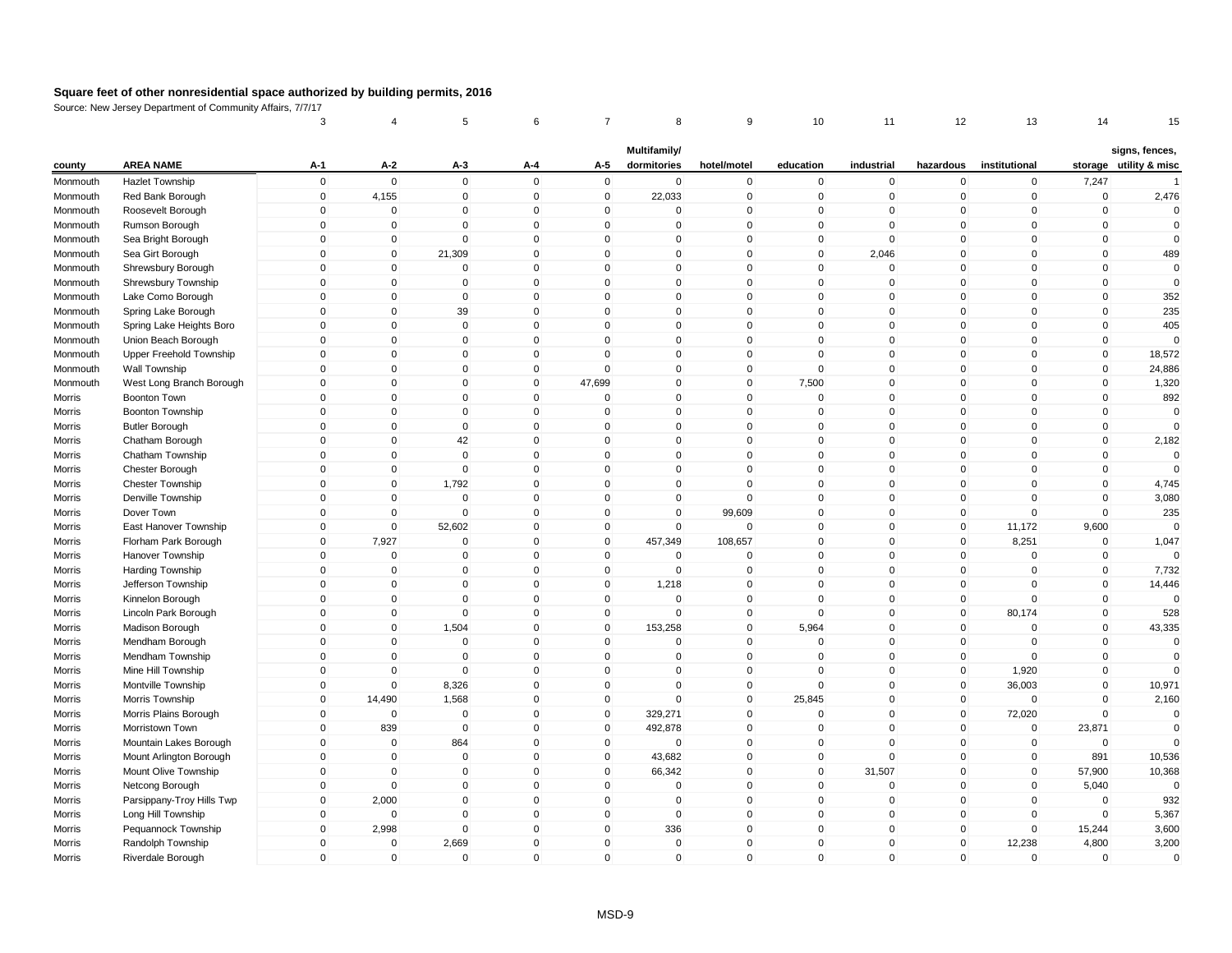|         |                             | 3                          | 4                          | 5                           | 6                           | 7                 | 8                           | 9                          | 10                          | 11               | 12                | 13                         | 14           | 15                                       |
|---------|-----------------------------|----------------------------|----------------------------|-----------------------------|-----------------------------|-------------------|-----------------------------|----------------------------|-----------------------------|------------------|-------------------|----------------------------|--------------|------------------------------------------|
| county  | <b>AREA NAME</b>            | $A-1$                      | $A-2$                      | $A-3$                       | A-4                         | A-5               | Multifamily/<br>dormitories | hotel/motel                | education                   | industrial       | hazardous         | institutional              |              | signs, fences,<br>storage utility & misc |
|         |                             | $\mathsf 0$                | $\mathbf 0$                | $\mathbf 0$                 | $\Omega$                    | $\mathsf 0$       | 0                           |                            |                             |                  |                   |                            | $\mathbf 0$  |                                          |
| Morris  | Rockaway Borough            | $\mathbf 0$                | $\mathbf 0$                | $\mathbf 0$                 | $\mathbf{0}$                | $\mathbf 0$       |                             | $\pmb{0}$<br>$\mathbf 0$   | $\mathbf 0$<br>$\mathbf 0$  | $\mathbf 0$<br>0 | 0<br>$\mathbf 0$  | $\mathbf 0$<br>$\mathbf 0$ | $\mathbf 0$  | 24                                       |
| Morris  | Rockaway Township           | $\mathbf 0$                |                            |                             | $\Omega$                    |                   | 170,587<br>0                | $\pmb{0}$                  | $\Omega$                    | $\mathbf 0$      | $\Omega$          | $\Omega$                   | $\Omega$     | 7,188<br>$\mathbf{0}$                    |
| Morris  | Roxbury Township            | $\mathsf 0$                | 0<br>$\mathbf{0}$          | 0<br>$\Omega$               | $\mathbf{0}$                | 0<br>$\mathbf{0}$ | $\mathbf{0}$                | $\mathbf 0$                | $\mathbf{0}$                | $\Omega$         | $\mathbf{0}$      | $\mathbf 0$                | $\mathbf{0}$ | $\mathbf 0$                              |
| Morris  | Victory Gardens Borough     | $\mathbf 0$                | $\overline{0}$             | $\mathbf 0$                 | $\mathbf 0$                 | $\mathbf 0$       | $\mathbf 0$                 | $\mathbf 0$                | $\mathbf{0}$                | $\mathbf 0$      | 0                 | $\mathbf 0$                | $\mathbf 0$  | $\mathbf 0$                              |
| Morris  | Washington Township         | $\mathbf 0$                | $\Omega$                   | $\Omega$                    | $\mathbf{0}$                | $\mathbf{0}$      | $\Omega$                    | $\mathbf 0$                | $\Omega$                    | $\mathbf{0}$     | $\mathbf{0}$      | $\Omega$                   | $\Omega$     | $\mathbf{0}$                             |
| Morris  | Wharton Borough             | $\Omega$                   |                            |                             | $\mathbf{0}$                | $\mathbf{0}$      | $\Omega$                    |                            | $\mathbf{0}$                | $\mathbf 0$      |                   | $\mathbf{0}$               | $\mathbf 0$  |                                          |
| Ocean   | Barnegat Light Borough      |                            | $\mathbf 0$<br>$\mathbf 0$ | $\mathbf{0}$<br>$\mathbf 0$ |                             |                   | 0                           | $\mathbf 0$<br>$\mathbf 0$ |                             | $\mathbf 0$      | $\mathbf{0}$      | $\mathbf 0$                | $\mathbf 0$  | 978<br>$\Omega$                          |
| Ocean   | Bay Head Borough            | $\mathbf 0$<br>$\mathbf 0$ |                            |                             | $\mathbf 0$<br>$\mathbf{0}$ | $\mathbf 0$       | $\mathbf{0}$                | $\mathsf 0$                | $\mathbf 0$<br>$\mathbf{0}$ |                  | 0<br>$\mathbf{0}$ |                            | $\Omega$     |                                          |
| Ocean   | Beach Haven Borough         |                            | $\mathbf 0$                | $\mathbf 0$                 |                             | $\mathbf 0$       |                             |                            |                             | $\mathbf 0$      |                   | $\mathbf 0$                |              | 281                                      |
| Ocean   | Beachwood Borough           | $\mathbf 0$                | $\mathbf 0$                | $\mathbf 0$                 | $\mathbf 0$<br>$\Omega$     | $\mathbf 0$       | 0                           | $\pmb{0}$                  | $\mathbf 0$                 | $\mathbf 0$      | 0                 | $\mathbf 0$                | $\mathbf 0$  | 7,213<br>$\mathcal{P}$                   |
| Ocean   | Berkeley Township           | 19,184                     | $\mathbf 0$                | $\Omega$                    |                             | $\mathbf 0$       | $\Omega$                    | $\mathbf 0$                | $\Omega$                    | $\Omega$         | 0                 | $\mathbf 0$                | 11,000       |                                          |
| Ocean   | <b>Brick Township</b>       | $\mathbf 0$                | 5,479                      | 6,931                       | $\mathbf{0}$                | $\mathbf 0$       | 116,991                     | $\mathbf 0$                | $\mathbf{0}$                | $\mathbf 0$      | $\mathbf{0}$      | $\mathbf 0$                | $\Omega$     | 4,881                                    |
| Ocean   | Toms River Township         | $\mathsf 0$                | 0                          | 9,088                       | $\mathbf 0$                 | $\mathbf 0$       | 125,757                     | $\mathbf 0$                | 45,324                      | $\mathbf 0$      | 0                 | 52,125                     | 19,414       | 2,266                                    |
| Ocean   | Eagleswood Township         | $\mathbf 0$                | $\overline{0}$             | $\mathbf 0$                 | $\Omega$                    | $\mathbf{0}$      | $\Omega$                    | $\mathbf 0$                | 2,424                       | $\mathbf 0$      | $\mathbf{0}$      | $\mathbf 0$                | $\Omega$     | 4,800                                    |
| Ocean   | Harvey Cedars Borough       | $\mathbf 0$                | $\mathbf 0$                | $\Omega$                    | $\Omega$                    | $\mathbf{0}$      | $\Omega$                    | $\mathbf 0$                | $\Omega$                    | $\mathbf 0$      | 0                 | $\mathbf 0$                | $\mathbf 0$  | 951                                      |
| Ocean   | Island Heights Borough      | $\mathsf 0$                | $\mathbf 0$                | $\mathbf 0$                 | $\Omega$                    | $\mathbf 0$       | 0                           | $\mathbf 0$                | $\mathbf 0$                 | $\mathbf 0$      | 0                 | $\mathbf 0$                | 2,675        | 1,758                                    |
| Ocean   | Jackson Township            | $\mathsf 0$                | $\mathbf 0$                | 16,507                      | 24,252                      | 2,091             | 287,910                     | $\mathbf 0$                | $\Omega$                    | $\mathbf 0$      | 0                 | $\mathbf 0$                | 37,853       | 28,134                                   |
| Ocean   | Lacey Township              | $\mathsf 0$                | $\overline{0}$             | $\mathbf 0$                 | $\Omega$                    | $\mathbf 0$       | 143,142                     | $\mathbf 0$                | $\mathbf{0}$                | $\mathbf 0$      | $\mathbf 0$       | $\mathbf 0$                | $\Omega$     | 7,988                                    |
| Ocean   | Lakehurst Borough           | $\Omega$                   | $\mathbf 0$                | $\mathbf 0$                 | $\Omega$                    | $\mathbf 0$       | $\mathbf 0$                 | $\mathbf 0$                | $\Omega$                    | $\mathbf 0$      | 0                 | $\mathbf 0$                | $\Omega$     | $\Omega$                                 |
| Ocean   | Lakewood Township           | $\mathsf 0$                | $\overline{0}$             | 167,769                     | $\Omega$                    | $\mathbf 0$       | 272,349                     | $\mathbf 0$                | 231,506                     | $\mathbf{0}$     | $\mathbf{0}$      | $\mathbf 0$                | 58,513       | 6,515                                    |
| Ocean   | Lavallette Borough          | $\mathsf 0$                | $\mathbf 0$                | $\mathbf 0$                 | $\mathbf 0$                 | 205               | $\overline{2}$              | $\mathbf 0$                | $\Omega$                    | $\mathbf 0$      | $\mathbf 0$       | $\mathbf 0$                | 6,173        | 1,244                                    |
| Ocean   | Little Egg Harbor Township  | $\mathbf 0$                | $\mathbf 0$                | $\Omega$                    | $\mathbf{0}$                | 0                 | $\Omega$                    | $\pmb{0}$                  | $\mathbf{0}$                | $\mathbf{0}$     | 0                 | $\mathbf{0}$               | $\Omega$     | $\Omega$                                 |
| Ocean   | Long Beach Township         | $\Omega$                   | $\mathbf 0$                | $\Omega$                    | $\mathbf{0}$                | $\mathbf 0$       | $\mathbf 0$                 | $\mathbf 0$                | $\mathbf{0}$                | $\mathbf 0$      | $\mathbf{0}$      | $\mathbf{0}$               | 1,800        | 1,670                                    |
| Ocean   | Manchester Township         | $\mathsf 0$                | $\mathbf 0$                | 0                           | $\mathbf 0$                 | $\mathbf 0$       | 75,808                      | $\mathbf 0$                | $\mathbf{0}$                | $\mathbf 0$      | 0                 | $\mathbf 0$                | 16,800       |                                          |
| Ocean   | Mantoloking Borough         | $\mathbf 0$                | $\mathbf{0}$               | $\mathbf{0}$                | $\mathbf{0}$                | $\mathbf{0}$      | $\Omega$                    | $\mathbf 0$                | $\mathbf{0}$                | $\mathbf{0}$     | $\mathbf{0}$      | $\mathbf{0}$               | $\Omega$     | 1,056                                    |
| Ocean   | Ocean Township              | $\mathsf 0$                | $\mathbf 0$                | $\mathbf 0$                 | $\mathbf 0$                 | $\mathbf 0$       | $\mathbf 0$                 | $\mathbf 0$                | $\mathbf 0$                 | $\mathbf 0$      | $\mathbf 0$       | $\mathbf 0$                | $\mathbf 0$  | 4,224                                    |
| Ocean   | Ocean Gate Borough          | $\mathsf 0$                | $\mathbf 0$                | $\mathbf 0$                 | $\mathbf 0$                 | $\mathbf 0$       | $\mathbf 0$                 | $\mathbf 0$                | $\mathbf{0}$                | 0                | $\mathbf 0$       | $\mathbf 0$                | $\mathbf 0$  | $\overline{2}$                           |
| Ocean   | Pine Beach Borough          | $\mathsf 0$                | $\mathbf 0$                | $\mathbf 0$                 | $\mathbf{0}$                | $\mathbf{0}$      | $\mathbf 0$                 | $\mathbf 0$                | $\mathbf{0}$                | $\mathbf 0$      | $\mathbf{0}$      | $\mathbf 0$                | $\Omega$     | $\Omega$                                 |
| Ocean   | Plumsted Township           | $\mathsf 0$                | $\mathbf 0$                | 8,981                       | $\mathbf 0$                 | 676               | $\mathbf 0$                 | $\mathbf 0$                | $\mathbf{0}$                | $\mathbf 0$      | $\mathbf 0$       | $\mathbf 0$                | 164,908      | 19,403                                   |
| Ocean   | Point Pleasant Borough      | $\mathbf 0$                | $\Omega$                   | $\mathbf 0$                 | $\mathbf 0$                 | $\mathbf 0$       | $\mathbf 0$                 | $\mathbf 0$                | $\Omega$                    | $\mathbf 0$      | 0                 | $\mathbf 0$                | $\Omega$     | 7,336                                    |
| Ocean   | Point Pleasant Beach Boro   | $\mathbf 0$                | $\mathbf 0$                | $\Omega$                    | $\mathbf 0$                 | $\mathbf 0$       | $\Omega$                    | $\mathbf 0$                | $\mathbf{0}$                | 336              | $\mathbf{0}$      | $\Omega$                   | $\Omega$     | 280                                      |
| Ocean   | Seaside Heights Borough     | $\mathbf 0$                | $\mathbf 0$                | $\Omega$                    | $\mathbf{0}$                | $\mathbf{0}$      | $\mathbf{0}$                | $\mathbf{0}$               | $\mathbf{0}$                | $\mathbf 0$      | $\mathbf{0}$      | $\mathbf{0}$               | $\Omega$     | 5,648                                    |
| Ocean   | Seaside Park Borough        | $\mathsf 0$                | $\mathbf 0$                | $\mathbf 0$                 | $\mathbf{0}$                | $\mathbf 0$       | $\mathbf 0$                 | $\mathbf 0$                | $\mathbf{0}$                | $\mathbf 0$      | 0                 | $\mathbf 0$                | $\Omega$     | 336                                      |
| Ocean   | Ship Bottom Borough         | $\mathsf 0$                | $\overline{2}$             | $\mathbf 0$                 | $\mathbf{0}$                | $\mathbf 0$       | $\mathbf{1}$                | $\mathbf 0$                | $\mathbf{0}$                | $\mathbf 0$      | $\mathbf 0$       | $\mathbf 0$                | 791          | $\mathbf{0}$                             |
| Ocean   | South Toms River Borough    | $\mathsf 0$                | $\mathbf 0$                | $\mathbf 0$                 | $\mathbf 0$                 | $\mathbf 0$       | 0                           | $\mathbf 0$                | $\mathbf 0$                 | $\mathbf 0$      | $\mathbf 0$       | $\mathbf 0$                | 6,901        | 124                                      |
| Ocean   | <b>Stafford Township</b>    | $\mathsf 0$                | $\overline{0}$             | $\Omega$                    | $\mathbf{0}$                | $\mathbf{0}$      | $\Omega$                    | $\mathbf 0$                | $\mathbf{0}$                | $\mathbf{0}$     | $\mathbf{0}$      | $\mathbf 0$                | 19,514       | 29,528                                   |
| Ocean   | Surf City Borough           | $\mathsf 0$                | $\mathbf 0$                | $\mathbf 0$                 | $\mathbf{0}$                | $\mathbf 0$       | 0                           | $\mathbf 0$                | $\mathbf{0}$                | $\mathbf 0$      | 0                 | $\mathbf 0$                | $\mathbf 0$  | 161                                      |
| Ocean   | <b>Tuckerton Borough</b>    | $\mathbf 0$                | $\mathbf 0$                | $\mathbf 0$                 | $\mathbf 0$                 | $\mathbf 0$       | 0                           | $\mathbf 0$                | $\mathbf{0}$                | 0                | 0                 | $\mathbf 0$                | $\mathbf 0$  | 7,207                                    |
| Ocean   | <b>Barnegat Township</b>    | $\Omega$                   | 1,900                      | 32,121                      | $\mathbf{0}$                | $\mathbf{0}$      | 91,124                      | $\mathbf{0}$               | $\mathbf{0}$                | $\mathbf 0$      | $\mathbf{0}$      | $\mathbf{0}$               | 240          | 768                                      |
| Passaic | <b>Bloomingdale Borough</b> | $\mathsf 0$                | 0                          | $\mathbf 0$                 | $\mathbf 0$                 | $\mathbf 0$       | $\mathbf 0$                 | $\mathbf 0$                | $\mathbf{0}$                | $\mathbf 0$      | 0                 | $\Omega$                   | $\Omega$     | 1,740                                    |
| Passaic | Clifton City                | $\mathbf 0$                | $\mathbf{0}$               | 2,473                       | $\mathbf{0}$                | $\mathbf{0}$      | 108,778                     | $\mathbf{0}$               | $\mathbf{0}$                | 16,650           | $\mathbf{0}$      | $\mathbf{0}$               | $\mathbf{0}$ | 1,454                                    |
| Passaic | Haledon Borough             | $\mathbf 0$                | $\mathbf 0$                | $\mathbf 0$                 | $\mathbf 0$                 | $\mathbf 0$       | 0                           | $\pmb{0}$                  | $\mathbf 0$                 | $\mathbf 0$      | 0                 | $\mathbf 0$                | $\mathbf 0$  | $\Omega$                                 |
| Passaic | Hawthorne Borough           | $\mathbf 0$                | $\mathbf 0$                | $\mathbf 0$                 | $\Omega$                    | $\mathbf 0$       | 0                           | $\mathbf 0$                | $\mathbf 0$                 | $\mathbf 0$      | 0                 | 6,803                      | $\mathbf 0$  | 5,500                                    |
| Passaic | Little Falls Township       | $\mathbf 0$                | $\mathbf 0$                | $\mathbf 0$                 | $\Omega$                    | $\mathbf 0$       | 1                           | $\mathbf 0$                | $\mathbf{0}$                | 0                | $\Omega$          | $\mathbf 0$                | 1,086        | $\overline{2}$                           |
| Passaic | North Haledon Borough       | $\mathsf 0$                | $\mathbf 0$                | 3,280                       | $\Omega$                    | $\mathbf 0$       | 0                           | $\pmb{0}$                  | $\mathbf{0}$                | $\mathbf 0$      | 0                 | $\mathbf 0$                | $\mathbf 0$  | $\mathbf 0$                              |
| Passaic | Passaic City                | $\mathbf 0$                | $\mathbf 0$                | $\mathbf 0$                 | $\mathbf 0$                 | $\mathbf 0$       | $\mathbf 0$                 | $\mathbf 0$                | 109,100                     | $\mathbf 0$      | 0                 | $\mathbf 0$                | $\mathbf 0$  | 400                                      |
| Passaic | Paterson City               | $\mathbf 0$                | $\Omega$                   | $\Omega$                    | $\mathbf{0}$                | $\mathbf{0}$      | 62,566                      | $\mathbf 0$                | $\mathbf{0}$                | 188,000          | $\mathbf{0}$      | $\Omega$                   | $\Omega$     | $\mathbf 0$                              |
| Passaic | Pompton Lakes Borough       | $\Omega$                   | $\mathbf{0}$               | $\Omega$                    | $\mathbf{0}$                | $\Omega$          | $\mathbf{0}$                | $\mathbf 0$                | $\mathbf{0}$                | $\mathbf 0$      | $\mathbf{0}$      | $\Omega$                   | $\Omega$     | $\mathbf{0}$                             |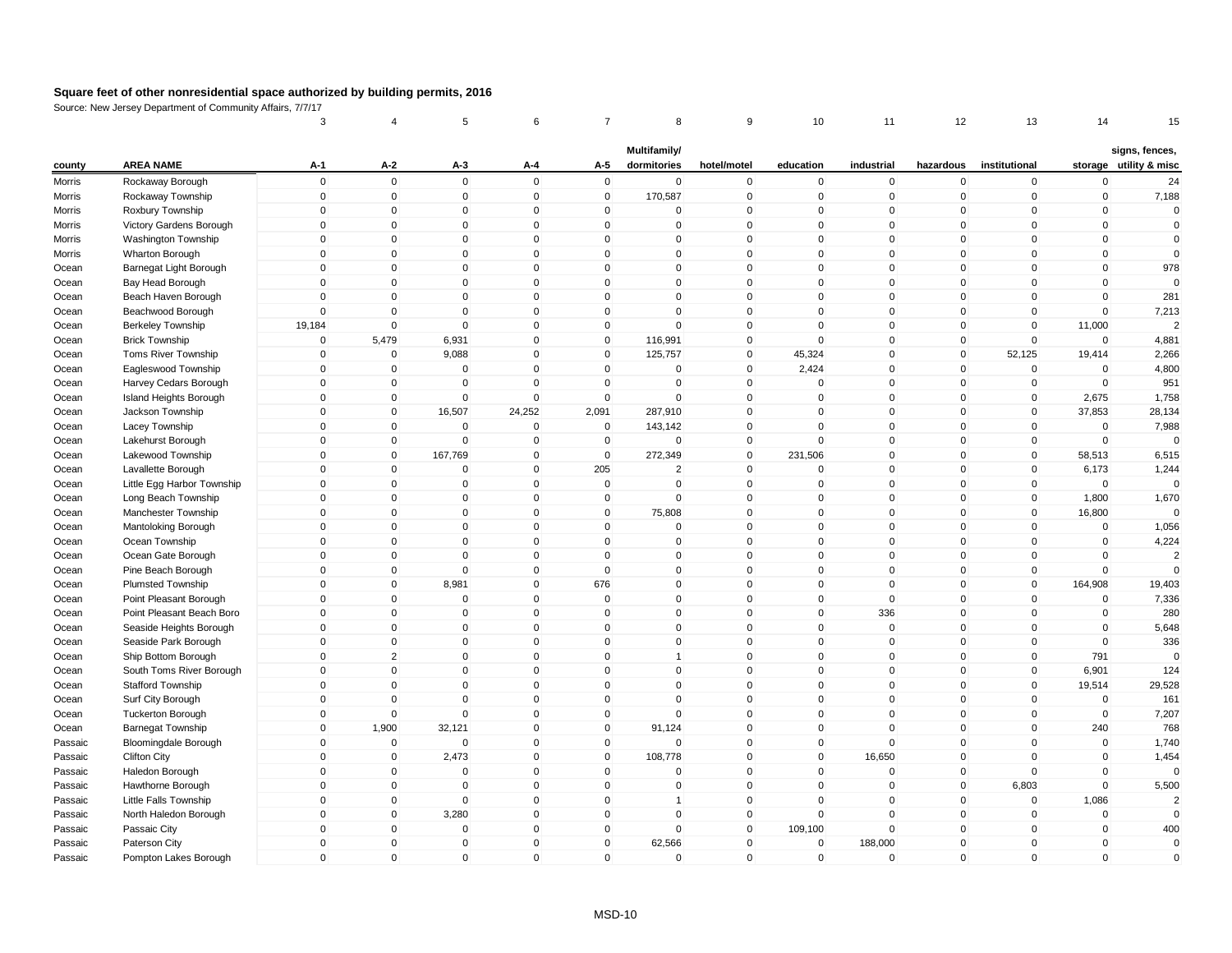|               |                             | 3           | 4              | 5            | 6            |              | 8                           | 9              | 10           | 11          | 12           | 13             | 14             | 15                                       |
|---------------|-----------------------------|-------------|----------------|--------------|--------------|--------------|-----------------------------|----------------|--------------|-------------|--------------|----------------|----------------|------------------------------------------|
| county        | <b>AREA NAME</b>            | $A-1$       | $A-2$          | $A-3$        | A-4          | A-5          | Multifamily/<br>dormitories | hotel/motel    | education    | industrial  | hazardous    | institutional  |                | signs, fences,<br>storage utility & misc |
| Passaic       | Prospect Park Borough       | $\mathsf 0$ | $\mathbf 0$    | $\mathbf 0$  | $\mathbf 0$  | $\mathbf 0$  | $\mathbf 0$                 | $\pmb{0}$      | $\mathbf 0$  | $\mathbf 0$ | $\mathbf 0$  | $\mathbf 0$    | $\mathbf 0$    | $\mathbf 0$                              |
| Passaic       | Ringwood Borough            | $\mathbf 0$ | $\overline{0}$ | $\mathbf 0$  | $\mathbf 0$  | $\mathbf 0$  | $\mathbf 0$                 | $\mathbf 0$    | $\mathbf 0$  | $\mathbf 0$ | $\mathbf 0$  | 64,120         | $\mathbf 0$    | 352                                      |
| Passaic       | Totowa Borough              | $\mathbf 0$ | $\mathbf{0}$   | $\mathbf 0$  | $\Omega$     | 0            | $\mathbf 0$                 | $\mathbf 0$    | 0            | 20,454      | 0            | $\mathbf 0$    | 512            | $\mathbf 0$                              |
| Passaic       | Wanaque Borough             | $\mathbf 0$ | $\mathbf{0}$   | $\mathbf 0$  | $\Omega$     | $\mathbf{0}$ | 134,843                     | $\Omega$       | $\mathbf 0$  | $\mathbf 0$ | $\mathbf 0$  | $\mathbf 0$    | $\mathbf 0$    | $\mathbf 0$                              |
| Passaic       | Wayne Township              | $\mathbf 0$ | $\mathbf 0$    | $\mathbf 0$  | 80,128       | $\mathbf 0$  | $\mathbf 0$                 | 97,828         | $\mathbf 0$  | $\mathbf 0$ | $\mathbf 0$  | $\overline{0}$ | 325,000        | 1,150                                    |
| Passaic       | West Milford Township       | $\mathbf 0$ | 1,120          | $\Omega$     | $\mathbf 0$  | $\Omega$     | $\mathbf{0}$                | $\mathbf 0$    | $\mathbf 0$  | $\mathbf 0$ | $\mathbf 0$  | $\mathbf{0}$   | $\mathbf 0$    | 30,340                                   |
| Passaic       | Woodland Park Borough       | $\Omega$    | $\overline{0}$ | 27,503       | $\mathbf{0}$ | $\Omega$     | 63,818                      | $\mathbf 0$    | $\mathbf 0$  | $\mathbf 0$ | $\mathbf 0$  | $\mathbf{0}$   | $\mathbf 0$    | $\Omega$                                 |
| Salem         | Alloway Township            | $\mathbf 0$ | $\mathbf 0$    | 0            | $\mathbf 0$  | 0            | 0                           | $\mathbf 0$    | $\mathbf 0$  | $\mathbf 0$ | $\mathbf 0$  | $\mathbf 0$    | $\mathbf 0$    | 23,040                                   |
| Salem         | Elmer Borough               | $\mathsf 0$ | $\mathbf{0}$   | $\mathbf 0$  | $\mathbf{0}$ | $\Omega$     | $\mathbf{0}$                | $\mathbf 0$    | $\mathbf 0$  | $\mathbf 0$ | $\mathbf 0$  | $\mathbf 0$    | $\mathbf 0$    | 5,261                                    |
| Salem         | Elsinboro Township          | $\mathbf 0$ | $\mathbf 0$    | 0            | $\mathbf 0$  | $\mathbf 0$  | $\mathbf 0$                 | $\mathbf 0$    | $\mathbf 0$  | $\mathbf 0$ | $\mathbf 0$  | $\mathbf 0$    | 1,040          | 1,639                                    |
| Salem         | Lower Alloways Creek Twp    | $\Omega$    | $\Omega$       | $\Omega$     | $\mathbf 0$  | $\Omega$     | $\mathbf 0$                 | $\pmb{0}$      | 0            | $\Omega$    | 0            | 300            | $\Omega$       | 8,688                                    |
| Salem         | Mannington Township         | $\mathbf 0$ | $\mathbf 0$    | $\mathbf 0$  | $\mathbf 0$  | $\mathbf{0}$ | $\mathbf 0$                 | $\mathbf 0$    | $\mathbf 0$  | $\mathbf 0$ | $\mathbf 0$  | $\mathbf 0$    | 53,032         | $\overline{2}$                           |
| Salem         | <b>Oldmans Township</b>     | $\mathbf 0$ | $\mathbf 0$    | $\mathbf 0$  | $\mathbf 0$  | $\mathbf 0$  | $\mathbf 0$                 | $\mathbf 0$    | $\mathbf 0$  | $\mathbf 0$ | $\mathbf 0$  | $\overline{0}$ | $\mathbf 0$    | 11,451                                   |
| Salem         | Penns Grove Borough         | $\Omega$    | $\mathbf{0}$   | $\mathbf 0$  | $\mathbf{0}$ | $\Omega$     | $\mathbf{0}$                | $\mathbf 0$    | $\mathbf 0$  | $\mathbf 0$ | $\mathbf 0$  | $\mathbf{0}$   | 2,057          | $\mathcal{P}$                            |
| Salem         | Pennsville Township         | $\Omega$    | $\Omega$       | 0            | $\mathbf 0$  | $\Omega$     | $\mathbf{0}$                | $\pmb{0}$      | $\mathbf 0$  | $\mathbf 0$ | $\mathbf 0$  | $\mathbf 0$    | $\mathbf 0$    | 8,682                                    |
| Salem         | Pilesgrove Township         | $\mathsf 0$ | $\mathbf 0$    | $\mathbf 0$  | $\mathbf 0$  | $\mathbf 0$  | $\mathbf 0$                 | $\mathbf 0$    | $\mathsf 0$  | $\mathbf 0$ | $\mathbf 0$  | $\mathbf 0$    | $\mathbf 0$    | 7,150                                    |
| Salem         | Pittsgrove Township         | $\mathsf 0$ | $\mathbf 0$    | $\mathbf 0$  | $\mathbf 0$  | $\mathbf 0$  | $\mathbf 0$                 | $\mathbf 0$    | $\Omega$     | $\mathbf 0$ | $\mathbf 0$  | $\mathbf 0$    | 32,277         | 16,763                                   |
| Salem         | Quinton Township            | $\mathbf 0$ | $\mathbf 0$    | $\mathbf 0$  | $\mathbf 0$  | $\mathbf 0$  | $\mathbf 0$                 | $\mathbf 0$    | $\mathbf 0$  | $\mathbf 0$ | $\mathbf 0$  | $\mathbf 0$    | $\mathbf 0$    | 9,200                                    |
| Salem         | Salem City                  | $\Omega$    | $\Omega$       | 0            | $\mathbf 0$  | $\Omega$     | 0                           | $\pmb{0}$      | 0            | $\mathbf 0$ | 0            | 0              | $\overline{1}$ | $\Omega$                                 |
| Salem         | Carneys Point Township      | $\mathbf 0$ | $\Omega$       | $\mathbf 0$  | $\mathbf 0$  | $\Omega$     | $\mathbf{0}$                | $\pmb{0}$      | $\mathbf 0$  | $\mathbf 0$ | $\mathbf{0}$ | $\mathbf{0}$   | $\mathbf 0$    | 3,108                                    |
| Salem         | Upper Pittsgrove Township   | $\mathbf 0$ | $\overline{0}$ | $\mathbf 0$  | $\mathbf 0$  | $\mathbf 0$  | $\mathbf 0$                 | $\mathbf 0$    | $\mathbf 0$  | $\mathbf 0$ | $\mathbf 0$  | $\mathbf{0}$   | $\mathbf 0$    | 26,376                                   |
| Salem         | Woodstown Borough           | $\Omega$    | $\Omega$       | $\Omega$     | $\mathbf{0}$ | $\Omega$     | $\mathbf{0}$                | $\mathbf 0$    | $\mathbf 0$  | $\Omega$    | 0            | $\mathbf{0}$   | $\mathbf 0$    | $\Omega$                                 |
| Somerset      | <b>Bedminster Township</b>  | $\Omega$    | 24,860         | $\mathbf 0$  | $\mathbf{0}$ | $\Omega$     | $\mathbf{0}$                | $\mathbf 0$    | $\mathbf 0$  | $\mathbf 0$ | $\mathbf 0$  | $\mathbf{0}$   | $\mathbf 0$    | 2,460                                    |
| Somerset      | <b>Bernards Township</b>    | $\mathbf 0$ | 0              | 50,710       | $\mathbf 0$  | 0            | $\mathbf 0$                 | $\mathbf 0$    | $\mathbf 0$  | $\mathbf 0$ | 0            | $\mathbf 0$    | 27,489         | 7,109                                    |
| Somerset      | Bernardsville Borough       | $\mathsf 0$ | $\mathbf 0$    | $\mathbf 0$  | $\mathbf{0}$ | $\Omega$     | $\mathbf{0}$                | $\mathbf 0$    | $\mathbf 0$  | $\mathbf 0$ | $\mathbf 0$  | $\mathbf 0$    | $\mathbf 0$    | 649                                      |
| Somerset      | Bound Brook Borough         | $\mathbf 0$ | $\mathbf 0$    | 0            | $\mathbf 0$  | $\mathbf 0$  | $\mathbf 0$                 | $\mathbf 0$    | $\mathbf 0$  | $\mathsf 0$ | $\mathbf 0$  | $\mathbf 0$    | $\mathbf 0$    | 400                                      |
| Somerset      | <b>Branchburg Township</b>  | 0           | $\mathbf 0$    | $\mathbf 0$  | $\mathbf 0$  | $\mathbf 0$  | $\mathbf 0$                 | $\mathbf 0$    | $\mathbf 0$  | 3,692       | $\mathbf 0$  | $\mathbf 0$    | $\mathbf 0$    | 14,004                                   |
| Somerset      | <b>Bridgewater Township</b> | $\mathbf 0$ | 10,200         | $\mathbf 0$  | $\mathbf{0}$ | $\Omega$     | $\mathbf{0}$                | $\mathbf 0$    | $\mathbf 0$  | $\mathbf 0$ | $\mathbf 0$  | $\mathbf{0}$   | 900            | 902                                      |
| Somerset      | Far Hills Borough           | $\mathsf 0$ | $\mathbf 0$    | $\mathbf 0$  | $\mathbf 0$  | $\mathbf 0$  | $\mathbf 0$                 | $\overline{0}$ | $\mathbf 0$  | $\mathbf 0$ | $\mathbf 0$  | $\overline{0}$ | $\mathbf 0$    | 1,175                                    |
| Somerset      | Franklin Township           | $\Omega$    | 20,790         | 3,300        | $\mathbf 0$  | $\Omega$     | 517,716                     | $\overline{0}$ | 185,865      | $\mathbf 0$ | $\mathbf 0$  | $\overline{0}$ | 122,778        | 3,466                                    |
| Somerset      | Green Brook Township        | $\mathbf 0$ | 128            | $\Omega$     | $\mathbf 0$  | $\Omega$     | $\Omega$                    | $\mathbf 0$    | $\Omega$     | $\mathbf 0$ | $\mathbf 0$  | $\mathbf 0$    | 2,061          |                                          |
| Somerset      | Hillsborough Township       | $\mathbf 0$ | $\mathbf 0$    | 26,350       | $\mathbf{0}$ | 1,568        | 181,603                     | $\mathbf 0$    | $\mathsf 0$  | $\mathbf 0$ | $\mathbf 0$  | 57,796         | 16,841         | 22,490                                   |
| Somerset      | Manville Borough            | $\mathsf 0$ | $\mathbf 0$    | $\mathbf 0$  | $\mathbf 0$  | $\mathbf 0$  | $\mathbf 0$                 | $\mathbf 0$    | $\Omega$     | $\mathsf 0$ | $\mathbf 0$  | $\mathbf 0$    | $\Omega$       | 1,106                                    |
| Somerset      | Millstone Borough           | $\mathsf 0$ | $\mathbf 0$    | $\mathbf 0$  | $\mathbf 0$  | $\mathbf 0$  | $\mathbf 0$                 | $\mathbf 0$    | $\mathbf 0$  | $\mathbf 0$ | $\mathbf 0$  | $\mathbf 0$    | $\mathbf 0$    | $\Omega$                                 |
| Somerset      | Montgomery Township         | 0           | $\mathbf 0$    | 0            | $\mathbf 0$  | 0            | 0                           | $\mathbf 0$    | 0            | $\mathbf 0$ | $\mathbf 0$  | $\mathbf 0$    | $\pmb{0}$      | 31,297                                   |
| Somerset      | North Plainfield Borough    | $\mathbf 0$ | $\Omega$       | $\Omega$     | $\mathbf{0}$ | $\Omega$     | $\mathbf{0}$                | $\pmb{0}$      | $\mathbf 0$  | $\Omega$    | $\mathbf{0}$ | $\mathbf{0}$   | 14,882         | $\Omega$                                 |
| Somerset      | Peapack and Gladstone Borou | $\mathbf 0$ | 13,001         | $\mathbf 0$  | $\mathbf 0$  | $\mathbf 0$  | $\mathbf 0$                 | $\mathbf 0$    | $\mathbf 0$  | $\mathsf 0$ | $\mathbf 0$  | $\mathbf 0$    | $\mathbf 0$    | 576                                      |
| Somerset      | Raritan Borough             | $\mathsf 0$ | 0              | 12,661       | $\mathbf 0$  | $\mathbf 0$  | $\mathbf 0$                 | $\pmb{0}$      | $\mathbf 0$  | $\mathbf 0$ | $\mathbf 0$  | $\mathbf 0$    | $\mathbf 0$    | 0                                        |
| Somerset      | Rocky Hill Borough          | $\mathbf 0$ | $\overline{0}$ | $\mathbf 0$  | $\mathbf{0}$ | $\Omega$     | $\mathbf 0$                 | $\mathbf 0$    | $\mathbf 0$  | $\mathbf 0$ | $\mathbf{0}$ | $\mathbf{0}$   | $\mathbf 0$    | $\mathbf 0$                              |
| Somerset      | Somerville Borough          | $\mathbf 0$ | 93,000         | 10,000       | $\mathbf 0$  | $\mathbf 0$  | 32,110                      | $\mathbf 0$    | $\mathbf 0$  | $\mathbf 0$ | $\mathbf 0$  | $\mathbf 0$    | $\mathbf 0$    | 792                                      |
| Somerset      | South Bound Brook Boro      | $\Omega$    | 4,195          | $\mathbf{0}$ | $\mathbf{0}$ | $\Omega$     | $\mathbf{0}$                | $\mathbf{0}$   | $\mathbf 0$  | $\Omega$    | $\mathbf{0}$ | $\mathbf{0}$   | $\mathbf 0$    | $\Omega$                                 |
| Somerset      | Warren Township             | $\mathbf 0$ | 5,145          | $\mathbf 0$  | $\mathbf 0$  | $\mathbf 0$  | $\mathbf 0$                 | $\mathbf 0$    | $\mathbf 0$  | $\mathbf 0$ | $\mathbf 0$  | $\mathbf 0$    | $\mathbf 0$    | 8,361                                    |
| Somerset      | Watchung Borough            | $\mathbf 0$ | 2,186          | $\mathbf 0$  | $\mathbf 0$  | $\mathbf 0$  | $\mathbf 0$                 | $\mathbf 0$    | $\mathbf 0$  | $\mathbf 0$ | $\mathbf 0$  | $\mathbf 0$    | $\mathbf 0$    | 7,199                                    |
| Sussex        | Andover Borough             | $\mathbf 0$ | $\mathbf 0$    | $\mathbf 0$  | $\mathbf 0$  | $\Omega$     | $\mathbf 0$                 | $\pmb{0}$      | $\mathbf 0$  | $\mathsf 0$ | $\mathbf 0$  | $\mathbf 0$    | $\mathbf 0$    | $\Omega$                                 |
| <b>Sussex</b> | Andover Township            | $\mathbf 0$ | $\mathbf 0$    | $\mathbf 0$  | $\mathbf 0$  | $\mathbf 0$  | $\mathbf 0$                 | $\mathbf 0$    | $\mathbf 0$  | $\mathbf 0$ | $\mathbf 0$  | $\mathbf 0$    | $\mathbf 0$    | 6,159                                    |
| Sussex        | <b>Branchville Borough</b>  | $\mathsf 0$ | $\mathbf 0$    | $\mathbf 0$  | $\mathbf 0$  | $\mathbf 0$  | $\mathbf 0$                 | $\overline{0}$ | $\mathbf 0$  | $\mathbf 0$ | $\mathbf 0$  | $\mathbf 0$    | $\mathbf 0$    | $\Omega$                                 |
| Sussex        | <b>Byram Township</b>       | $\mathbf 0$ | $\mathbf{0}$   | 0            | $\mathbf{0}$ | $\Omega$     | $\mathbf{0}$                | $\pmb{0}$      | $\mathbf 0$  | $\mathbf 0$ | $\mathbf 0$  | $\mathbf{0}$   | $\mathbf 0$    | 1,800                                    |
| Sussex        | Frankford Township          | $\Omega$    | $\mathbf{0}$   | $\Omega$     | $\mathbf{0}$ | $\Omega$     | $\mathbf{0}$                | $\mathbf 0$    | $\mathbf{0}$ | $\mathbf 0$ | $\mathbf{0}$ | $\mathbf{0}$   | 13,175         | $\Omega$                                 |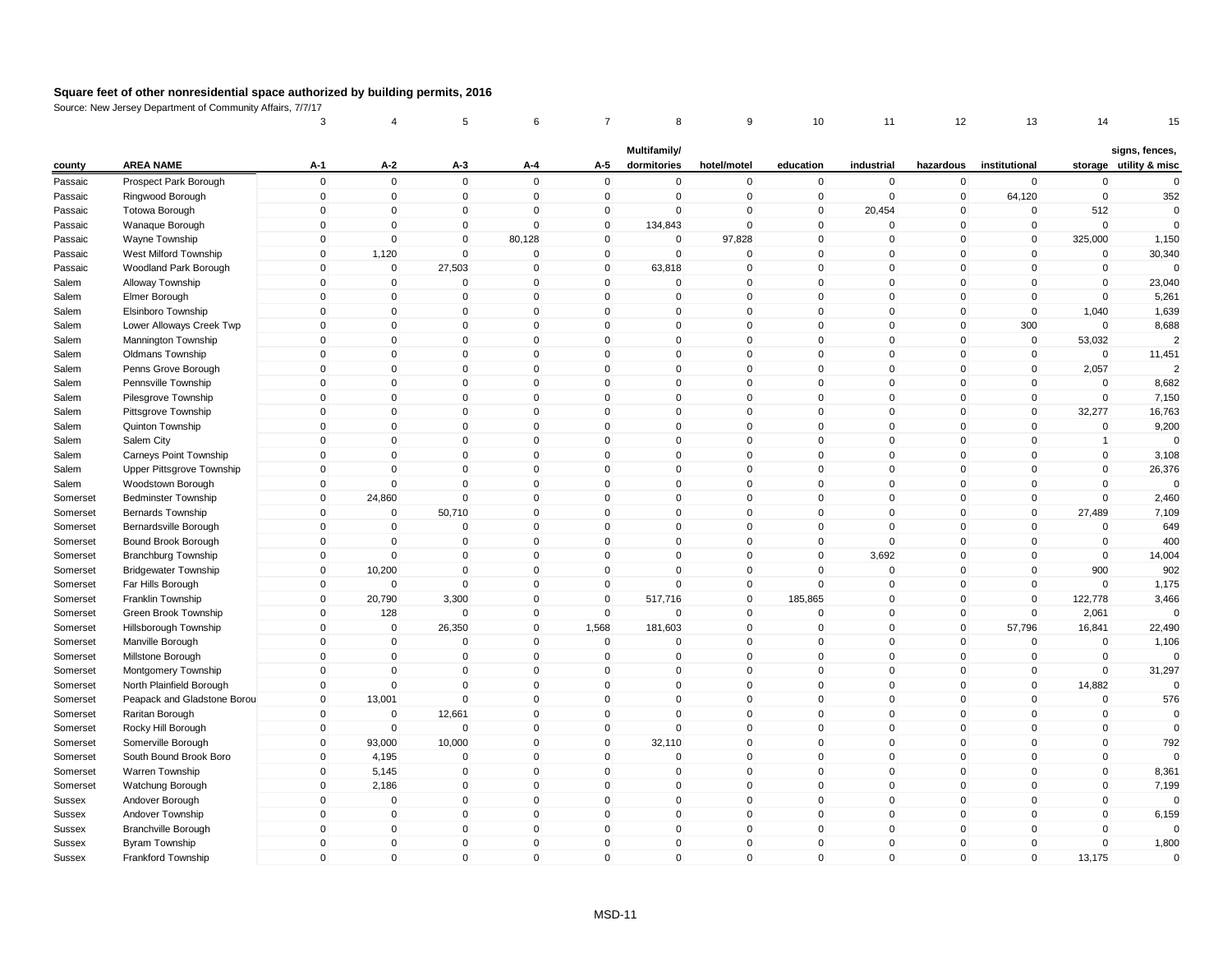|                  |                            | 3           | 4              | 5              | 6            | 7            | 8                           | 9              | 10           | 11          | 12           | 13             | 14          | 15                                       |
|------------------|----------------------------|-------------|----------------|----------------|--------------|--------------|-----------------------------|----------------|--------------|-------------|--------------|----------------|-------------|------------------------------------------|
| county           | <b>AREA NAME</b>           | $A-1$       | $A-2$          | $A-3$          | A-4          | A-5          | Multifamily/<br>dormitories | hotel/motel    | education    | industrial  | hazardous    | institutional  |             | signs, fences,<br>storage utility & misc |
| <b>Sussex</b>    | Franklin Borough           | $\mathsf 0$ | $\mathbf 0$    | $\mathbf 0$    | $\mathbf 0$  | $\mathbf 0$  | $\mathbf 0$                 | $\pmb{0}$      | $\mathbf 0$  | $\mathbf 0$ | $\mathbf 0$  | $\mathbf 0$    | $\mathbf 0$ | 1,080                                    |
| Sussex           | Fredon Township            | $\mathsf 0$ | 20,066         | $\overline{0}$ | $\mathbf 0$  | $\mathbf 0$  | $\mathbf 0$                 | $\mathbf 0$    | $\mathbf 0$  | $\mathbf 0$ | $\mathbf 0$  | $\mathbf 0$    | $\mathbf 0$ | 10,619                                   |
|                  | Green Township             | $\mathbf 0$ | $\Omega$       | 0              | $\pmb{0}$    | $\Omega$     | 0                           | $\mathbf 0$    | 0            | 9,000       | 0            | $\mathbf{0}$   | 0           | 9,655                                    |
| Sussex<br>Sussex | Hamburg Borough            | $\mathsf 0$ | $\mathbf{0}$   | $\mathbf 0$    | $\mathbf 0$  | $\mathbf{0}$ | $\mathbf{0}$                | $\pmb{0}$      | $\mathbf 0$  | $\mathbf 0$ | $\mathbf{0}$ | $\mathbf{0}$   | $\mathbf 0$ | $\mathbf 0$                              |
| Sussex           | Hampton Township           | $\mathsf 0$ | $\mathbf 0$    | $\mathbf 0$    | $\mathbf 0$  | $\mathbf 0$  | $\mathbf 0$                 | $\mathbf 0$    | $\mathbf 0$  | $\mathbf 0$ | $\mathbf 0$  | $\mathbf 0$    | $\mathbf 0$ | 9,928                                    |
| <b>Sussex</b>    | Hardyston Township         | $\mathbf 0$ | $\mathbf{0}$   | $\Omega$       | $\mathbf{0}$ | $\Omega$     | $\mathbf{0}$                | $\mathbf 0$    | $\mathbf 0$  | 3,100       | $\mathbf 0$  | $\mathbf 0$    | 1,956       | 2,302                                    |
| Sussex           | Hopatcong Borough          | $\Omega$    | $\mathbf{0}$   | $\mathbf 0$    | $\mathbf{0}$ | $\Omega$     | $\mathbf{0}$                | $\mathbf 0$    | $\mathbf 0$  | $\mathsf 0$ | $\mathbf 0$  | $\mathbf{0}$   | 13,228      | 1,974                                    |
| Sussex           | Lafayette Township         | $\mathsf 0$ | $\mathbf 0$    | 0              | $\mathbf 0$  | $\mathbf 0$  | $\mathbf 0$                 | $\mathbf 0$    | $\mathbf 0$  | $\mathbf 0$ | $\mathbf 0$  | $\mathbf 0$    | $\mathbf 0$ | 2,702                                    |
| <b>Sussex</b>    | Montague Township          | $\mathsf 0$ | $\mathbf{0}$   | $\mathbf 0$    | $\mathbf{0}$ | $\mathbf 0$  | $\mathbf 0$                 | $\mathbf 0$    | $\mathbf 0$  | $\mathbf 0$ | $\mathbf 0$  | $\mathbf 0$    | $\mathbf 0$ | $\mathbf 0$                              |
| Sussex           | Newton Town                | $\mathbf 0$ | $\mathbf 0$    | 0              | $\mathbf 0$  | $\mathbf 0$  | 17,758                      | $\mathbf 0$    | $\mathbf 0$  | $\mathbf 0$ | $\mathbf 0$  | $\mathbf 0$    | 2,000       | 1,248                                    |
| Sussex           | Ogdensburg Borough         | $\mathsf 0$ | $\mathbf 0$    | $\Omega$       | $\mathbf 0$  | $\Omega$     | 0                           | $\pmb{0}$      | 0            | $\Omega$    | 0            | $\mathbf 0$    | 0           | 1,595                                    |
| Sussex           | Sandyston Township         | $\mathsf 0$ | $\mathbf 0$    | $\mathbf 0$    | $\mathbf 0$  | $\mathbf 0$  | $\mathbf 0$                 | $\mathbf 0$    | $\mathbf 0$  | $\mathbf 0$ | $\mathbf 0$  | $\mathbf 0$    | $\mathbf 0$ | 6,016                                    |
| Sussex           | Sparta Township            | $\mathsf 0$ | $\mathbf 0$    | $\mathbf 0$    | $\mathbf 0$  | $\mathbf 0$  | $\mathbf 0$                 | $\mathbf 0$    | 2            | $\mathbf 0$ | $\mathbf 0$  | $\mathbf 0$    | 2,740       | 2,944                                    |
| Sussex           | Stanhope Borough           | $\Omega$    | $\mathbf{0}$   | $\mathbf 0$    | $\mathbf{0}$ | $\Omega$     | $\mathbf 0$                 | $\mathbf 0$    | $\mathbf 0$  | $\mathbf 0$ | $\mathbf 0$  | $\mathbf{0}$   | $\mathbf 0$ | $\mathbf 0$                              |
| Sussex           | Stillwater Township        | $\mathsf 0$ | $\Omega$       | $\mathbf 0$    | $\mathbf 0$  | $\Omega$     | 1,473                       | 2,232          | $\mathbf 0$  | $\mathbf 0$ | $\mathbf 0$  | $\mathbf 0$    | $\mathbf 0$ | 4,877                                    |
| Sussex           | Sussex Borough             | $\mathsf 0$ | $\overline{0}$ | $\mathbf 0$    | $\mathbf 0$  | $\mathbf 0$  | $\mathbf 0$                 | $\mathbf 0$    | $\mathsf 0$  | $\mathbf 0$ | $\mathbf 0$  | $\mathbf 0$    | $\mathbf 0$ | $\mathbf 0$                              |
| <b>Sussex</b>    | Vernon Township            | $\mathsf 0$ | 2,387          | $\mathbf 0$    | $\mathbf 0$  | $\mathbf 0$  | $\mathbf 0$                 | $\mathbf 0$    | $\mathbf 0$  | $\mathsf 0$ | $\mathbf 0$  | $\mathbf 0$    | 3,172       | 7,992                                    |
| Sussex           | Walpack Township           | $\mathsf 0$ | $\overline{0}$ | $\mathbf 0$    | $\mathbf 0$  | $\mathbf 0$  | $\mathbf 0$                 | $\mathbf 0$    | $\mathbf 0$  | $\mathbf 0$ | $\mathbf 0$  | $\mathbf 0$    | $\mathbf 0$ | $\Omega$                                 |
| Sussex           | Wantage Township           | 0           | $\mathbf 0$    | 0              | $\mathbf 0$  | 0            | 23,800                      | $\pmb{0}$      | 0            | $\mathbf 0$ | 0            | 0              | $\pmb{0}$   | 12,916                                   |
| Union            | Berkeley Heights Township  | $\mathsf 0$ | $\Omega$       | $\mathbf 0$    | $\mathbf 0$  | $\mathbf 0$  | 2,090                       | 186,060        | $\mathbf 0$  | $\mathbf 0$ | $\mathbf 0$  | $\mathbf{0}$   | $\mathbf 0$ | $\mathbf 0$                              |
| Union            | Clark Township             | $\mathbf 0$ | $\mathbf 0$    | $\mathbf 0$    | $\mathbf 0$  | $\mathbf 0$  | $\mathbf 0$                 | $\mathbf 0$    | 726          | $\mathsf 0$ | $\mathbf 0$  | $\mathbf 0$    | $\mathbf 0$ | 312                                      |
| Union            | Cranford Township          | $\mathbf 0$ | 0              | $\Omega$       | $\mathbf{0}$ | $\mathbf{0}$ | $\mathbf{0}$                | $\mathbf 0$    | 0            | 3,651       | 0            | $\mathbf{0}$   | $\mathbf 0$ | 1,816                                    |
| Union            | Elizabeth City             | $\Omega$    | $\mathbf{0}$   | $\Omega$       | $\mathbf{0}$ | $\Omega$     | 239,527                     | $\pmb{0}$      | $\mathsf 0$  | 26,860      | $\mathbf 0$  | $\mathbf{0}$   | 745,020     | 920                                      |
| Union            | Fanwood Borough            | $\mathsf 0$ | $\mathbf 0$    | $\mathbf 0$    | $\mathbf 0$  | 0            | 0                           | $\pmb{0}$      | $\mathbf 0$  | $\mathbf 0$ | 0            | $\mathbf 0$    | 0           | 791                                      |
| Union            | Garwood Borough            | $\mathsf 0$ | $\mathbf 0$    | 1,523          | $\mathbf{0}$ | $\Omega$     | $\mathbf{0}$                | $\mathbf 0$    | $\mathbf 0$  | $\mathbf 0$ | $\mathbf{0}$ | $\mathbf 0$    | $\mathbf 0$ | 289                                      |
| Union            | Hillside Township          | $\mathsf 0$ | $\mathbf 0$    | $\mathbf 0$    | $\mathbf 0$  | $\mathbf 0$  | $\mathbf 0$                 | $\mathbf 0$    | $\mathbf 0$  | $\mathbf 0$ | $\mathbf 0$  | $\mathbf 0$    | $\mathbf 0$ | 2,150                                    |
| Union            | Kenilworth Borough         | 0           | $\mathbf 0$    | $\mathbf 0$    | $\mathbf 0$  | $\mathbf 0$  | $\mathbf 0$                 | $\mathbf 0$    | $\mathbf 0$  | $\mathbf 0$ | $\mathbf 0$  | $\mathbf 0$    | 2,550       | 576                                      |
| Union            | Linden City                | $\mathbf 0$ | 240            | $\mathbf 0$    | $\mathbf{0}$ | $\mathbf 0$  | 212                         | $\mathbf 0$    | $\mathbf 0$  | 2,272       | 3,829        | $\mathbf 0$    | 6,514,893   | 3,541                                    |
| Union            | Mountainside Borough       | $\mathsf 0$ | $\overline{0}$ | 13,440         | $\mathbf 0$  | $\mathbf 0$  | 4,318                       | $\mathbf 0$    | $\mathbf 0$  | $\mathbf 0$ | $\mathbf 0$  | $\mathbf 0$    | $\mathbf 0$ | 19,200                                   |
| Union            | New Providence Borough     | $\mathbf 0$ | $\overline{0}$ | $\overline{0}$ | $\mathbf 0$  | $\Omega$     | $\mathbf 0$                 | $\overline{0}$ | $\mathbf 0$  | $\mathbf 0$ | $\mathbf 0$  | $\overline{0}$ | $\mathbf 0$ | 1,326                                    |
| Union            | <b>Plainfield City</b>     | $\mathbf 0$ | $\mathbf 0$    | $\mathbf 0$    | $\mathbf 0$  | $\mathbf 0$  | 97,248                      | $\mathbf 0$    | $\mathbf 0$  | $\mathbf 0$ | $\mathbf 0$  | $\mathbf 0$    | 42,576      | 469                                      |
| Union            | Rahway City                | $\mathsf 0$ | 176            | $\mathbf 0$    | 23,364       | $\mathbf 0$  | 540                         | $\mathbf 0$    | $\Omega$     | $\mathbf 0$ | $\mathbf 0$  | $\mathbf{0}$   | $\mathbf 0$ | 440,764                                  |
| Union            | Roselle Borough            | $\mathsf 0$ | $\mathbf 0$    | 9,332          | $\Omega$     | $\mathbf 0$  | 218,098                     | $\mathbf 0$    | $\mathbf 0$  | $\mathsf 0$ | $\mathbf 0$  | $\mathbf 0$    | $\mathbf 0$ | 5,928                                    |
| Union            | Roselle Park Borough       | $\mathbf 0$ | 4,032          | $\mathbf 0$    | $\mathbf 0$  | $\mathbf 0$  | $\mathbf 0$                 | $\mathbf 0$    | $\mathbf 0$  | $\mathbf 0$ | $\mathbf 0$  | $\mathbf 0$    | 140         | $\Omega$                                 |
| Union            | Scotch Plains Township     | 0           | 0              | 0              | $\mathbf 0$  | 0            | 0                           | $\mathbf 0$    | 0            | $\mathbf 0$ | $\mathbf 0$  | $\mathbf 0$    | $\pmb{0}$   | 1,304                                    |
| Union            | Springfield Township       | $\mathbf 0$ | $\mathbf{0}$   | $\Omega$       | $\mathbf{0}$ | $\mathbf{0}$ | $\mathbf{0}$                | $\mathbf 0$    | $\mathbf 0$  | $\Omega$    | $\mathbf{0}$ | $\mathbf{0}$   | $\mathbf 0$ | $\Omega$                                 |
| Union            | Summit City                | $\mathsf 0$ | $\overline{0}$ | $\mathbf 0$    | $\mathbf 0$  | $\mathbf 0$  | 4,000                       | $\mathbf 0$    | 33,180       | $\mathbf 0$ | $\mathbf 0$  | 1,552          | $\mathbf 0$ | 1,116                                    |
| Union            | Union Township             | $\mathbf 0$ | $\mathbf 0$    | 26,925         | $\mathbf 0$  | $\mathbf 0$  | 49,068                      | $\mathbf 0$    | 17,162       | $\mathbf 0$ | $\mathbf 0$  | $\mathbf 0$    | $\mathbf 0$ | 196                                      |
| Union            | Westfield Town             | $\Omega$    | $\mathbf 0$    | $\mathbf 0$    | $\mathbf 0$  | $\Omega$     | 31,340                      | $\mathbf 0$    | $\mathbf 0$  | $\mathbf 0$ | $\mathbf 0$  | $\mathbf{0}$   | $\mathbf 0$ | 14,683                                   |
| Union            | Winfield Township          | $\mathsf 0$ | $\mathbf 0$    | $\mathbf 0$    | $\mathbf 0$  | $\mathbf 0$  | $\Omega$                    | $\mathbf 0$    | $\mathbf 0$  | $\mathbf 0$ | $\mathbf 0$  | $\mathbf 0$    | $\mathbf 0$ | $\Omega$                                 |
| Warren           | Allamuchy Township         | $\mathbf 0$ | $\mathbf{0}$   | $\Omega$       | $\mathbf{0}$ | $\Omega$     | $\mathbf{0}$                | $\mathbf{0}$   | $\mathbf 0$  | $\Omega$    | $\mathbf{0}$ | $\mathbf{0}$   | 7,801       | 483                                      |
| Warren           | Alpha Borough              | 3,000       | $\mathbf 0$    | $\mathbf 0$    | $\mathbf 0$  | $\mathbf 0$  | $\mathbf 0$                 | $\mathbf 0$    | $\mathbf 0$  | $\mathbf 0$ | $\mathbf 0$  | $\mathbf 0$    | $\mathbf 0$ | $\Omega$                                 |
| Warren           | <b>Belvidere Town</b>      | $\mathsf 0$ | $\mathbf 0$    | $\mathbf 0$    | $\mathbf 0$  | $\mathbf 0$  | $\mathbf 0$                 | $\mathbf 0$    | $\mathbf 0$  | $\mathbf 0$ | $\mathbf 0$  | $\mathbf 0$    | $\mathbf 0$ | $\Omega$                                 |
| Warren           | <b>Blairstown Township</b> | $\mathbf 0$ | 3              | $\mathbf 0$    | $\mathbf 0$  | $\mathbf{0}$ | $\mathbf 0$                 | $\pmb{0}$      | 28,850       | $\pmb{0}$   | $\mathbf 0$  | $\mathbf 0$    | 3,218       | 6,522                                    |
| Warren           | Franklin Township          | $\mathsf 0$ | $\mathbf 0$    | $\mathbf 0$    | $\mathbf 0$  | $\mathbf 0$  | $\mathbf 0$                 | $\mathbf 0$    | $\mathbf 0$  | $\mathbf 0$ | $\mathbf 0$  | $\mathbf 0$    | 4,480       | 771                                      |
| Warren           | Frelinghuysen Township     | $\mathbf 0$ | $\mathbf 0$    | $\mathbf 0$    | $\mathbf 0$  | $\mathbf 0$  | $\mathbf 0$                 | $\overline{0}$ | $\mathbf 0$  | $\mathbf 0$ | $\mathbf 0$  | $\mathbf 0$    | $\mathbf 0$ | 1,916                                    |
| Warren           | Greenwich Township         | $\mathbf 0$ | $\mathbf{0}$   | 0              | $\mathbf{0}$ | $\Omega$     | $\mathbf{0}$                | $\pmb{0}$      | $\mathbf 0$  | $\mathbf 0$ | $\mathbf 0$  | $\mathbf{0}$   | 2,400       | 1,689                                    |
| Warren           | Hackettstown Town          | $\Omega$    | $\mathbf{0}$   | $\mathbf 0$    | $\mathbf 0$  | $\Omega$     | $\mathbf{0}$                | $\mathbf 0$    | $\mathbf{0}$ | $\mathbf 0$ | $\mathbf{0}$ | $\mathbf{0}$   | 0           | 1,786                                    |